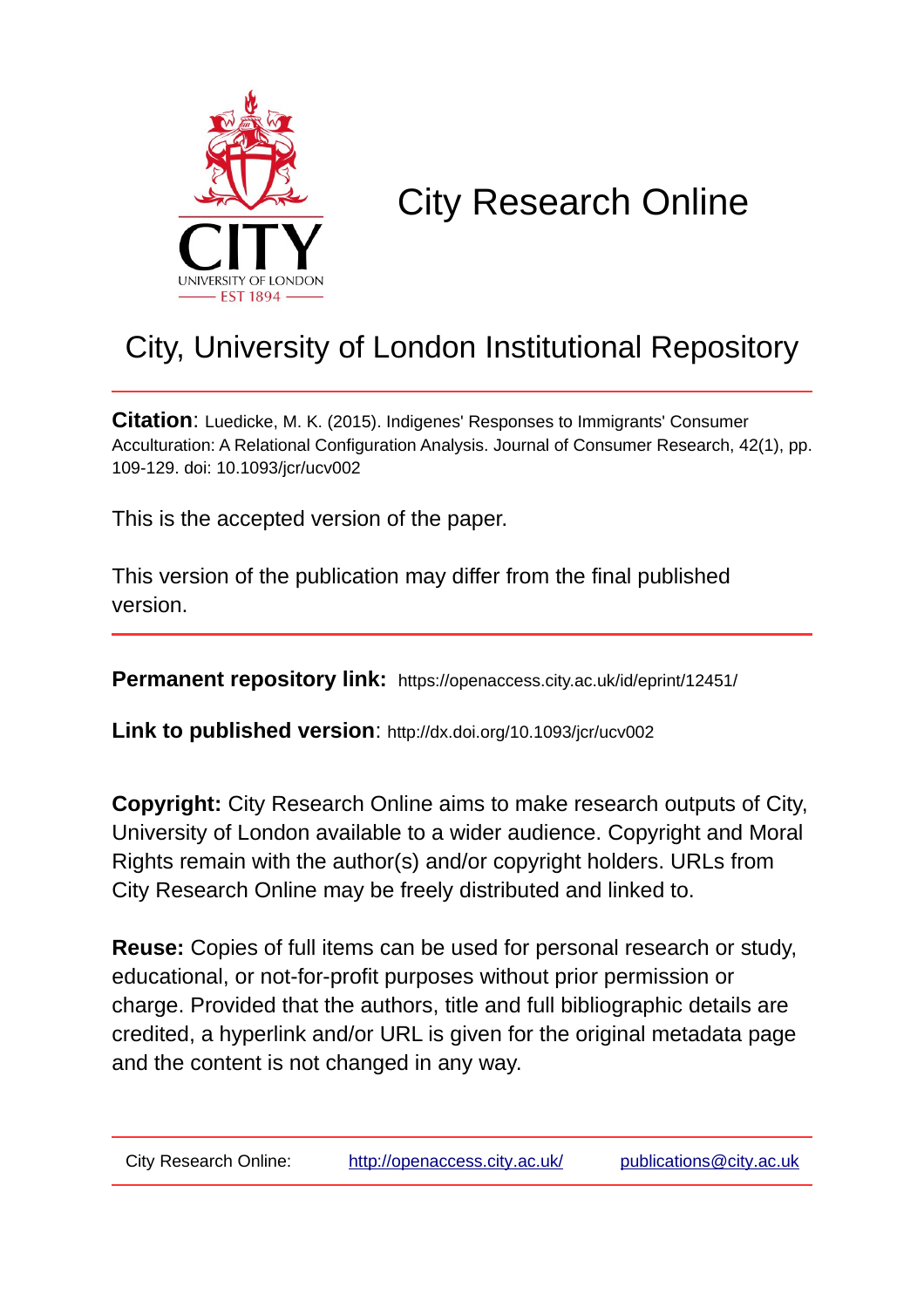# **Indigenes' Responses to Immigrants' Consumer Acculturation: A Relational**

**Configuration Analysis**

# MARIUS K. LUEDICKE

Forthcoming at the *Journal of Consumer Research*, June 2015 (link) Accepted manuscript version.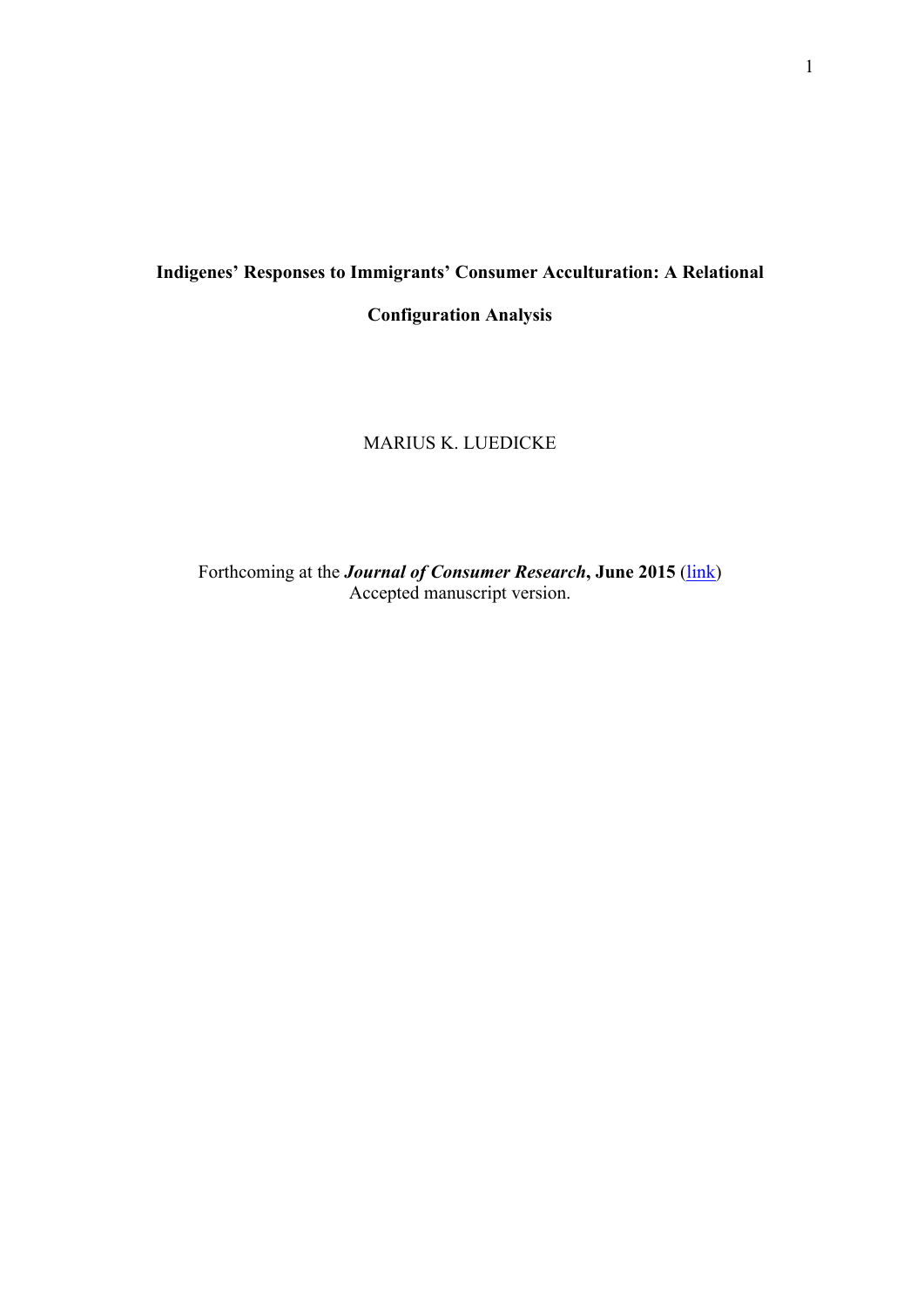Marius K. Luedicke (m.luedicke@city.ac.uk) is senior lecturer of marketing at Cass Business School, City University London, 106 Bunhill Row, London, United Kingdom. The author gratefully acknowledges the constructive feedback of Ann McGill, Eileen Fischer, Søren Askegaard, and the reviewers. In addition, he thanks Eric Arnould, Fleura Bardhi, David Crockett, Giana Eckhardt, Kai-Uwe Hellmann, Ashlee Humphreys, Sidney Levy, Hans Mühlbacher, Lisa Peñaloza, Elisabeth Pichler-Luedicke, and Craig Thompson for their valuable comments, and the Swarovski KG for their financial support.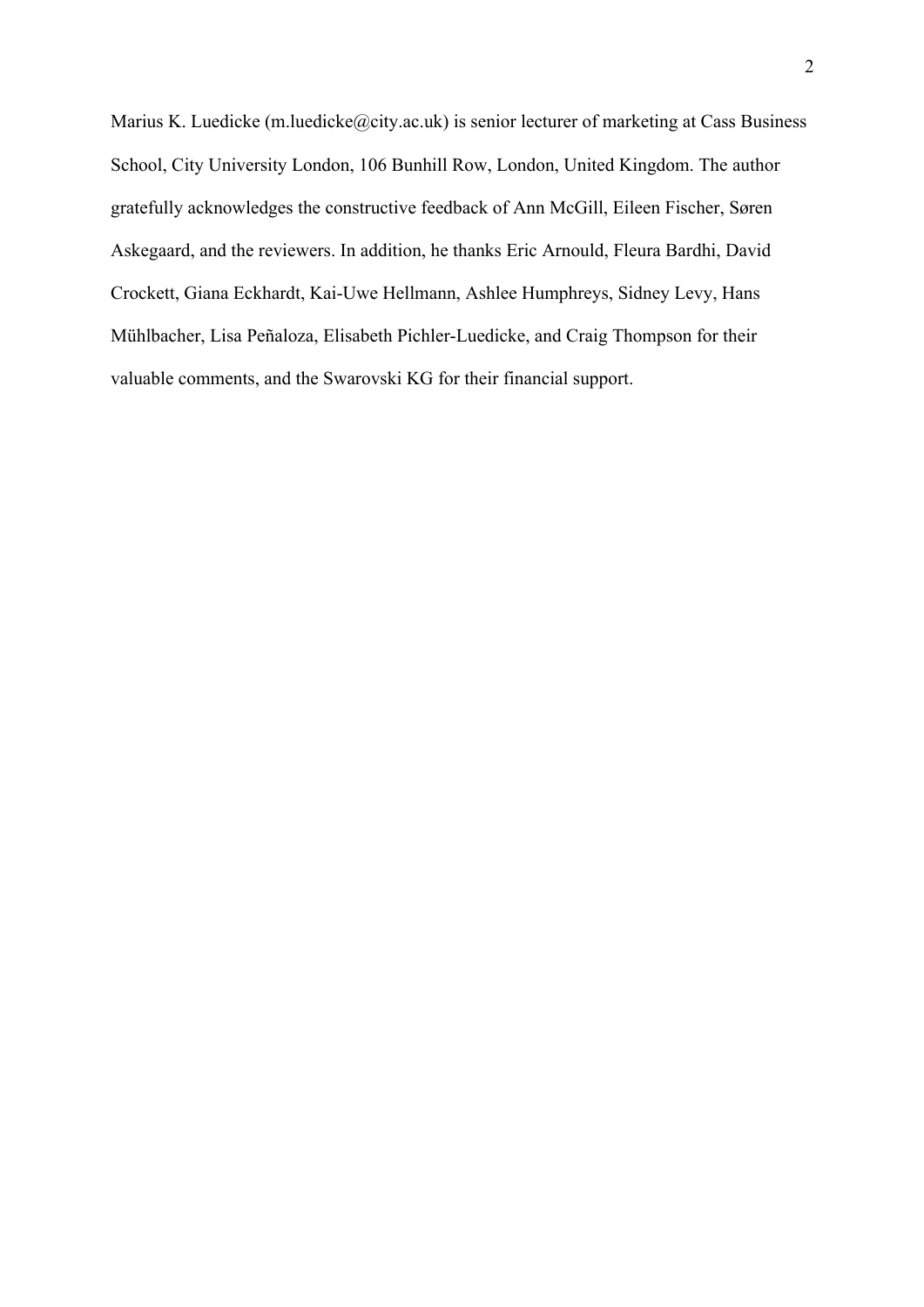Consumer research commonly conceptualizes consumer acculturation as a project that immigrants pursue when adjusting their consumer identities and practices to unfamiliar sociocultural environments. This article broadens this prevailing view by conceptualizing consumer acculturation as a relational, interactive adaptation process that involves not only immigrant consumption practices but also indigenes who interpret and adjust to these practices, thereby shaping the paths of possibility for mutual adaptation. Based on a Fiskenian relational configuration analysis, the study explains how indigenes in a rural European town interpret certain immigrant consumption practices as manifestations of a gradual sell-out of the indigenous community, a crumbling of their authority, a violation of equality rules, and of indigenes being torn between contradictory micro- and macro-social morals. The article contributes a broader conceptualization of consumer acculturation, highlights four sources of ethnic group conflict in a consumer acculturation context, and demonstrates the epistemic value of Fiskenian relational configuration analysis for consumer culture theory.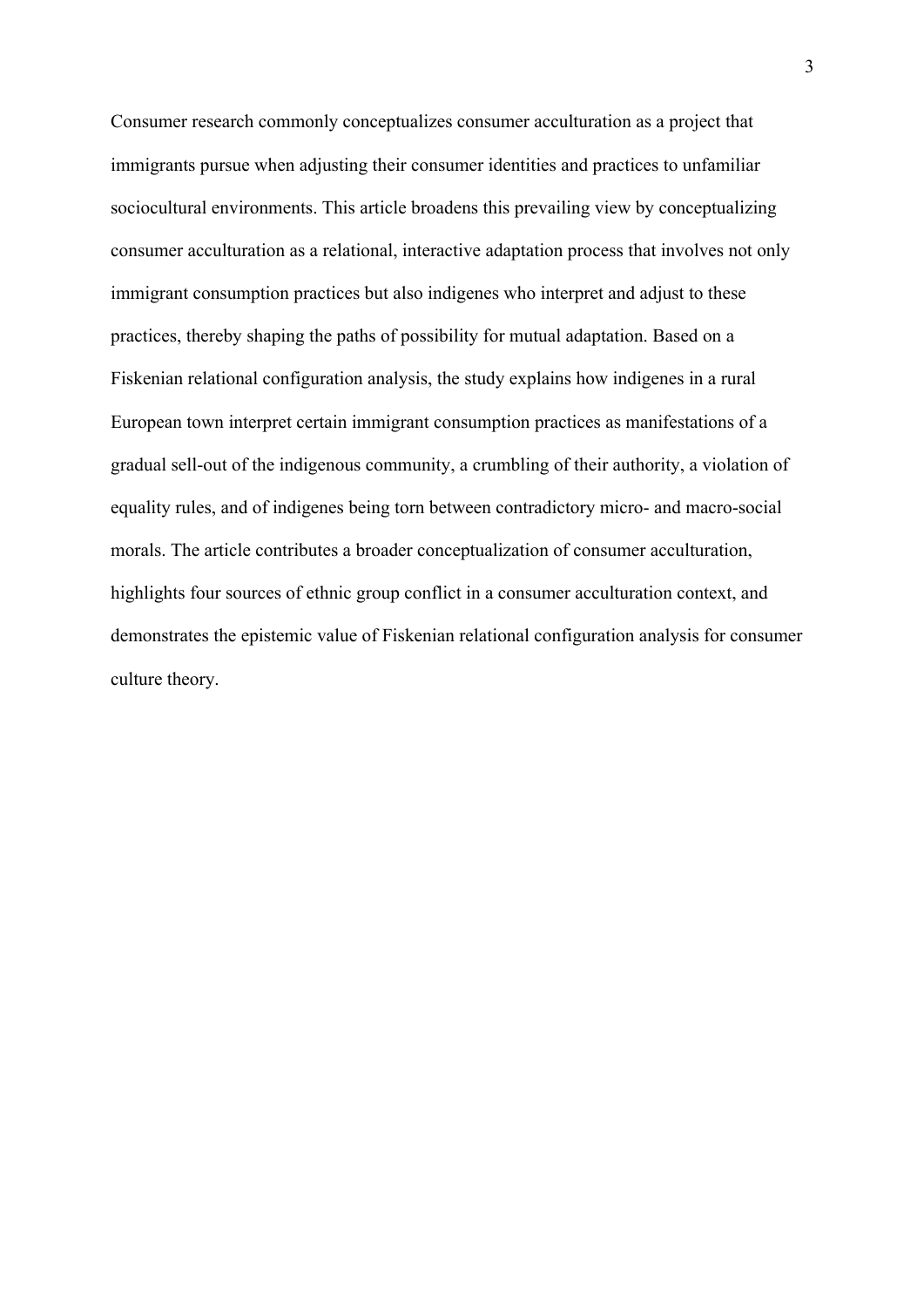During the last five decades, considerable waves of human migration have changed the sociocultural fabric of many Western societies. The influx of migrants has not only brought about countless new forms of constructive collaboration and creolization among immigrants and indigenes but also contributed to considerable discrimination, exploitation, and ethnic group conflict (Appadurai 1996; Bauman 2004; Davis 2006; Hannerz 1996; Kjeldgaard and Askegaard 2006; Pettigrew 1998; Pieterse 2011; Sassen 1999; Tomlinson 1999).

Each migrant who crosses national or cultural borders in pursuit of a better life abroad embarks on an often arduous journey of "acculturating" to foreign social, material, economic, and cultural conditions (Berry 1997; Redfield, Linton, and Herskovitz 1936). A sizable part of this acculturation process involves acquiring the relevant "skills and knowledge" (Peñaloza 1989, 110) to competently consume in the foreign country (Askegaard, Arnould, and Kjeldgaard 2005; Oswald 1999; Peñaloza 1994; Üstüner and Holt 2007). In the prevailing theoretical view, the outcomes of such "consumer acculturation" (O'Guinn, Lee, and Faber 1986, 579) processes depend predominantly on each immigrant's ability to make expedient consumption decisions (Wallendorf and Reilly 1983); to adopt, adapt, ignore, or reject available elements from home, host, and transnational cultures (Askegaard et al. 2005; Oswald 1999); and to cope with indigenous ideologies and social structures that are often not conducive to integration (Béji-Bécheur, Özçağlar-Toulouse, and Zouaghi 2011; Costa and Bamossy 1995; Jafari and Goulding 2008; Lindridge, Hogg, and Shah 2004; Peñaloza 1994; Üstüner and Holt 2007).

However, recent right-wing political victories in England, France, the Netherlands, and Sweden, and a surge of anti-immigrant demonstrations in Germany—as well as a number of influential academic writings on ethnic discrimination (Pettigrew 1998; Semyonov,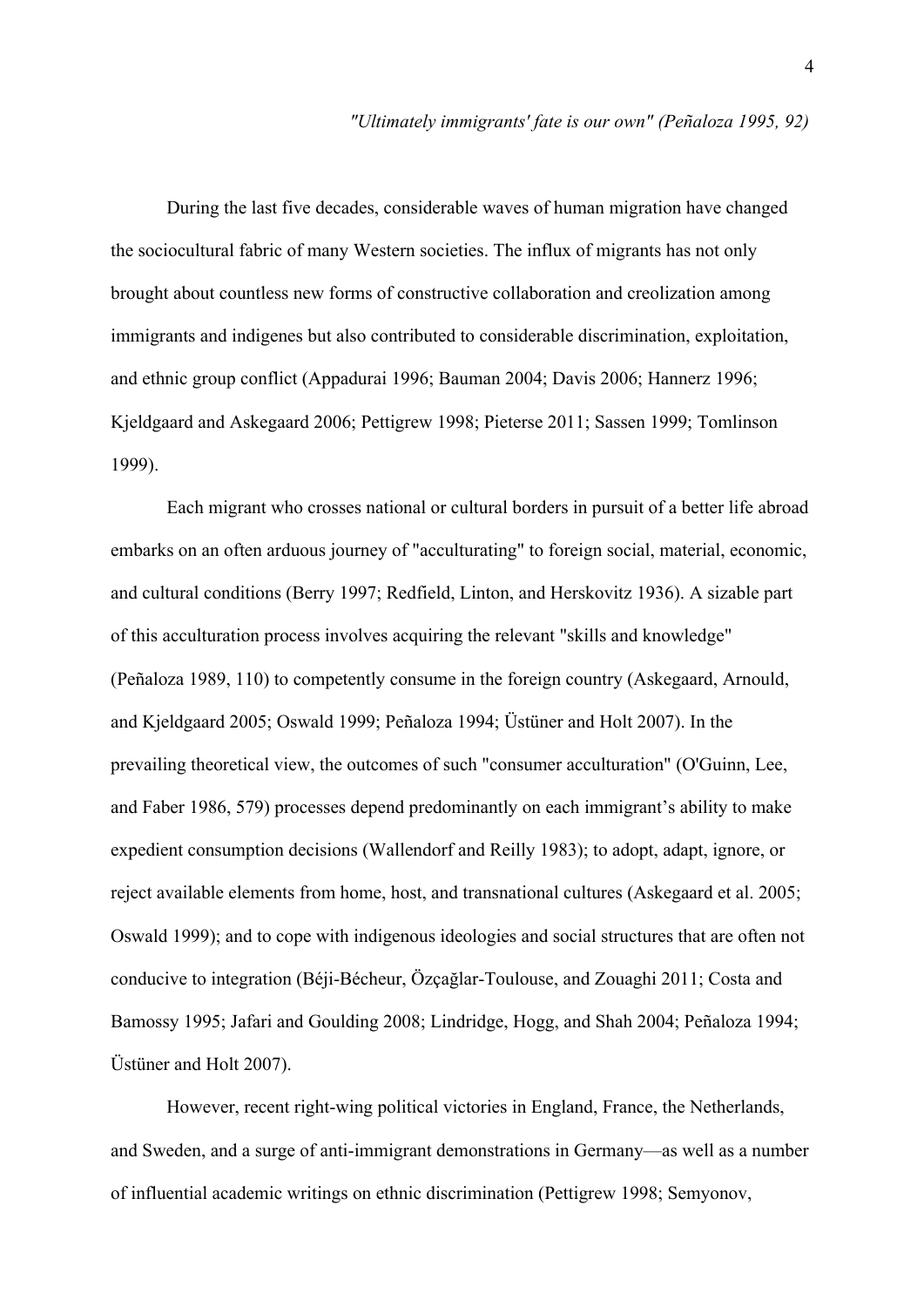Raijman, and Gorodzeisky 2006), ethnic segregation (Davis 2006; Lipsitz 2007), consumer racism (Ouellet 2007), far-right political populism (Yilmaz 2012), anti-immigrant extremism (Boettcher 2011; Pfahl-Traughber 2012), and wasted lives (Bauman 2004) in Western societies—remind us that immigration is more than merely a challenge for immigrant consumers. Immigration also requires adaptation of established social relations, cultural practices, and individual expectations of indigenous citizens who have long inhabited, defended, and socioculturally shaped the places at which immigrant consumers arrive (Sack 1993; Tseng and Yoshikawa 2008).

From this broader perspective, consumer acculturation not only exists as a process of adaptation on the part of the immigrants but also manifests as experiences, interpretations, and practices through which immigrant and indigenous groups adjust to one another's consumption choices, behaviors, ideologies, and status ambitions. Consumer research has begun to address problems that can arise in such contexts of relational acculturation by showing, for example, how immigrant consumers proactively adjust their consumption choices to avoid defamation and stigmatization of, and discrimination against, indigenous consumers (Béji-Bécheur et al. 2011; Jafari and Goulding 2008; Sandıkcı and Ger 2010; Üstüner and Holt 2007). However, these studies neither ask nor answer the question of why indigenous consumers respond to immigrant consumption practices with such hostility in the first place, thereby contributing to the fueling of social conflicts—i.e., interactive encounters of difference (Levy and Zaltman 1975)—between ethnic groups.

This article addresses this question by investigating how indigenous consumers interpret and respond to immigrants who acculturate to their local cultures through the consumption of local brands, stores, neighborhoods, traditions, and places. Prior research has used identity analysis to reveal how immigrants adapt to foreign consumer cultures (Berry 1997). In contrast, this articles draws on Fiskenian relational configuration analysis to show how indigenes experience and interpret the acculturative consumption practices of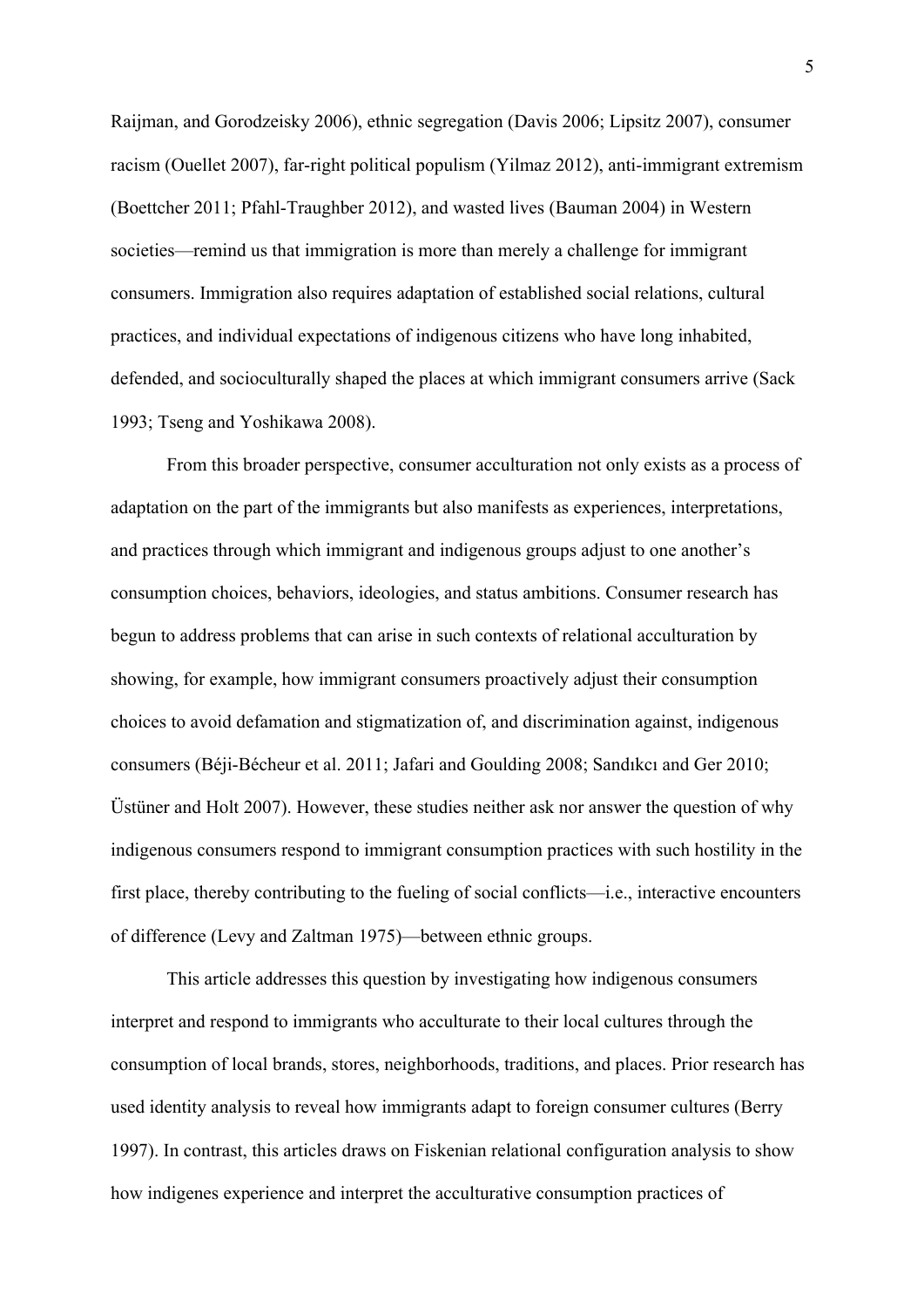immigrants in their town as manifestations of four uninvited, yet influential, shifts in their relationship with the immigrants, and how indigenes adapt their own consumption practices accordingly (Fiske 1991).

I present the findings from this study in the following order: First, I review the consumer acculturation literature focusing on relational adaptation between immigrants and indigenes. Then I revisit sociological and anthropological writings that provide a more general understanding of the drivers of conflict in ethnic group relationships. Next, I describe the research context and methods followed by a presentation of key empirical findings. I conclude with a discussion of this article's contributions to consumer acculturation, ethnic group conflict, and consumer relationship theory, as well as a reflection on the continual importance of local places, the role of gradual change, and the moral intricacies of evaluating immigrants in economic terms.

#### **CONSUMER ACCULTURATION**

Consumer acculturation is a concept commonly used for addressing those aspects of the acculturation process that concern the "acquisition of skills and knowledge relevant to engaging in consumer behavior in one culture by members of another culture" (Peñaloza 1989, 110). Research on consumer acculturation emerged in the early 1980s from an interest in understanding whether and, if so, how the consumption patterns of immigrant consumer groups differ from those of other ethnic groups, and what these differences reveal about an immigrant group's level of "assimilation" to the national majority culture (Desphande, Hoyer, and Donthu 1986; Hirschman 1981; Mehta and Belk 1991; Wallendorf and Reilly 1983). In these studies, the "host culture" (O'Guinn et al. 1986, 113) operates as an empirical reference point set by the average consumption decisions of indigenes living in similar regions and earning similar incomes. Assessing the distances between immigrant and host consumption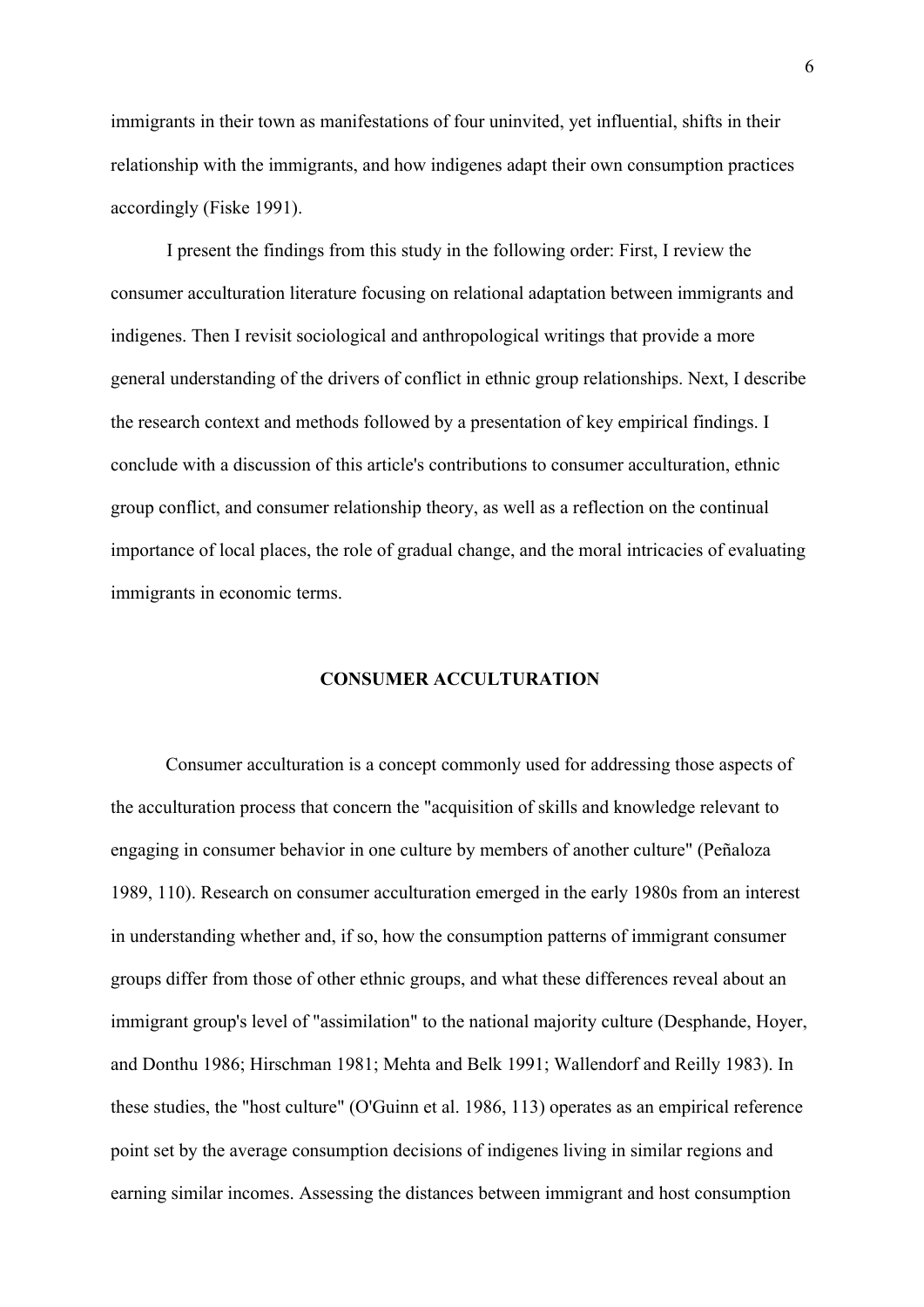patterns revealed, for example, how Mexican immigrants to the United States tended to "over-assimilate" to an internalized Anglo-American cultural style (Wallendorf and Reilly 1983, 300), and how Indian immigrants used special Indian possessions for "hyperidentification" with their native cultural context (Lee 1988; Mehta and Belk 1991, 408).

With Peñaloza's (1994) influential ethnography on Mexican immigrants in the U.S., consumer acculturation theory began to address the complex and socioculturally situated processes of immigrant identity construction (Bouchet 1996; Lindridge et al. 2004; Oswald 1999). In this new, "postassimilationist" (Askegaard et al. 2005, 161) branch of consumer acculturation theory, immigrant identity is considered a deliberate amalgamation of home, host, and transnational cultural elements that can, almost like a piece of clothing, be "purchased, sold or discarded, or traded as the situation demands" (Askegaard et al. 2005; Oswald 1999, 314). These studies show, for example, how immigrant consumers selectively use and resist these repositories of meaning, cultural scripts, and (non-human) acculturation agents to construct "hybrid" consumer identities (Üstüner and Holt 2007, 42).

From their ethnographic research on Turkish migrants in a squatter camp outside of Ankara, Üstüner and Holt (2007) introduce a third, important extension to the postassimilationist acculturation model. Unlike earlier scholars who focused on individual factors, Üstüner and Holt (2007) explore how and to what extent migrant consumer acculturation patterns depend on the sociocultural structures in which they occur. They conclude that under sociocultural conditions in which an ideological conflict, a modern consumer culture, and a lack of capital prevail, migrant consumers more often than not end up with a "shattered identity project" (Üstüner and Holt 2007, 41).

Across all stages of theory development, consumer acculturation theorists have offered insight, albeit unsystematically, into indigenous consumers' influences on immigrants and their consumer acculturation projects. Peñaloza, for example, notes that Mexican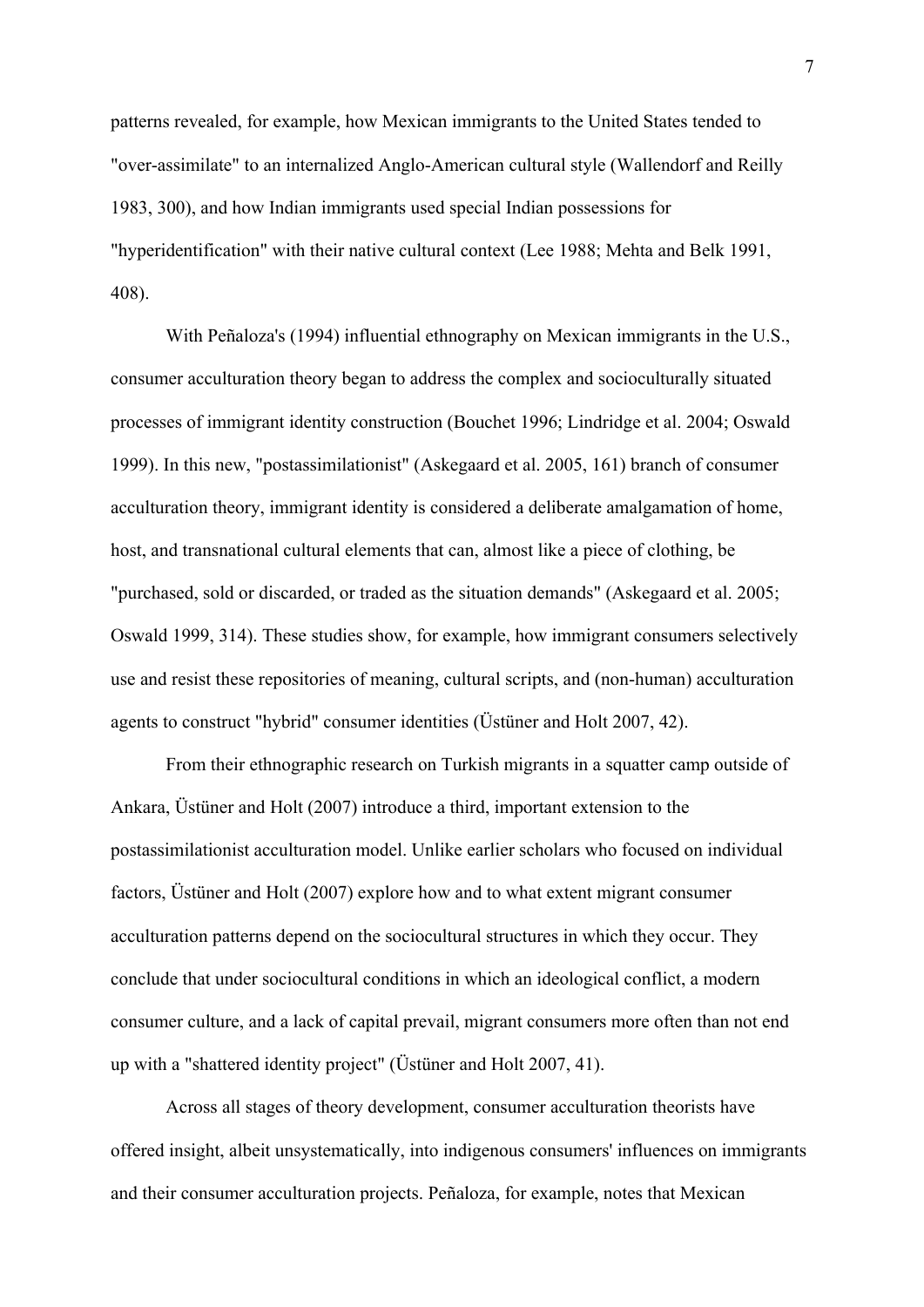immigrants in the United States had to learn how little they were valued in their new host country and where their "place in society" was in terms of membership and acceptance in certain social categories (Peñaloza 1994, 47). Jafari and Goulding (2008) show that Iranian immigrant women in the United Kingdom often feel forced to conform to majority cultural norms and remove their headscarves, for example, to avoid being labeled as belonging to a devalued group. Similarly, Béji-Bécheur, Özçağlar-Toulouse, and Zouaghi (2011, 508) document how many immigrants in France markedly struggle with circumventing the consequences of being associated with negative ethnic group clichés.

Together, these studies document the ways in which indigenous societies shape the sociocultural, structural, and normative conditions under which immigrant consumers acculturate. Thus far, however, the literature has not empirically explored whether the hostile indigenous responses that these studies have noted originate solely from pre-existing, or even "naturally occurring" (Fischer, Hanke, and Sibley 2012, 438), ethnic stereotypes and racist ideologies, or whether indigenes' situated interpretations of immigrant consumption practices as manifestations of relational reconfigurations also play a role in producing ethnic group conflict (Allport 1953; Bobo 1999; Bouchet 1996; Tseng and Yoshikawa 2008)?

Exploring an intricate nexus of consumption practices, interpretations, mutual adaptations, and ethnic group relationships requires two notable extensions to the present consumer acculturation framework. First, it requires a conceptualization of consumer acculturation that not only accounts for individual learning and identity construction, but also for relational adaptation. Therefore, in this article, I use the term "consumer acculturation" for those phenomena that occur when consumers (immigrants or indigenes) adjust their established consumption practices, brand relationships, territorial claims, status hierarchies, and (collective) identities to their evolving relationships with consumers from unfamiliar national, social, or cultural backgrounds.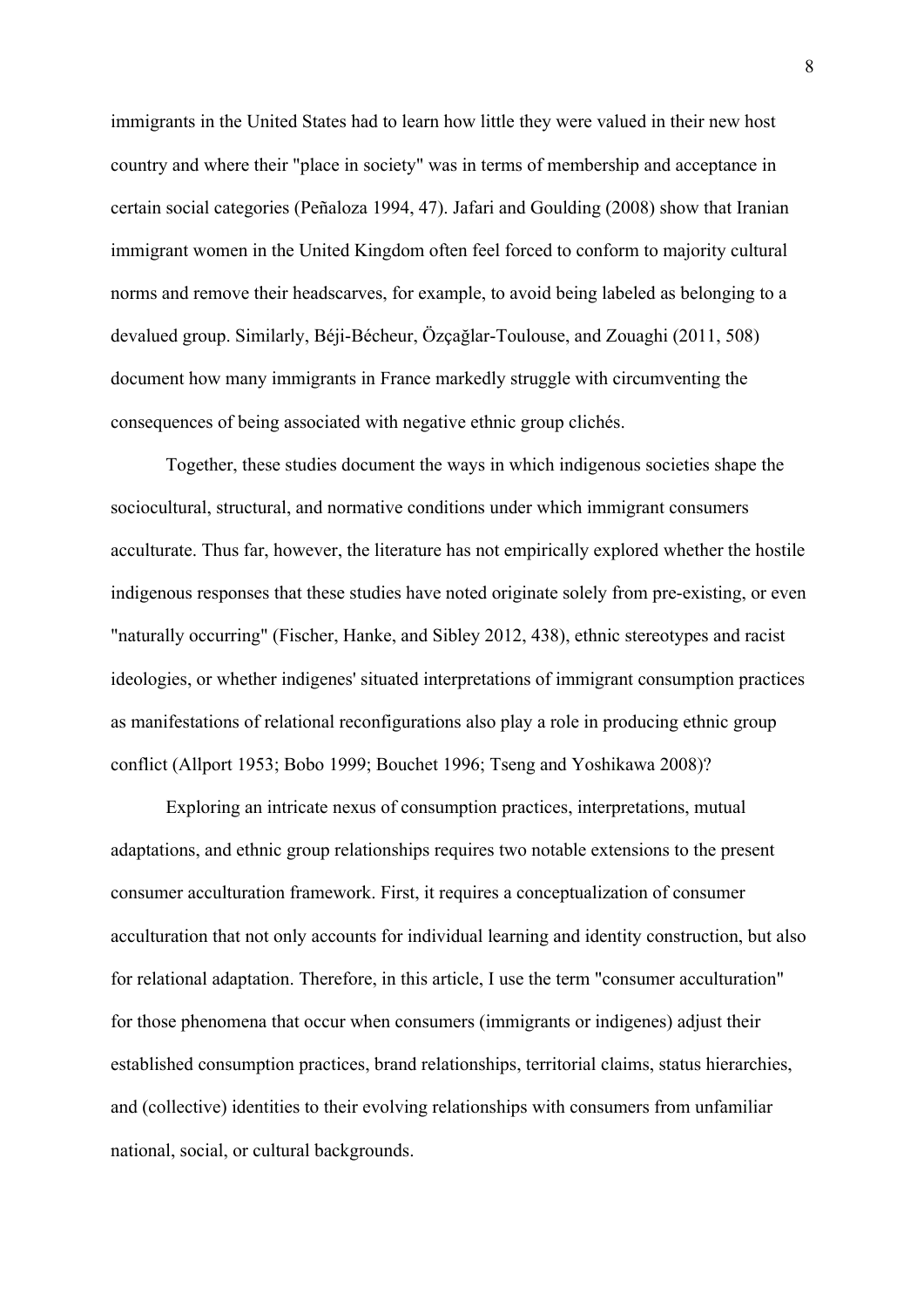Second, exploring such a nexus requires adopting an analytical lens suited for studying changing configurations of ethnic group relationships, rather than individual identity projects. In the next section, I introduce Fiske's (1991) relational models theory as such an analytical lens, and use it to review the literature on relational sources of ethnic group conflict.

#### **SOCIAL RELATIONSHIPS AND ETHNIC GROUP CONFLICT**

Ethnic groups are commonly conceptualized as socially constructed devices for social association, coordination, and discrimination (Barth 1969; Glazer, Moynihan, and Schelling 1975). As a device for association and coordination, ethnic groups help humans to recognize and relate to other people as similar or foreign based on often arbitrary physical, behavioral, or linguistic markers (Barth 1969; Blom 1969). As a device for discrimination, ethnic groups allow individuals to build hierarchical and positional arrangements that legitimize the exclusion of others from accessing key material, cultural, and symbolic resources (Blumer 1958; Bobo 1999; Hall 2000).

Whether a particular ethnic group is respected in a society, or merely tolerated and discriminated, depends not only on "bad ideas," a "biased reading of relevant social information," and a "noxious socialization" of the indigenes (Bobo 1999, 468), but also largely on how ethnic groups interpret and coordinate their relations with one another (Burton 2009; Essed 1991; Miles and Brown 2003; Weiß 2013).

Alan Page Fiske's (1991) influential relational models theory provides a particularly useful lens for analyzing situated, empirical configurations of ethnic group relationships (Belk 2005, 2010; McGraw, Schwartz, and Tetlock 2012). From his ethnographic work in Burkina Faso, as well as his extensive review of classic social theory, Fiske posits that people do more than merely observe, categorize, remember, and make inferences about other people.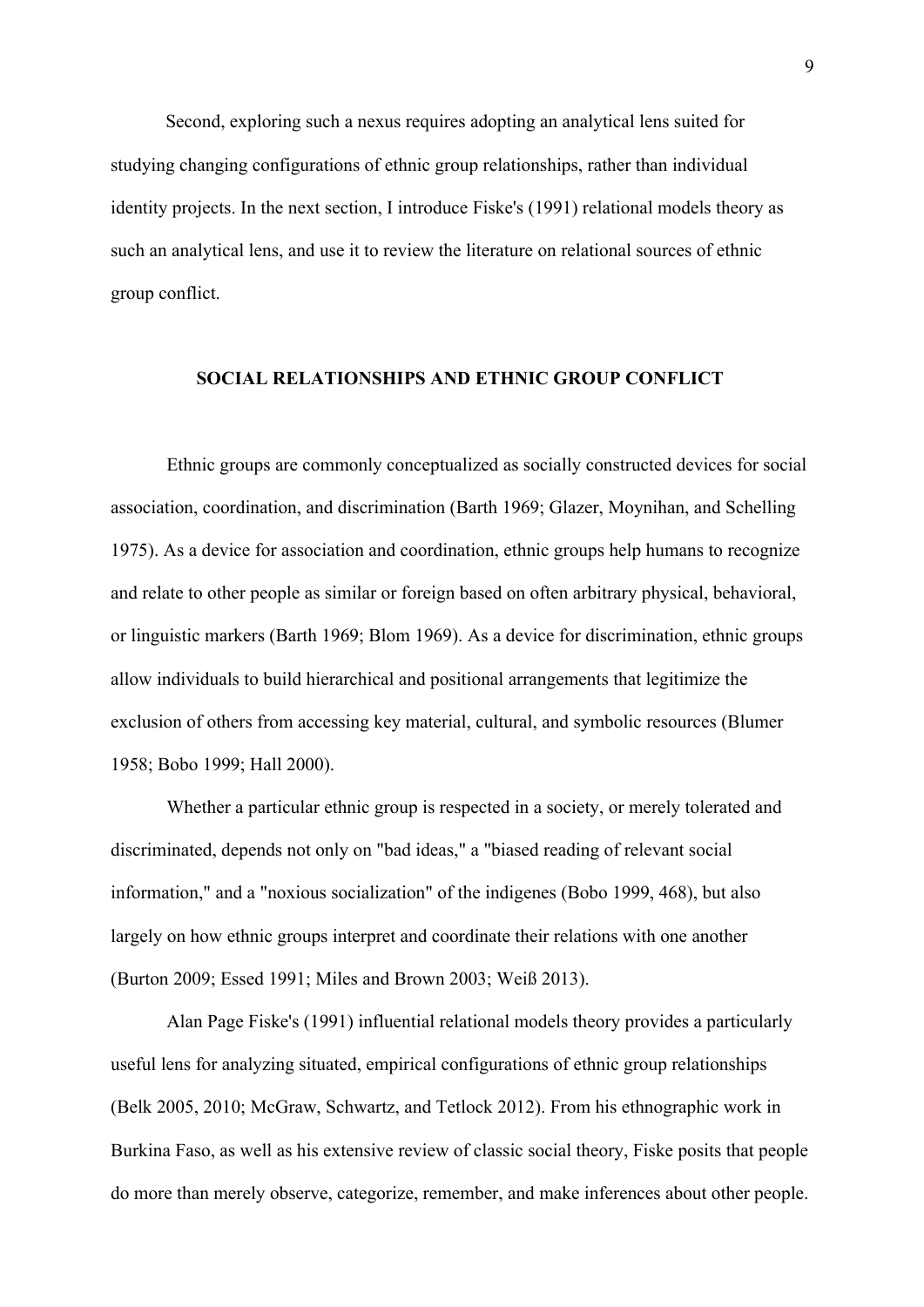People also proactively structure their interactions with others based on certain conceptions and relational rules that they assume (or hope) to be shared. People consciously or implicitly use these conceptions and rules "as shared goals, ideals, or standards in guiding their initiatives and responses" (Fiske 1991, 19).

Fiske (1992) argues that most, if not all, human interactions are based on four fundamental relational models, which he labels "communal sharing," "authority ranking," "equality matching," and "market pricing." He explains that when people exchange goods or services they can give them as a gift without expecting anything specific in return (i.e. communal sharing); they can give them to show loyalty to a superior or, inversely, pay a favor to a subordinate (authority ranking); they can give them as part of a balanced quid pro quo exchange (equality matching); or they can sell or purchase them at market rates (market pricing) (Fiske and Haslam 2005).

According to Fiske, people develop situated and context-dependent "implementation rules" to define the specific terms of these relationships. These rules specify who is a legitimate member of a local community, who possesses legitimate authority, what constitutes a balanced tit-for-tat relationship, and which goods and services are valued in a specific social setting (Fiske 1992, 690). Such cultural rules are key to Fiske's theory, because people may use the same four models across all contexts but develop drastically different rules for what constitutes belonging, legitimate authority, balance, and market value in each social setting (Askegaard and Linnet 2011). Because the success of a relationship depends on each participant's idea of which relational models and implementation rules govern their interactions, conflicts tend to arise when ideas and practices do not align.

Conflicts in Communal Sharing Relationships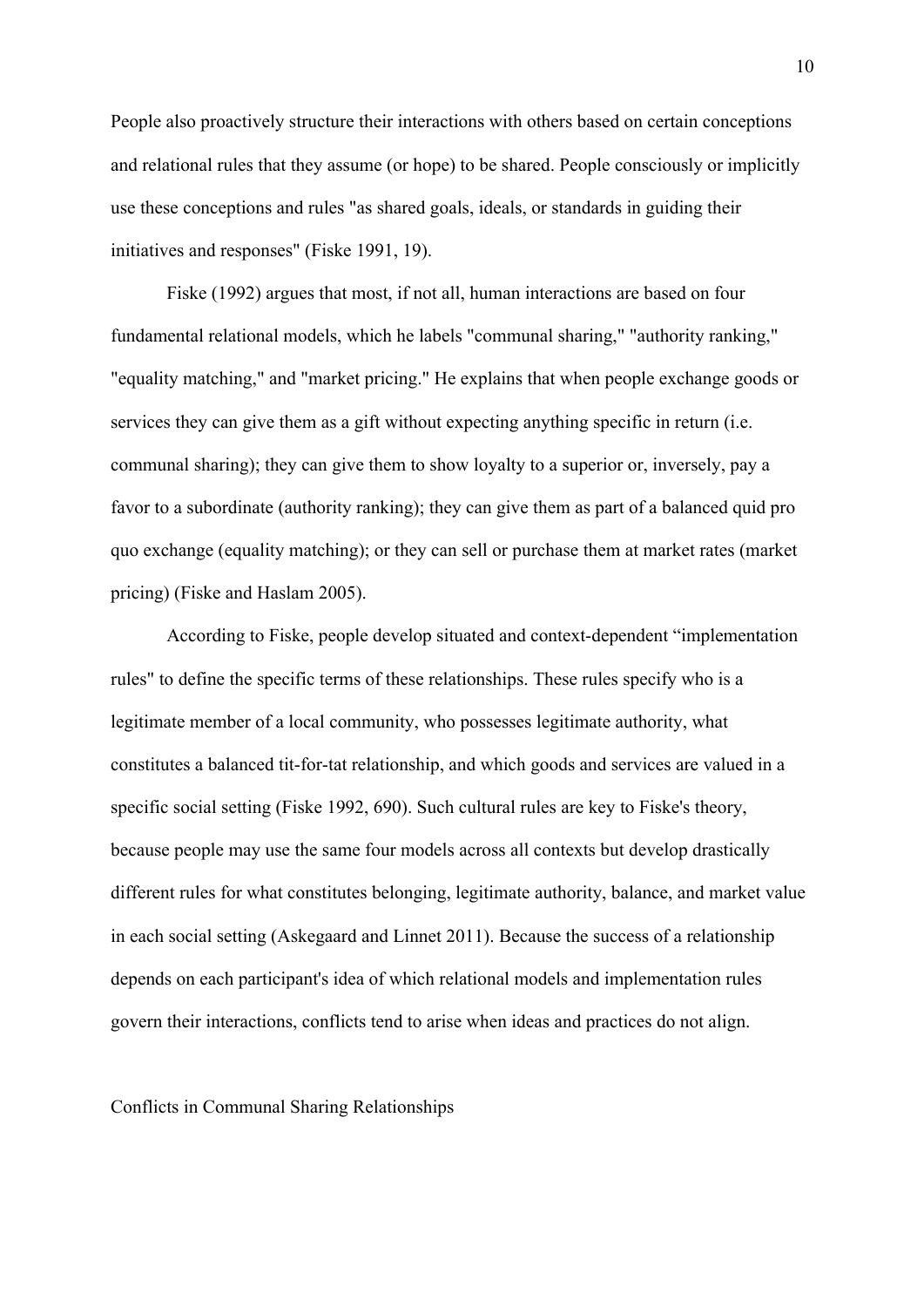In situations when ethnic groups coordinate with a focus on what they have in common and what distinguishes them from others, they tend to use the communal sharing model (Fiske 1991). Communal sharing typically originates from a desire to belong, to care, and to be cared for by a family, community, ethnic group, or nation (Anderson 1983). Ethnic groups that interact based on communal sharing consider it natural to be kind and altruistic to those whom they consider insiders and often emphasize a shared fate among their members (Bobo 1999; Fiske 1992).

Consumers engage in communal sharing, for example, when interacting as families (Belk 2010; Epp and Price 2008), brand communities (Muñiz and O'Guinn 2001; Schau, Muñiz, and Arnould 2009), subcultures (Schouten and McAlexander 1995), or members of online problem-solving communities (Mathwick, Wiertz, and de Ruyter 2008).

In communal sharing relationships, ethnic group conflicts arise when members of one ethnic group violate implementation rules, values, objects, or territorial boundaries that are key to the identity and practices of another ethnic group (Hirsch 1983; Rieder 1985; Sugrue 2005). Conflicts also arise in cultural settings where indigenous communities have few experiences with immigrants and therefore lack the necessary cultural scripts for channeling their initial fears of and anxieties about foreigners into productive relationships (Chin 2001; Hellmann 1998; McLemore 1970). Furthermore, cultural and physical distances tend to play an important role in propagating conflicts between communal sharing groups (Berry 2006). Greater cultural distance between ethnic groups tends to produce a stronger sense of insecurity and unpredictability with regards to the other's actions. Physical proximity, in turn, enhances exposure to such insecurities (Barth 1969).

Conflicts in Authority Ranking Relationships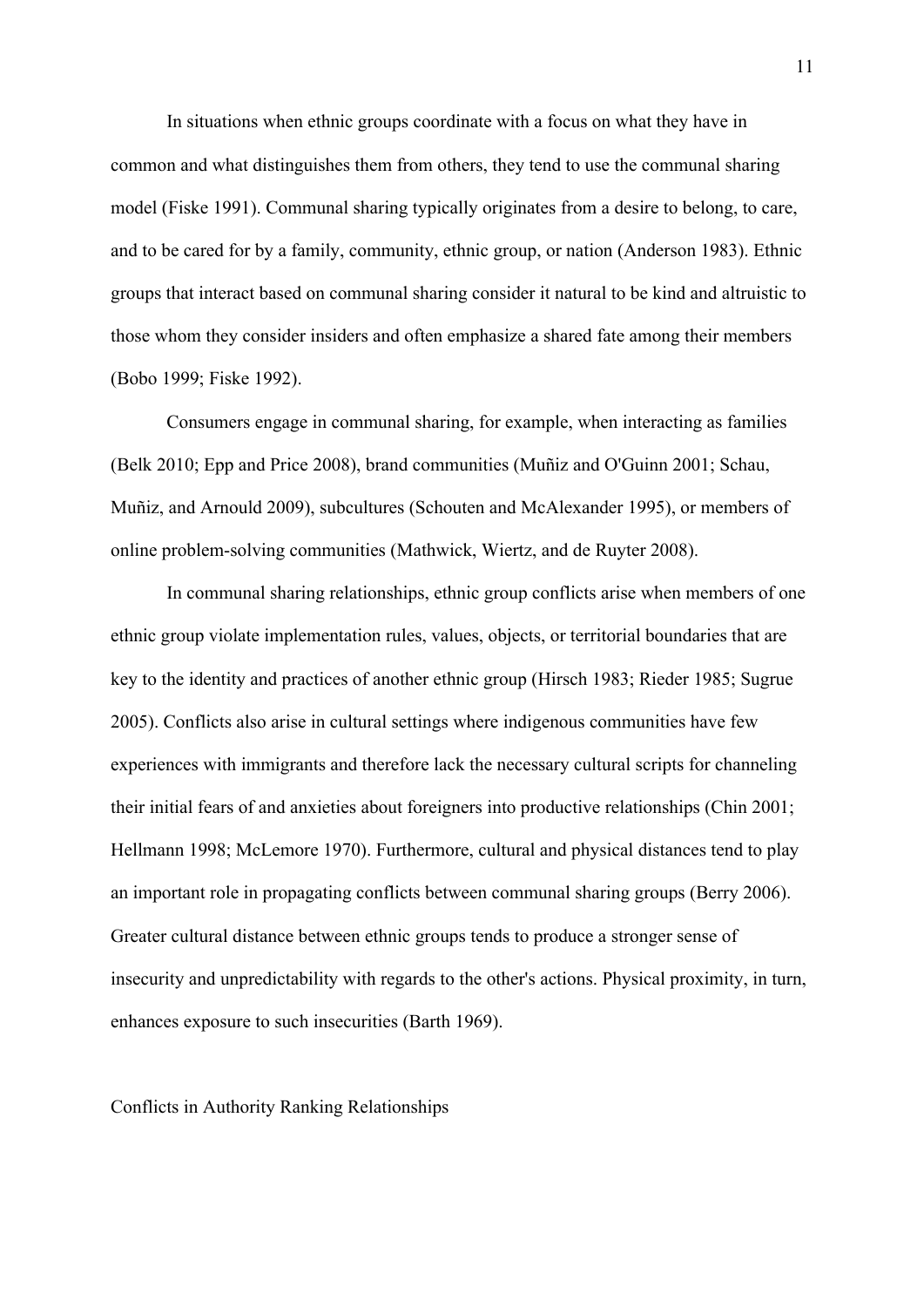In situations when ethnic groups coordinate with a focus on hierarchical differences between them, they draw on the authority ranking model. In authority ranking relationships, every individual and ethnic group is assigned to a distinct place within an ordered social field (Bobo 1999; Fiske 1991; Weiß 2013). Groups that rank higher tend to command a larger share of resources and are expected to protect their inferiors (Conelly and Folger 2004). In ethnic group relationships, however, the authority position of a person depends less on the individual's desire to gain prestige, status, and attention (McClelland 1975), and more on the hierarchical position of the ethnic group to which the individual is ascribed (Barth 1969; Bobo 1999).

Consumers rely on authority ranking coordination, for example, when constructing and defending hierarchical differences between core and peripheral members of a subculture (Chalmers Thomas, Price, and Schau 2013; Schouten and McAlexander 1995), moral and amoral consumption practices (Luedicke, Thompson, and Giesler 2010), and legitimate and illegitimate brand meanings (Arsel and Thompson 2004).

Between ethnic groups, authority ranking relationships emerge in a wide range of forms. Particularly powerful, as well as problematic, are "symbolically dominated" authority ranking relationships (Bourdieu 1991; Essed 1991, 42). In such relationships the dominant ethnic group defines the legitimate views of reality and the terms of their relationship with a dominated group that accepts these views and terms as inevitable or even natural (Weiß 2013). Unfortunately, even the most well-meaning majority groups sometimes end up symbolically dominating other groups without necessarily being "aware of the ways in which the system is so structured that it is in their interests" (Essed 1991, 42).

Conflicts arise in ethnic groups' authority ranking relationships when the involved parties disagree about who possesses rightful power over whom, under what circumstances, and on what grounds (Fiske 1991). In such situations, the more powerful ethnic group often creates frustration and anger among less powerful groups by asserting illegitimate power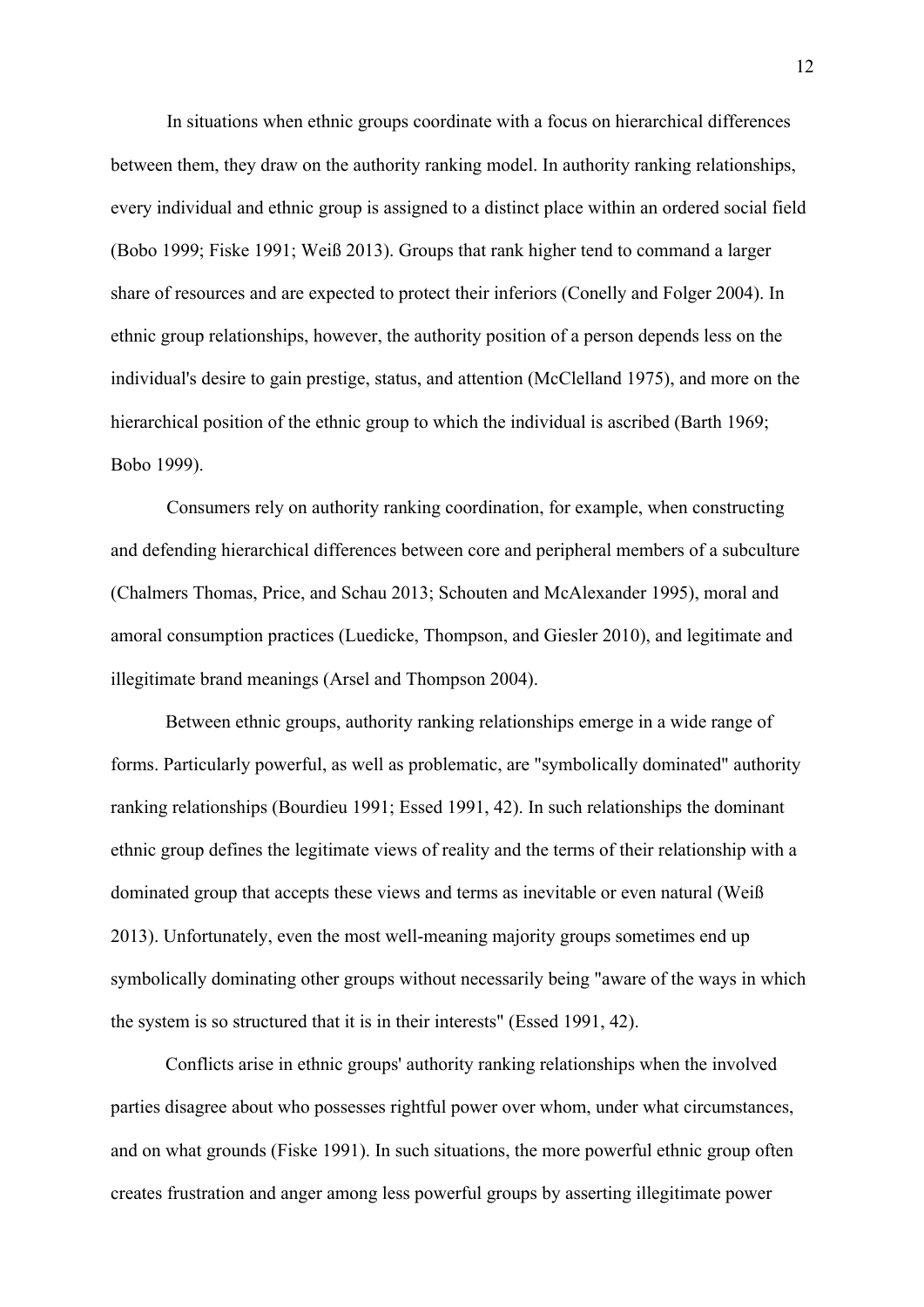through everyday interactions, as well as through laws, organizations, and regulations (Essed 1991; Strasser 2013). Dominant ethnic groups, in turn, tend to struggle with authority ranking when losing their ability to unite their own group against a dominated one (Essed 1991; Heitmeyer 1994a). A lack of solidarity among members of the dominant group can foster anxieties that previously dominated immigrant groups may take over the wheel (Bobo 1999), even though neither "mass invasion" nor ethnic takeovers have previously occurred in Western Europe (Sassen 1999, 2).

#### Conflicts in Equality Matching Relationships

In situations when ethnic groups interpret and coordinate their relationships in terms of balanced reciprocity and distributive justice, they tend to use the equality matching model. In this mode of coordination, each group is seen as entitled to the same amount of desirable goods and services, such as dinner invitations, rides to work, or state benefits. Therefore, the direction and magnitude of emerging imbalances constitute an important measure in these relationships (Fiske 1992, 691). Coordination through equality matching is typically driven by a need for fairness, equality, balanced reciprocity (Sahlins 1972), and distributive justice between groups of similar status (Connelley and Folger 2004; Lerner 1977).

Consumers draw on equality matching most directly in their sharing and gift-giving interactions (Belk 2010; Giesler 2006). They also use it when accessing commercial services, to avoid the reciprocity demands inherent to this model (Marcoux 2009).

Conflicts arise from equality matching relationships when groups fail to resolve emerging imbalances or disagree on the rules that constitute balance. When imbalances arise, the principle of equal retaliation can—as world news reports illustrate almost every day turn into eye-for-an-eye vengeance that keeps neighborhood, tribal, religious, or national conflicts running for decades (Fiske 1991). Among ethnic groups, equality matching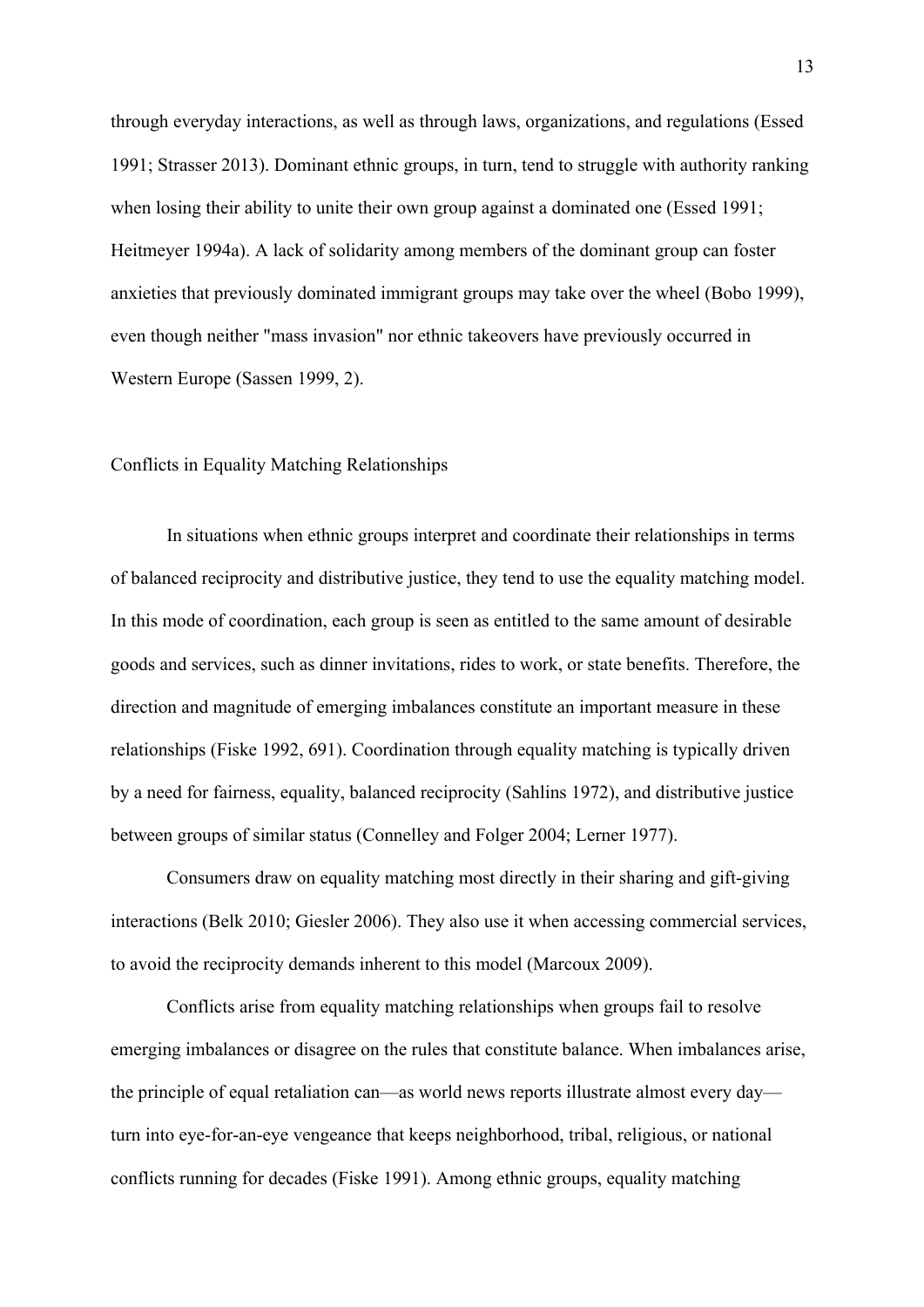coordination tends to induce conflict when indigenes begin viewing immigrants as social parasites that exploit the indigenous welfare state and fail to give back to the society that supports them (Dustmann and Preston 2004; Sassen 1999).

#### Conflicts in Market Pricing Relationships

In situations when ethnic groups interact according to what they are willing to pay or receive in return for something else, they use the market pricing model (Fiske 1991). Market pricing coordination is based on a human desire for "making decisions and mobilizing resources in the most effective way," as well as for "maximizing outcome ratios" (Fiske 1991, 108; Murray 1938).

Conflicts arise from market pricing coordination when, for example, the model is used for legitimizing the exploitation and enslaving of people, selling people as commodities, or forcing people to work or even procreate for their owners' profit (Fiske 1991, 133).

In ethnic group relationships, market pricing coordination is held to be beneficial when both groups are more interested in making financial profits than in protecting their community boundaries or authority positions against one another (Connelly and Folger 2004). Conflicts tend to arise, however, when indigenes use their superior market position to exclude immigrant workers, citizens, businesses, or consumers from full market participation (Ouellet 2007; Pager and Shepherd 2008). Conflicts also tend to arise from perceptions of ethnic group competition that induce a sense of "danger and dispossession" within dominant groups (Horowitz 1985; Rieder 1985, 9; Sugrue 2005).

This brief review of the literature on ethnic group conflict reveals a particular absence of research on the role of consumption in ethnic group conflict. The studies that explicitly deal with consumption tend to focus either on high involvement consumption acts (e.g., a black family buying a house in a white-dominated U.S. neighborhood and experiencing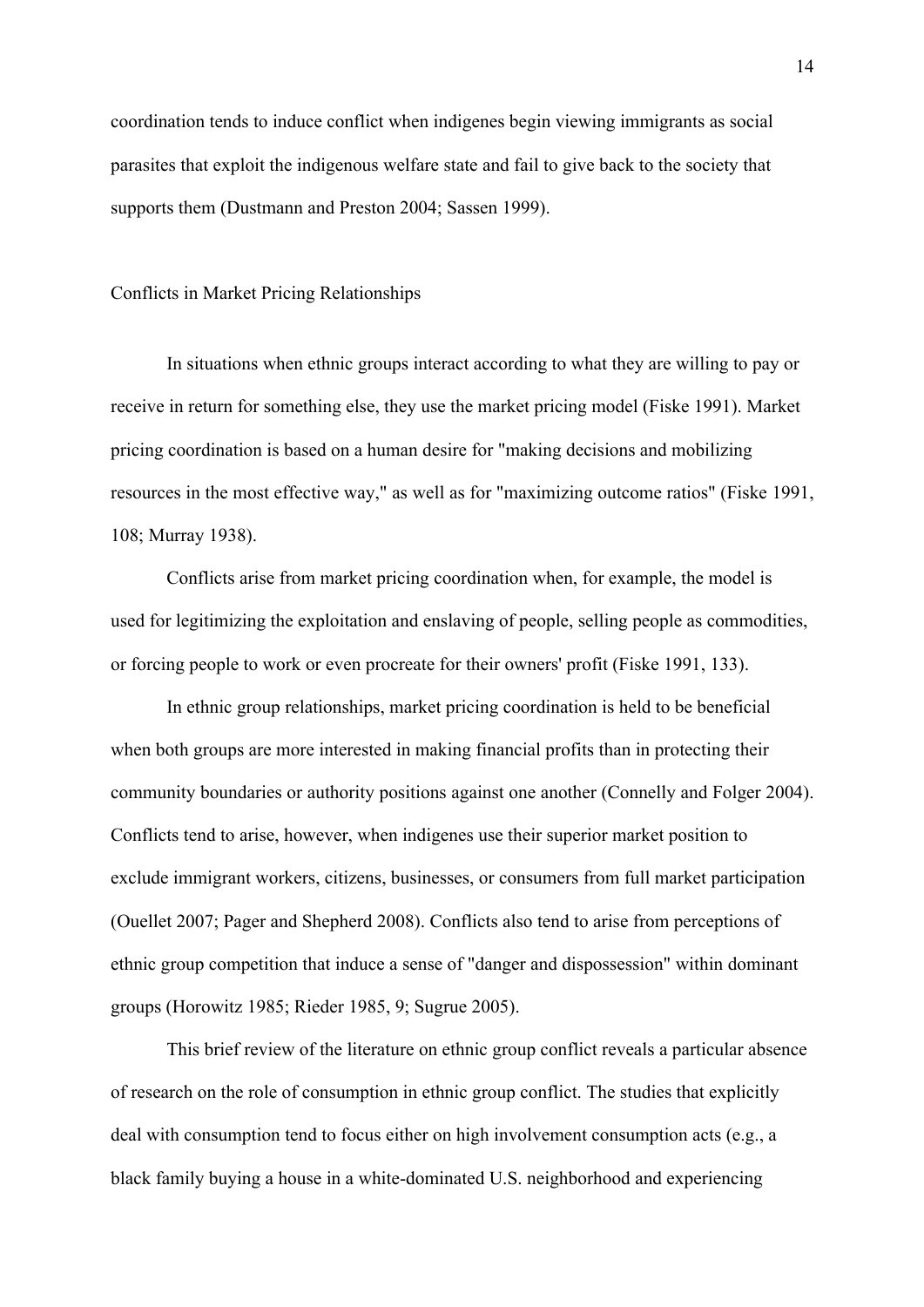violent resistance from white families) (Rieder 1985; Sugrue 2005), or on majority discrimination against ethnic minority businesses (Ouellet 2007), consumers (Chin 2001), or advertising campaigns as consumerist expressions of racist stereotypes and ideologies (de Run 2007), rather than ethnic group relationships. However, the existing literature does not yet provide sufficient empirically based theoretical explanations for the multiple and complex ways in which interpretations of consumption practices—including the more mundane and progressively integrative practices of immigrant consumers—can affect ethnic group relationships.

#### **METHODS AND CONTEXT**

In fall 2007, I set out to explore how indigenous consumers interpret and respond to immigrants who acculturate to their local cultures through the consumption of local brands, stores, neighborhoods, traditions, and places in Telfs, a small town in Western Austria. Telfs constituted an ideal context for such a project for four reasons.

First, 80% of the 15,000 citizens of Telfs are part of Austrian families that have resided in the town for at least two generations—including the "old families" (Elias and Scotson 1965/1994, 154) that have "always" (emic terms) lived in this town and control most of the town's material, cultural, economic, and political resources. To most accurately reflect the meaning of the emic term "Einheimische" (i.e., those who are at home at a given place) that Austrians use when distinguishing themselves from the "Zugereiste" (i.e., those who have arrived from abroad or elsewhere in Austria) I refer to these consumers as "indigenes" rather than locals, autochthons, natives, established citizens, or the majority.

The remaining 20% of Telfs' population immigrated to the town from 15 other countries (Statistik Austria 2012). Of these immigrants, 85% were born either in Turkey or into families with Turkish cultural roots. These immigrants—"Turks," in emic terms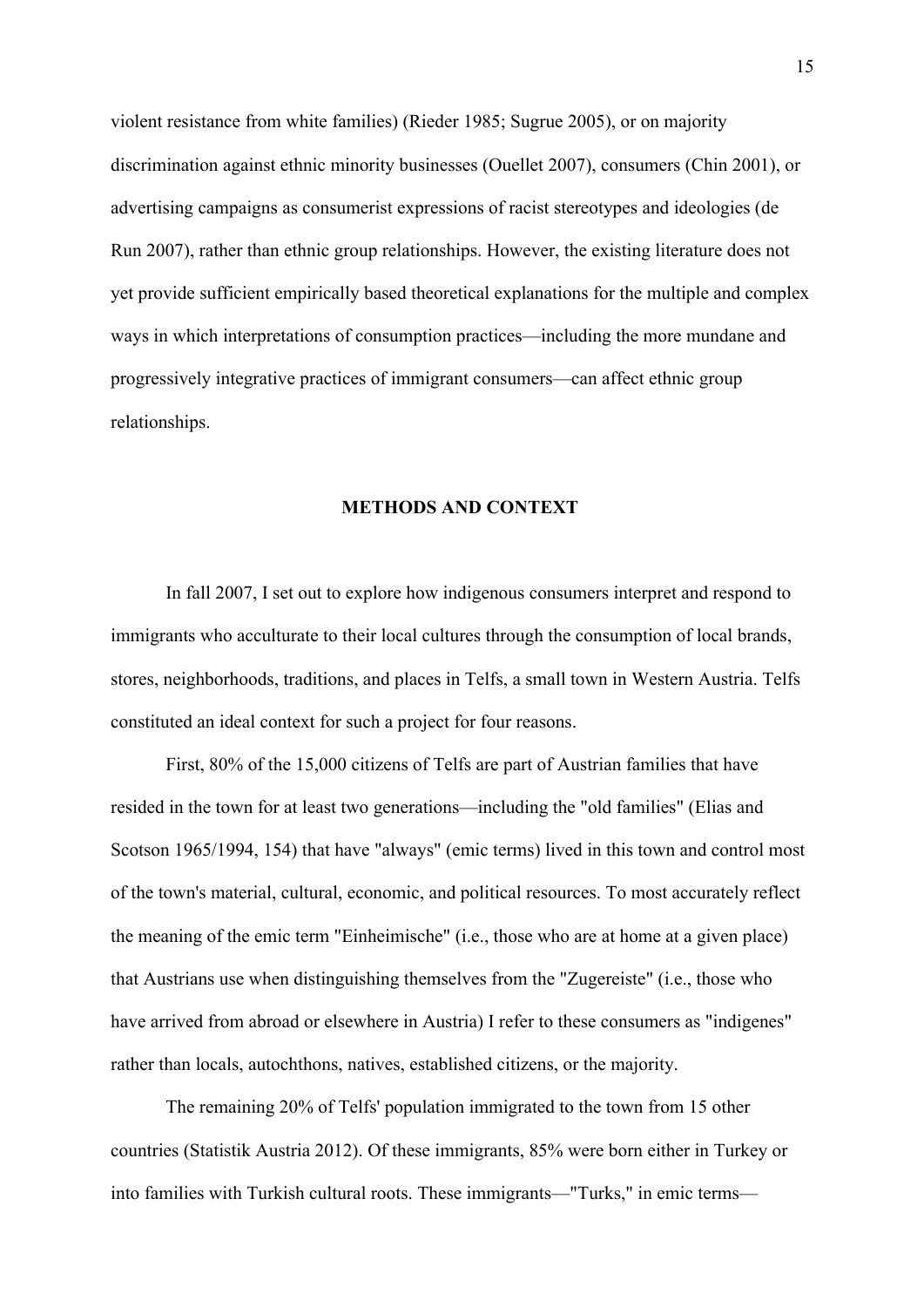constitute the fastest growing ethnic group in Telfs. Indeed, Turkish mothers give birth to about one third of all children born in Telfs each year (Heinz 2009; Potkanski 2010).

National statistics suggest that the boundaries between these two communities continue to be strong. For example, 70% of Austrian residents of Turkish descent claim to feel more attached to Turkey than to Austria (Potkanski 2010), 75% report negative experiences with the majority society, 53% criticize the Austrian government for discrimination against Muslims (Ulram 2009), and 46% criticize a lack of opportunity for upward social mobility (Potkanski 2010; Ulram 2009). These data suggest the existence of two distinct ethnic groups that inevitably (but often reluctantly) interact with one another in Telfian consumption spheres.

Second, Austrians and Turks share a rich and troubled history involving 500 years of armed conflict over Habsburgian and Ottoman territories. Between 1526 and 1791, the Sultans of the Ottoman Empire attempted eight times to seize authority over Austro-Hungarian territories, including two unsuccessful sieges (in 1529 and 1683) of the nation's capital Vienna. Before the 1791 Treaty of Sistova ultimately marked a new era of peaceful diplomatic relations between the Habsburgian and Ottoman Empires, Western national and religious leaders continuously instigated fears of a Turkish invasion. The imminent Ottoman takeover of Constantinople (now Istanbul) in 1453, for example, helped Pope Pius II, known as the "Supreme Captain of all Infantry and Cavalry Divisions of the Christian Empires and Nations against the Osmans and other Infidels" (Neck 1983, 3), unite his allies and rejuvenate the long-forgotten idea of a united Europe. Religious leaders Martin Luther (1483-1549) and Erasmus of Rotterdam (ca. 1466-1536) also called for "Devotions Against the Turks" (Delumeau and Hübner 1989, 409), to avert an Ottoman takeover, which they framed as God's imminent punishment for their people's unrighteousness.

In Austria, the "Turkish menace" thus gradually turned into a cultural myth that continues to echo in the country's culture and public discourse. Every four years, for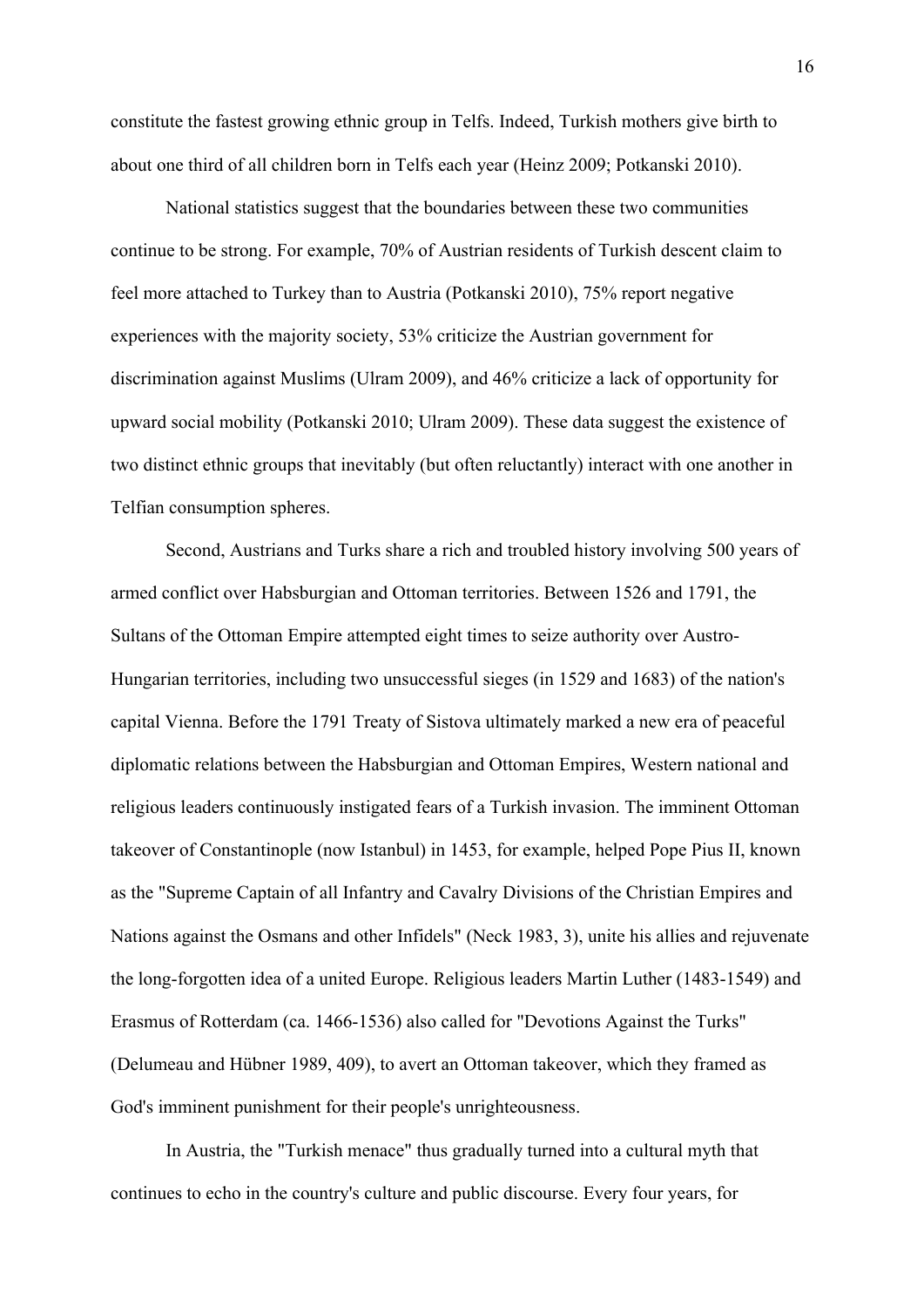example, the indigenous citizens of Telfs reenact their victory over the Ottomans in the "Schleicherlaufen" carnival (a UNESCO Cultural Heritage), in which indigenes ritualistically capture and chain up a character called "the Turk." These territorial conflicts between the two nations not only produced anxieties and negative myths about Turks but also resulted in some positive appreciation of Turkish culture. For example, Ottoman culture inspired the creation of the popular, crescent-shaped pastry known as "Kipferl," the rise of Austrian coffeehouse culture, the oriental roof style of the Belvedere presidential palace, and Mozart's Rondo al Turca. For the purpose of a study on relational consumer acculturation, this history of anxiety and admiration, authority struggle, and cultural creolization, promised a rich and complex data set.

A third reason for choosing this context was that the relationship of Turkish immigrants and Austrian indigenes has changed significantly since Turkish guest workers first came to the town in the 1960s. In 2006, the tensions that had been building up over decades erupted in a dramatic public controversy, in which Austrians viciously attacked the Turkish group for wanting to build a minaret next to their inconspicuous local mosque (Fürstlinger 2010). National television stations aired interviews with agitated indigenes who expressed how much they disliked the Turks and thus framed Telfs as a defiantly "closed" (Popper 1945/1994) rural town that struggles with acculturation (Fürstlinger 2010). This reputation rendered Telfs a potentially rich site for studying relational consumer acculturation and conflict.

Fourth, I selected Telfs in the hope that research in such a context would contribute to a better understanding of the consumer acculturation experiences of approximately 3.4 million Austrians and 200 million Europeans who also live in rural social settings, side by side with more or less welcome immigrant consumers (Statistik Austria 2012; United Nations 2012).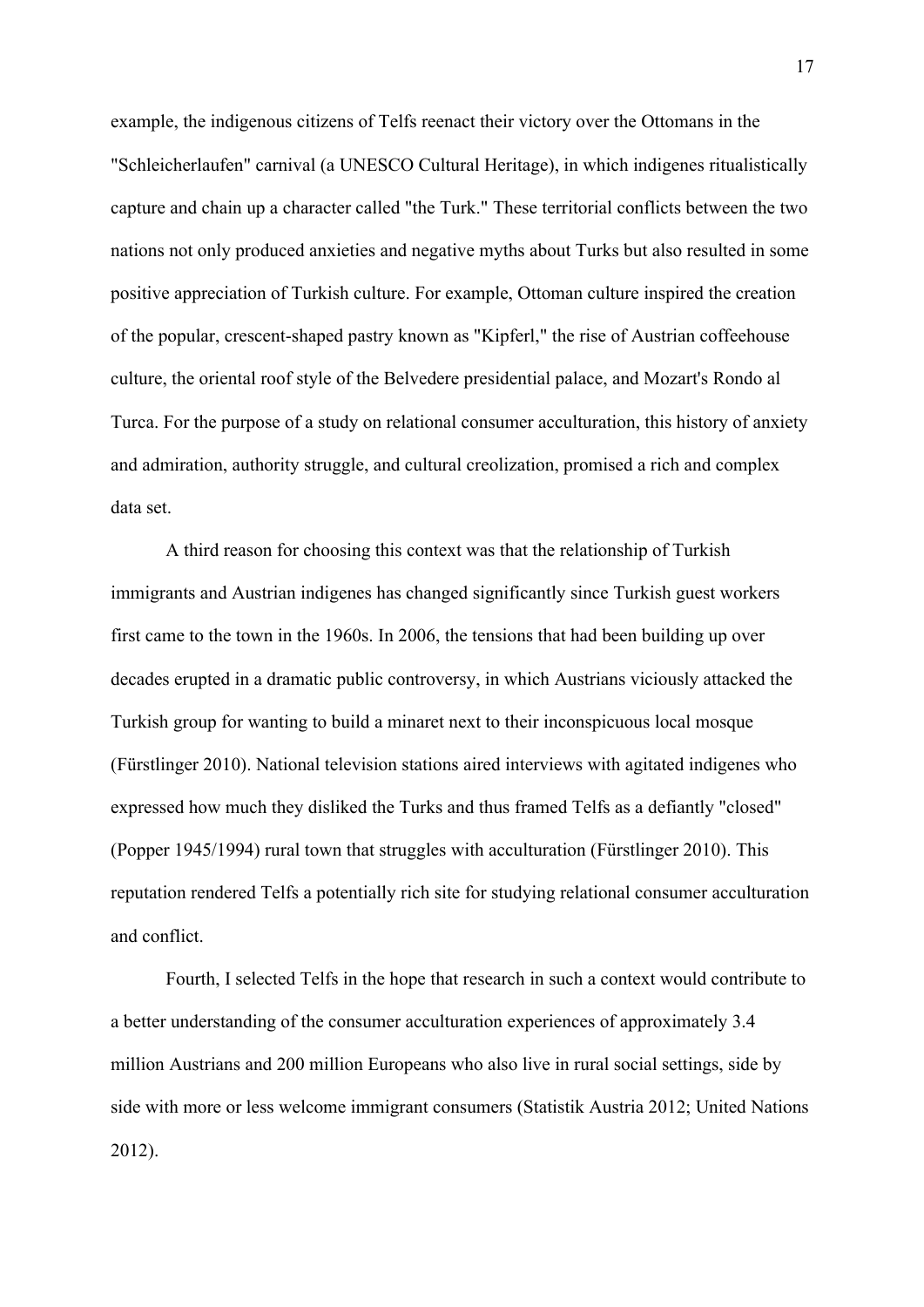I collected data in and around Telfs between 2007 and 2014, using four different methods. The centerpiece of my data set comprises 18 in-depth interviews with 14 majority consumers and four Turkish immigrant consumers who live and work in Telfs (see table 1), covering 31 hours of recorded interview material. I recruited informants through personal networks, through the informants' personal networks, through online links to local clubs, companies and authorities, and directly on site. I approached participants by asking to interview them about the different social groups in their town and how these groups relate to one another in terms of consumption practices. While following Üstüner and Holt's (2007) and Saatcioglu and Ozanne's (2013) general approach to data collection, I focused on how consumers in Telfs understand and describe their relationships with other (ethnic) consumer groups, particularly how indigenous consumers "struggle to achieve control and assert their status" (Saatcioglu and Ozanne 2013, 693) in the face of immigrant consumer acculturation*.* 

I conducted interviews in the informants' homes, a Turkish teahouse, a local shopping mall, two restaurants on the main street, and university offices. I had no personal relationships with the informants prior to arranging the interviews. Following McCracken's (1988) guidelines, I began the interviews with grand tour questions about the informants' personal backgrounds, professions, hobbies, and family lives before beginning questions specifically directed towards the different groups in the town, their particular consumption styles and practices, and their relationships to one another.

To situate and triangulate the interpretive insights from these interviews, I collected about 120 reports from major Austrian print media sources, websites, and online discussions containing the search terms "Türke" (Turk), "türkisch" (Turkish), "Moschee" (mosque) and "Minarett" (minaret) (Kozinets 2002b). To gain a first-hand impression of the relationships and consumption practices discussed in the interviews, I spent about 30 hours in the local shopping mall, marketplace, mosque, and other public places in Telfs (Jorgensen 1989). Finally, to evaluate the level of context-specificity for my primary data, I conducted 15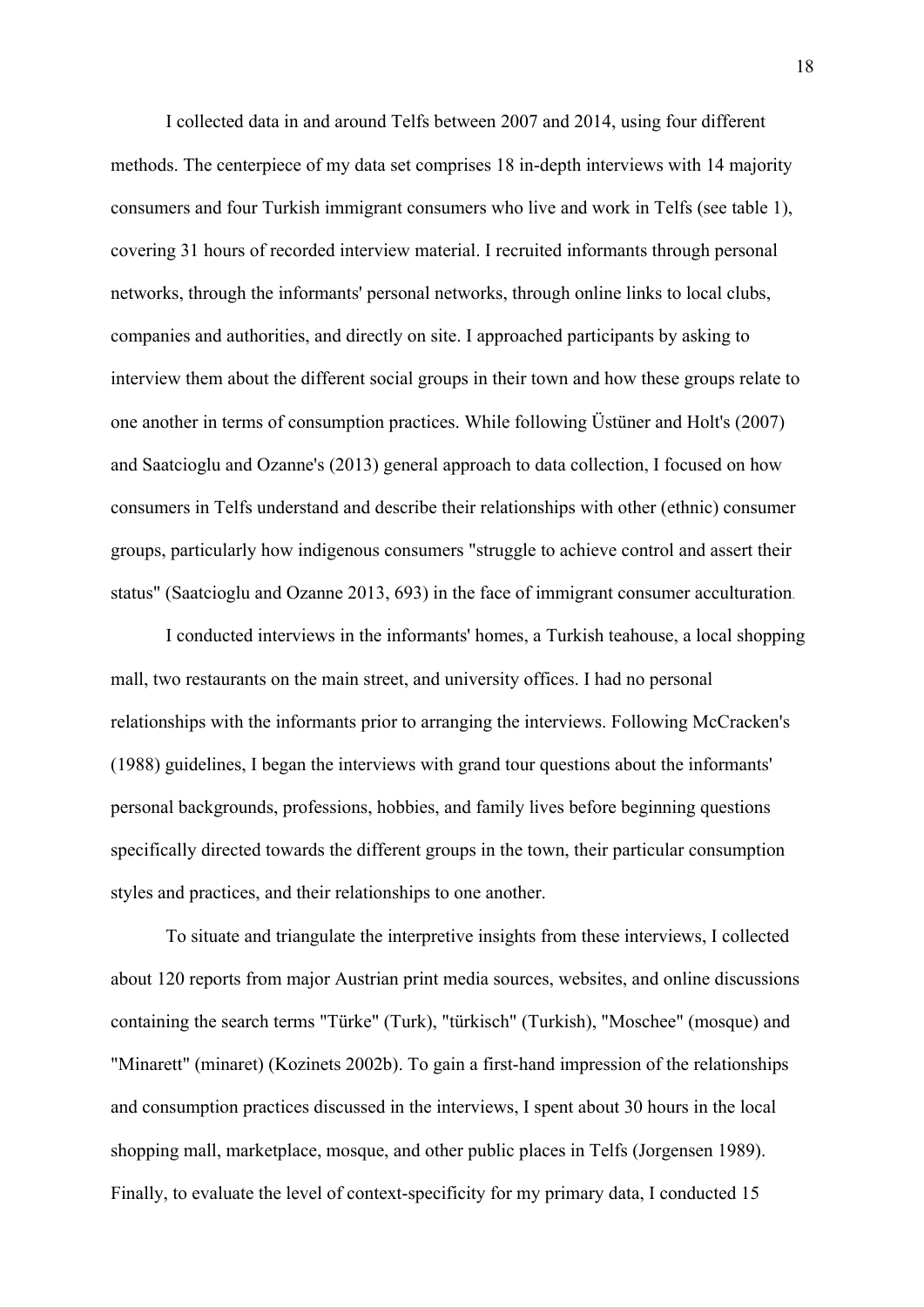interviews that varied in length from 15 to 150 minutes with indigenous and immigrant consumers living in Austrian, German, and Swiss urban contexts.

To analyze this data, I performed a Fiskenian relational configuration analysis. According to Fiske (1991), such an analysis does not require a two-sided empirical account. Instead, it allows for garnering insightful data about the configuration of, and conflicts within, a given relationship from in-depth understandings of how one group interprets its relationship with another group. I therefore analyzed the data in an iterative, part-to-whole process of hermeneutic interpretation (Thompson 1997), focusing particularly on violations of implementation rules that indigenes believe (should) govern their relationships to Turks in Telfs. The relational conflicts that I discuss below emerged from this analysis as notable misalignments between indigenes' relational expectations and relational realities that they saw manifesting in Turkish consumer acculturation practices.

For better analytical contrast, I compared indigenous retrospective reflections and archival data about Turkish-Austrian relationships and consumption practices in the period from 1963 to 1975, with indigenous reflections and archival data on relationships and consumption practices from 1975 onwards. This analytical contrast both provided a better understanding of the relational configurations that governed ethnic group relationships during each of the two time periods, and revealed the key sources of the relational conflicts that emerged once the initial relational configuration began to change. Follow-up conversations with three key informants confirmed the accuracy of the interpretive account, which is the focus of the following section.

> Insert table 1 about here ––––––––––––––––––––

> ––––––––––––––––––––

**FINDINGS**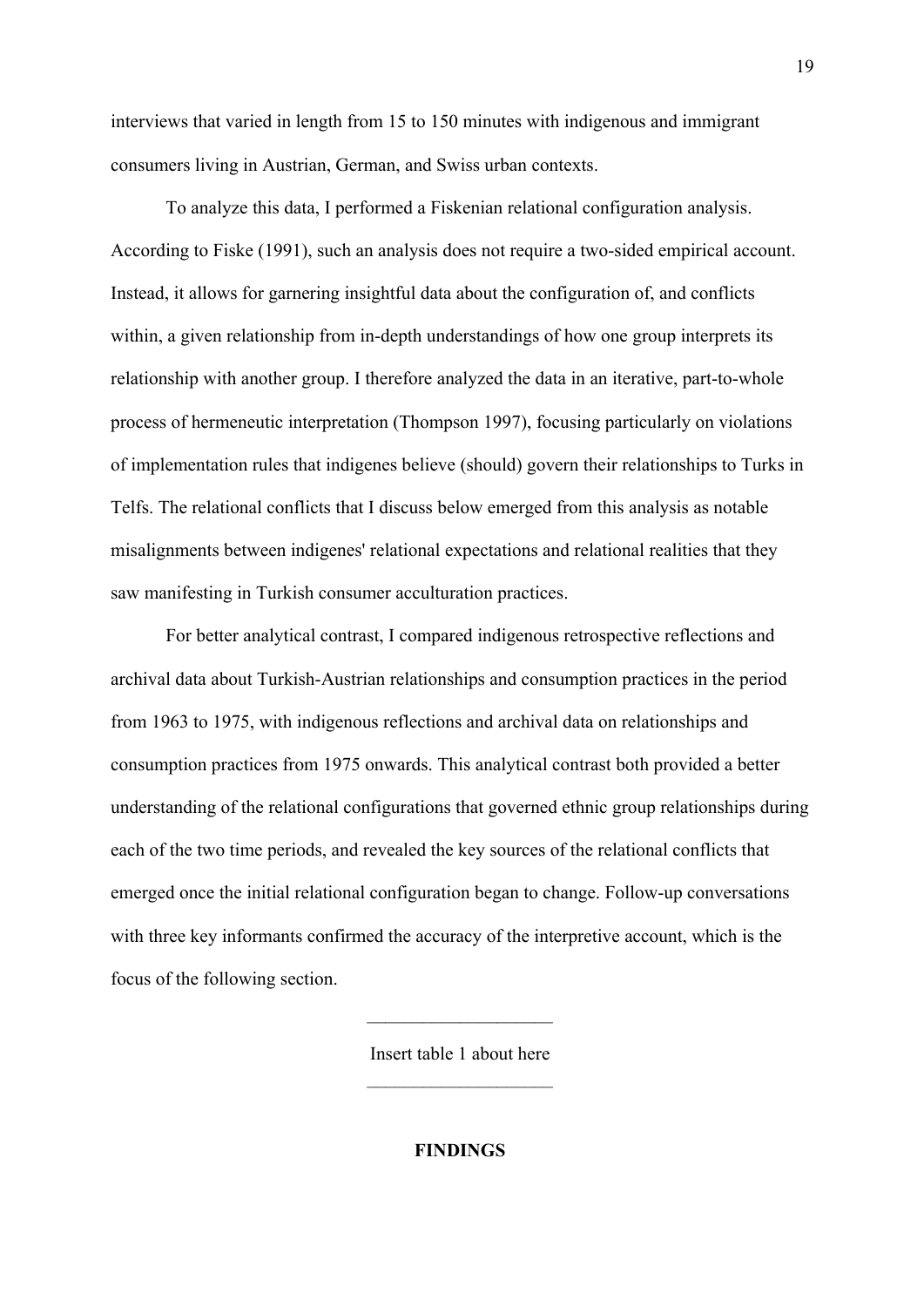To best present the findings of my relational configuration analysis, I first sketch out the relationships between Turkish guest workers and indigenous Austrians between 1963 and 1975, and between 1975 and 2014, respectively. Then, I present excerpts from my interviews with indigenous informants Anna, Christa, Johanna, and Franz (all pseudonyms), as well as one anonymous email that illustrate how indigenes interpret certain immigrant consumer acculturation practices as manifestations of unsettling changes in their relationship with the immigrant group. All data excerpts cited below represent the personal views of informants expressed during interviews or through digital media.

#### The Evolution of Ethnic Group Relationships from Domination to Destabilization

The relationship of Turkish and Austrian ethnic groups in Telfs began to form in 1963. During this post-World War II era, the newly thriving yet still war-strained textile industry of Telfs was unable to satisfy its surging demand for labor from the reduced ranks of the Austrian workforce (Potkanski 2010). Therefore, and in an "act of despair" (Schmidt 2011), Austrian companies and worker unions passed the Raab-Olah treaty, which allowed Austrian employers to recruit foreign guest workers for a one-year tenure and then return and exchange them. This practice became known as the rotation principle. Within 10 years, about 227,000 foreigners came to work in Austria, 11.8% of whom were of Turkish descent (Potkanski 2010).

Media reports from this time suggest that Turkish guest workers were pleased with the opportunity to earn more money and thus improve the situation of their families back in Turkey. Austrian companies were pleased about increasing their profits with a highly flexible Turkish workforce. And indigenes appeared content with earning three times their usual income by renting out dormitories, basements, and nearly unlivable barns to twelve Turkish guest workers instead of four German tourists (Burtscher 2009). When reflecting on these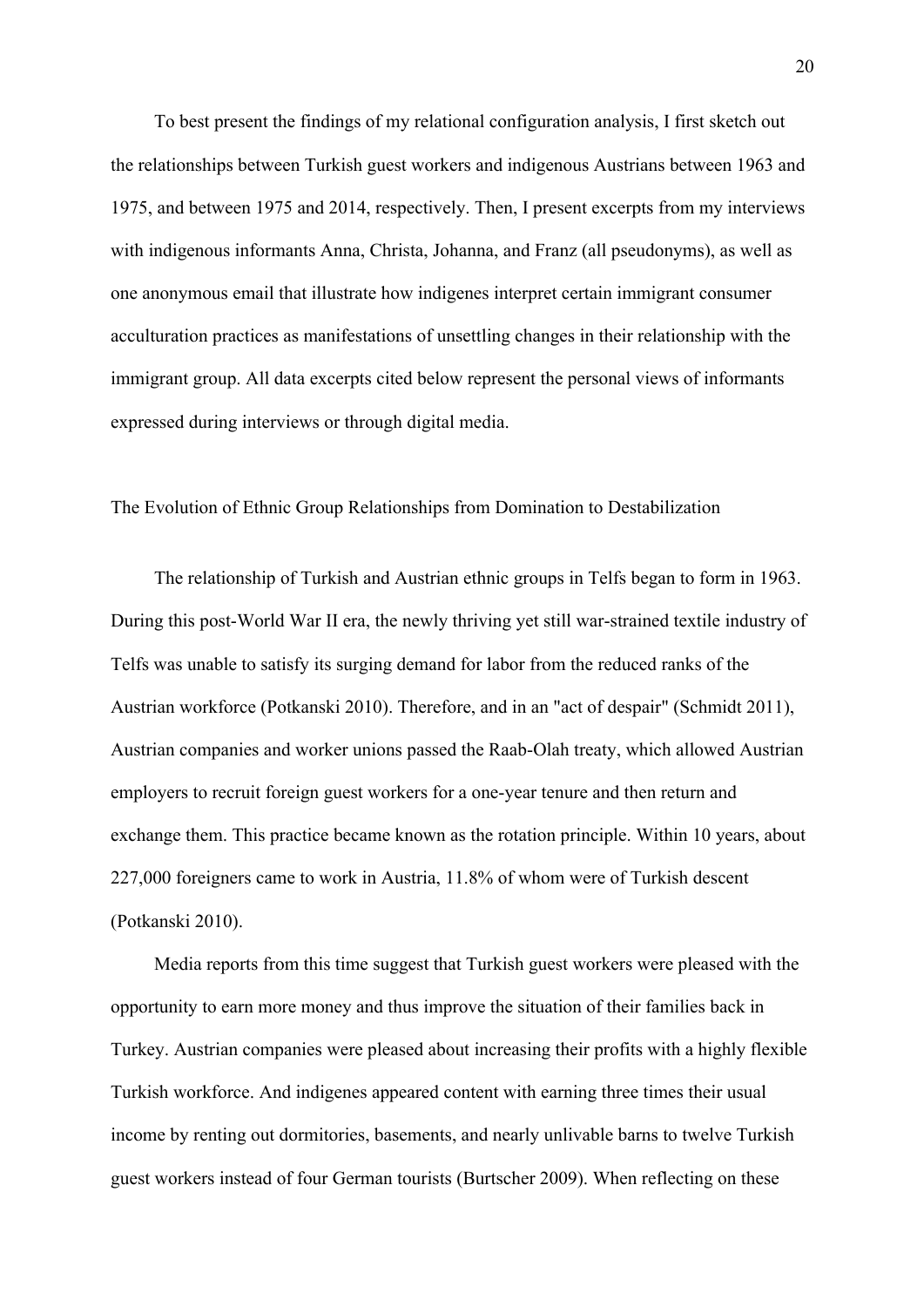early years, indigenous informants consistently recount that "everybody was happy" (Christa), and that the guest workers "did the work for which they were needed" (Anna). As manifested in the rotation principle, indigenes also agreed that they "didn't want [the Turkish guest workers] permanently," but that they "were only supposed to work and be well-behaved" (Christa).

The configuration of this initial relationship of Turks and Austrians was thus firmly based on market pricing coordination. Guest workers and indigenes came together only to profit from one another and therefore were willing to temporarily sacrifice some of their usual comforts in the pursuit of more lasting financial gains.

In the streets of Telfs, Turkish guest workers virtually did not exist as consumers. They dressed and ate as cheaply as possible, purchasing only those goods that would improve their lives in Turkey (Spiegel Online 1963). As Christa explains, the young "Turkish men arrived in their best blue suits, and it [would] be that same suit they'd be wearing when they're put into their coffins."

A 1963 issue of the German magazine *Der Spiegel* offers a glimpse at the terms of communal sharing and equality matching coordination during that time. The magazine states, for example, that there "was no open hostility [in the factories], but also no friendships. People worked together—but in the canteen, people sat separately" (Spiegel Online 1963). While there was little sense of communal sharing between the groups, companies used equality matching rules for ensuring a fair treatment of the guest workers, thus safeguarding their precious market pricing relationships.

The data from this period show no sign of indigenes ceding authority to the Turkish guest workers. In rougher situations, the temporal limitation of their relationship allowed immigrants to direct their thoughts towards their future lives back home. Indigenes, in turn, appreciated the limitation of the agreement because it allowed them to construct themselves as benevolent hosts who treat their guests well and fairly without having to feel guilty over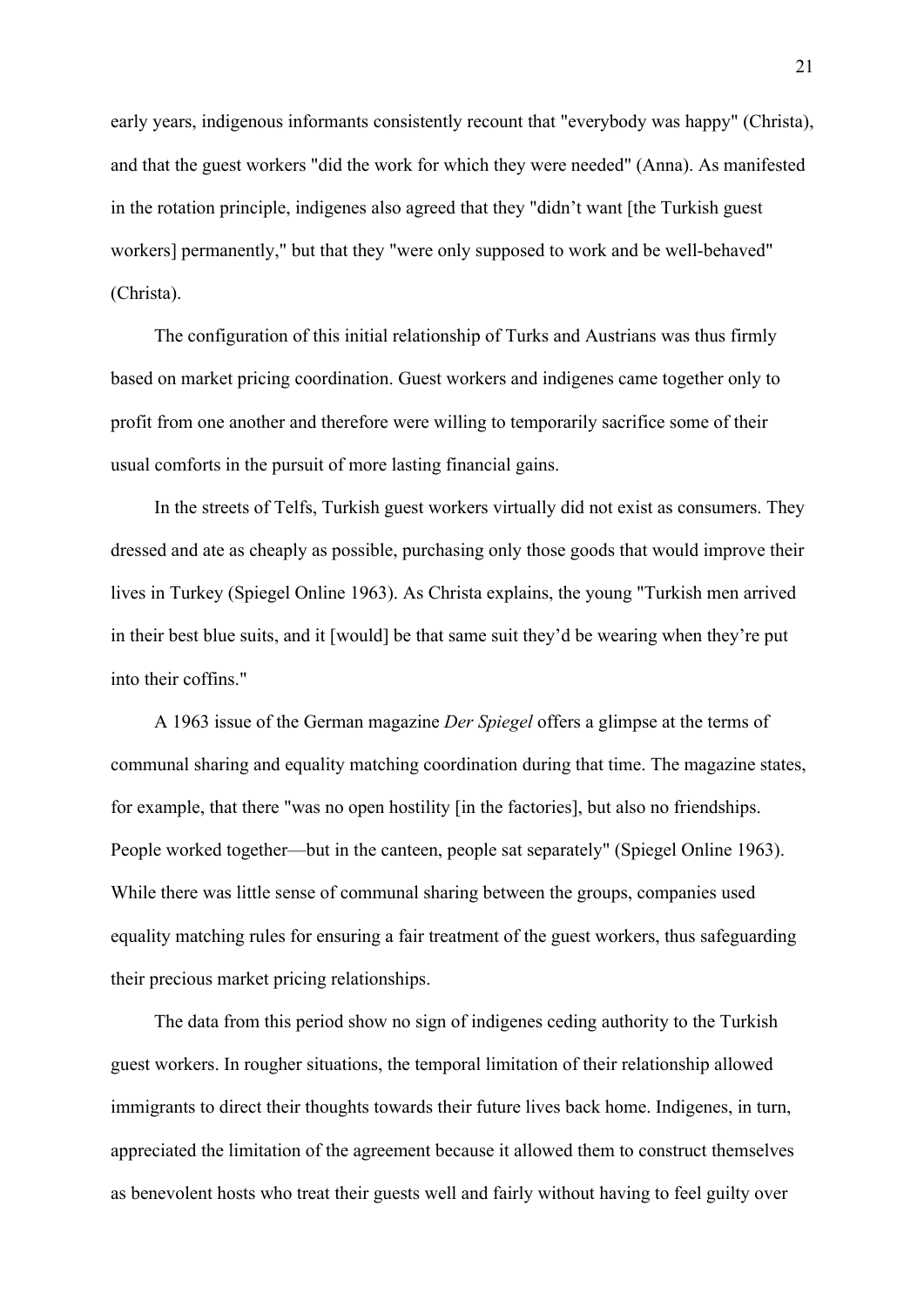keeping their personal and community ranks firmly closed. Given that both ethnic groups were more interested in monetary gains than in communal relationships, their broad cultural distance and close physical proximity also seemed largely irrelevant (Barth 1969; Berry 2006).

As a consequence of this initial relational configuration, the indigene-guest worker relationship showed very few signs of ethnic group conflict but all the signs of symbolic domination (Bourdieu 1991). Indigenes—in their roles as employers and landlords—dictated the terms of the relationship, and guest workers accepted these terms as an inevitable part of their agreement.

The world economic crisis of 1973-1975 triggered some influential changes in the Turkish-Austrian relationship in Telfs. The crisis slowed economic growth and resulted in a great number of worker layoffs, forcing indigenes and guest workers to rethink their initial agreement. Struck by the downturn, Austrian companies sent thousands of guest workers home while also lobbying for permission to retain their most skilled Turkish workers (Potkanski 2010). The selected Turks welcomed the opportunity to stay longer and to increase their savings. Eventually, the guest workers were permitted to bring their families and set up a more permanent residency in Austria.

However, for indigenes who did not employ foreign workers, observing the Turkish guests acquiring a permanent immigrant status felt like a breach of the relational contract under which they had invited the Turkish workers to Austria (Bauböck 1996). It was particularly difficult for these indigenes to accept that despite continuous efforts to cap immigration levels and raise the bar for naturalization, immigrants from a distant, unfamiliar, and myth-enshrouded oriental nation (Said 1979) would eventually become a permanent sight in their stores, shopping malls, high streets, neighborhoods, and cherished mountains. Moreover, that their ancestors had fought eight bloody territorial wars against the Turks did not contribute to a more positive reception of these changes.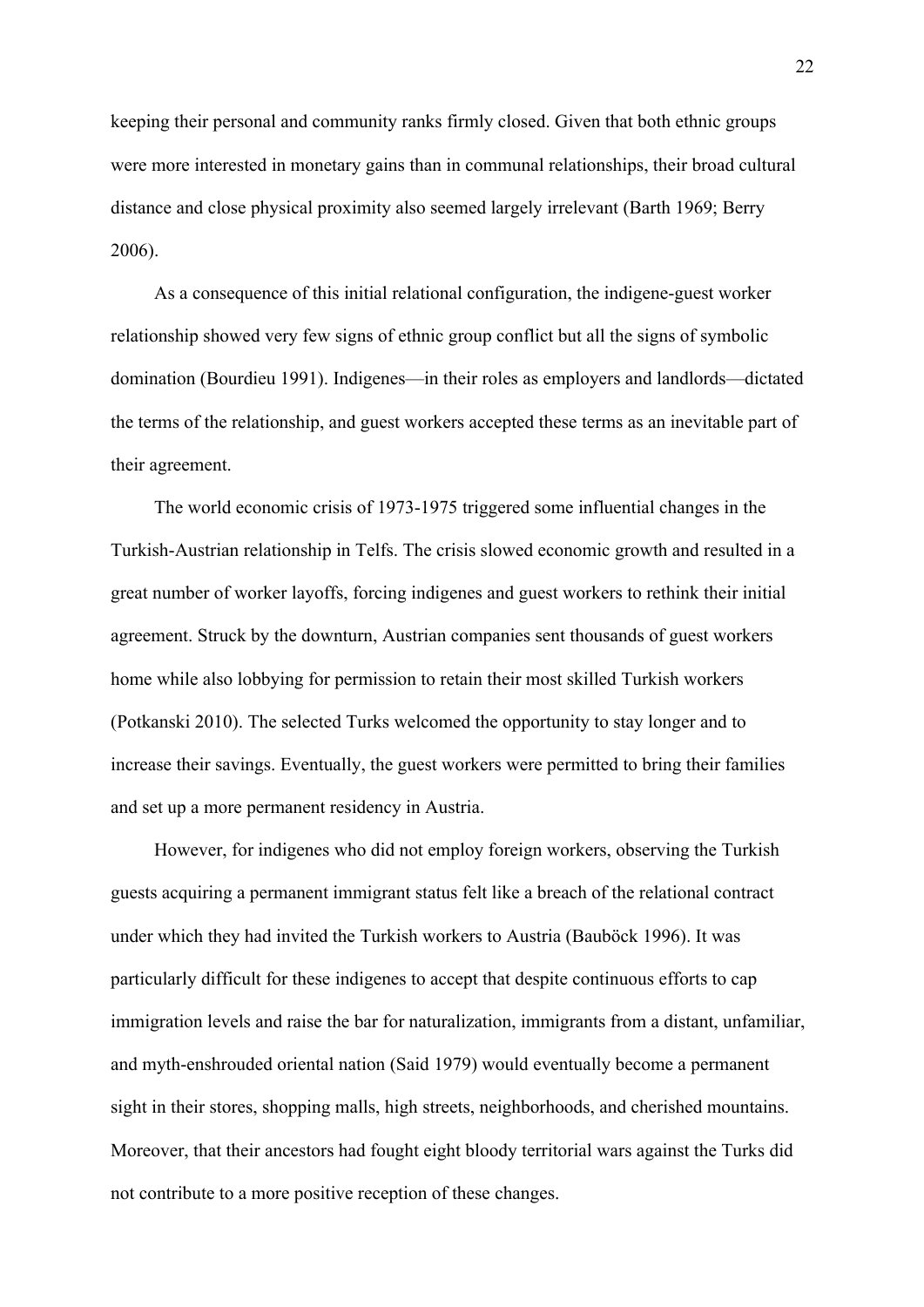As market conditions changed, more and more Turkish and Austrian workers lost their jobs in the factories. Turkish immigrants began to open their own restaurants or telecom businesses, pursuing higher education degrees, and entering a range of middle-class professions. However, thanks to the "Austro-Keynesian" economic policy (Schulmeister 2005, 3), the economic downturn during the 1970s manifested rather slowly, staving off the steep economic downfalls that had contributed to igniting American racial unrest in the 1960s and 1970s (Rieder 1985; Sugrue 2005).

By 2014, the Turkish-Austrian relationship was no longer symbolically dominated, nor did it bear any similarities to the guest/host relational configuration that had initially governed it. Instead, the relationship of these two groups had grown unstable and contested, acquiring most of the properties known for producing ethnic group conflicts.

Indigenes reluctantly realized that they would eventually be forced to rework their relational expectations and implementation rules to account for new entrepreneurs, politicians, citizens, home owners, and family members "with a Turkish immigration background" (emic term). As I show in the next four sections, one factor that contributed to destabilizing the immigrant-indigene relationship was that Turkish guest workers turned not only into citizens, but also into consumers.

#### Indigene's Conflict-Generating Responses to Immigrant Consumer Acculturation

When immigrants acculturate to a foreign country, some of their consumption practices turn into routinized "Praktik," whereas others occur for the first time or as a one-time "Praxis" (Reckwitz 2002, 249) even after decades in the country. My relational configuration analysis reveals that indigenes interpret certain routinized and one-time immigrant consumption practices (in etic terms) as manifestations of their impression that (1) the indigenous community has begun to sell itself out to immigrant customers, (2) that the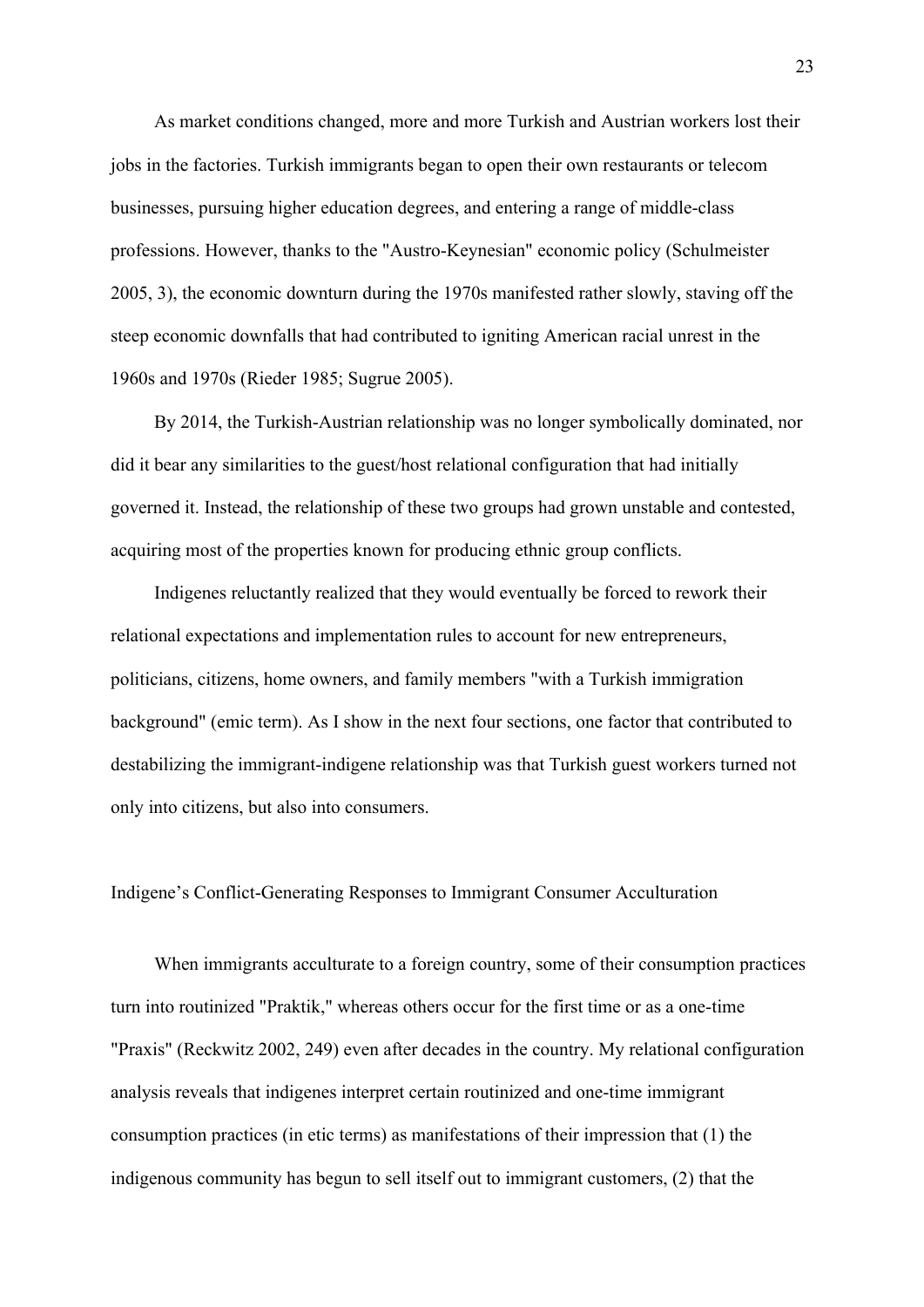indigenous authority dominance is crumbling, (3) that immigrant consumers are violating key equality rules, and (4) that indigenes are being torn between contradictory micro- and macrosocial morals

In the following sections, I describe these four relational conflicts moving from the most tangible, micro-level to the most intangible, meta-level conflicts. I use excerpts from my interview data to illustrate how indigenes experience, interpret, and respond to these emerging relational conflicts, and draw on archival data to document how broader sociocultural and political forces affect their relationships.

*Conflict 1: The Perceived "Sell-Out" of the Indigenous Community.* The first type of relational conflict arises from two of the most tangible immigrant consumption practices, i.e., immigrants beginning to acquire real estate in Telfs, and beginning to frequent indigenous middle-class stores, thus becoming recognized as a valuable target group.

Data from my interview with Johanna illustrate, how indigenes interpret Turkish real estate consumption practices in situ. Johanna is a 65-year-old retired restaurant owner who lived and worked in Telfs when the Turkish guest workers arrived in the 1960s. Decades later, she opened her own restaurant and employed several Turkish immigrants. She recounts her friendly, professional relations with the Turkish men and her joy in mentoring her young, female Turkish employees. At the dining table in her large house located in a newly developed estate outside of Telfs, she explains:

*The Turks have bought a lot of property here in the last 10 years. Every old house that is sold in Telfs is purchased by a Turk. The flats all go to Turks. At the time when I sold our [downtown] flat, we lived there with four doctors, three architects and two nurses. One of the doctors had built himself a house and wanted to sell his flat. But no one paid his asking price, except the Turks. So the doctor sold to a Turk. And that was the beginning of the damaged image of the block. When we moved out, six of the 20*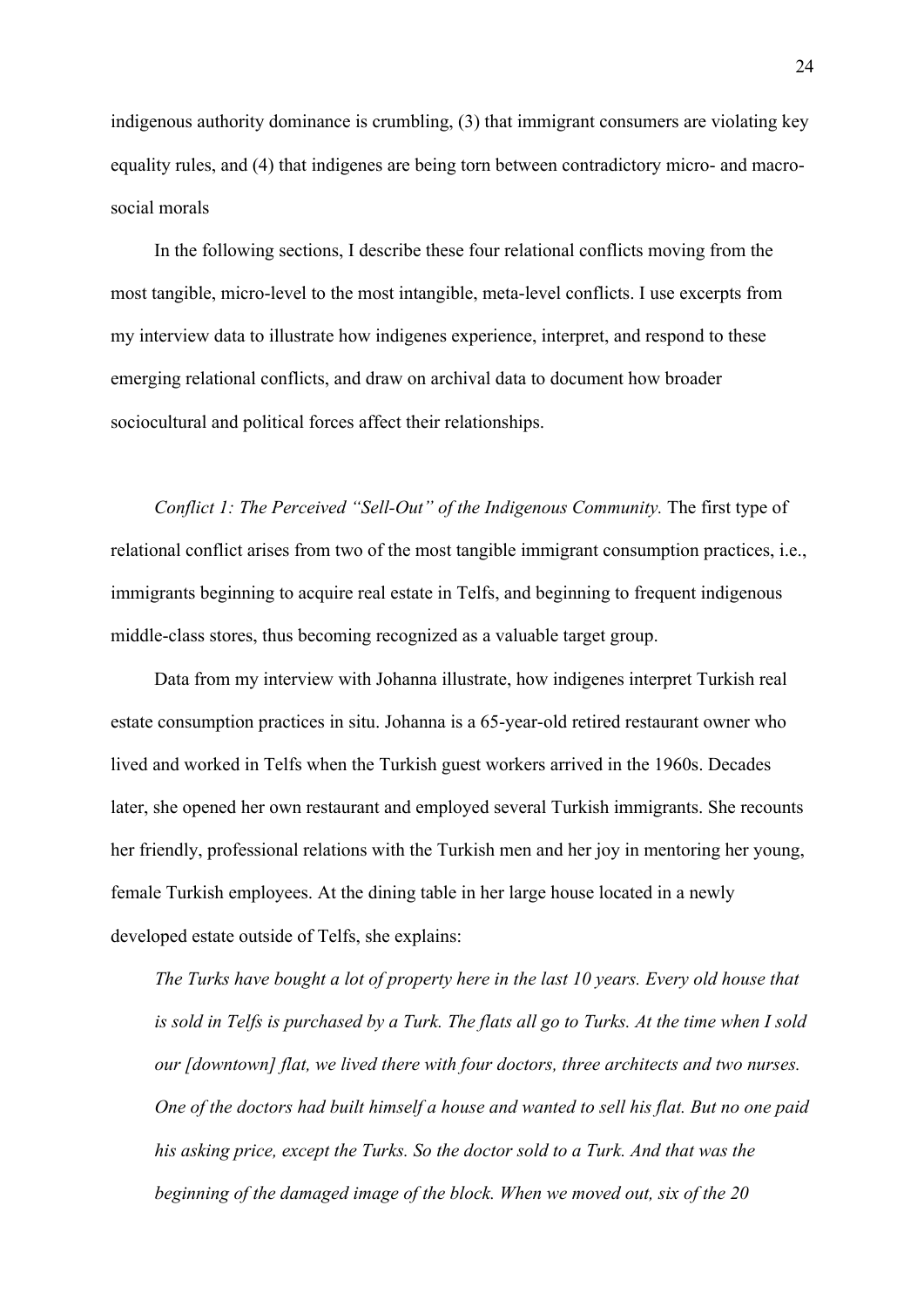*inhabitants were already Turks. I did not feel comfortable there any more. The indigenes asked me, "Johanna, make sure you sell to an indigene!!" And I said that I'll try. I have waited a long time, but after all I had to sell to a Turk too. Now there are seven. The others are looking into selling too. They say, "We don't want to be here any more. It stinks there now." The Turks have different schedules than our people. They come home at night and make noise. That never happened before but is normal now. They do not follow our rules. I have to say, I have not worked 40 years of my life to deal with this now. I don't hold anything against the Turks. I always got along with them well, but I don't have to live with them.*

Johanna's story portrays an indigenous community that is aggravated by having to live in close proximity to Turkish immigrants but is unable to mobilize sufficient solidarity to protect its most sacrosanct consumption objects. These indigenes' insistence on rejecting Turkish neighbors results in a substantial devaluation of their own properties and inherent retirement savings the moment the first Turkish consumer moves in (Sugrue 2005). Yet despite their knowledge of this effect, indigenes retain and widely spread their contempt, making references to Turkish wives who "pursue no sport" and appear "shapeless and lifeless" (emic terms).

As homes and the (consumption) cultures that surround them are an integral part of these indigenes' inalienable wealth and identity, indigenes expect other indigenes to exclude them from market exchange because they speak "to and for a group identity [...and sacralize] felt differences between members of one group and another" (Curasi, Price, and Arnould 2004, 610). The act of an indigenous neighbor selling his flat to a Turkish buyer, despite the lingering owners' desperate calls for ethnic boundary defense, thus constitutes a "taboo tradeoff" (Aggrawal 2004; Fiske and Tedlock 1997; McGraw et al. 2012). For Johanna's former neighbors, such tradeoffs manifest the realization that their indigenous community is vulnerable to change. Little by little, indigenes sacrifice the ethnic and cultural homogeneity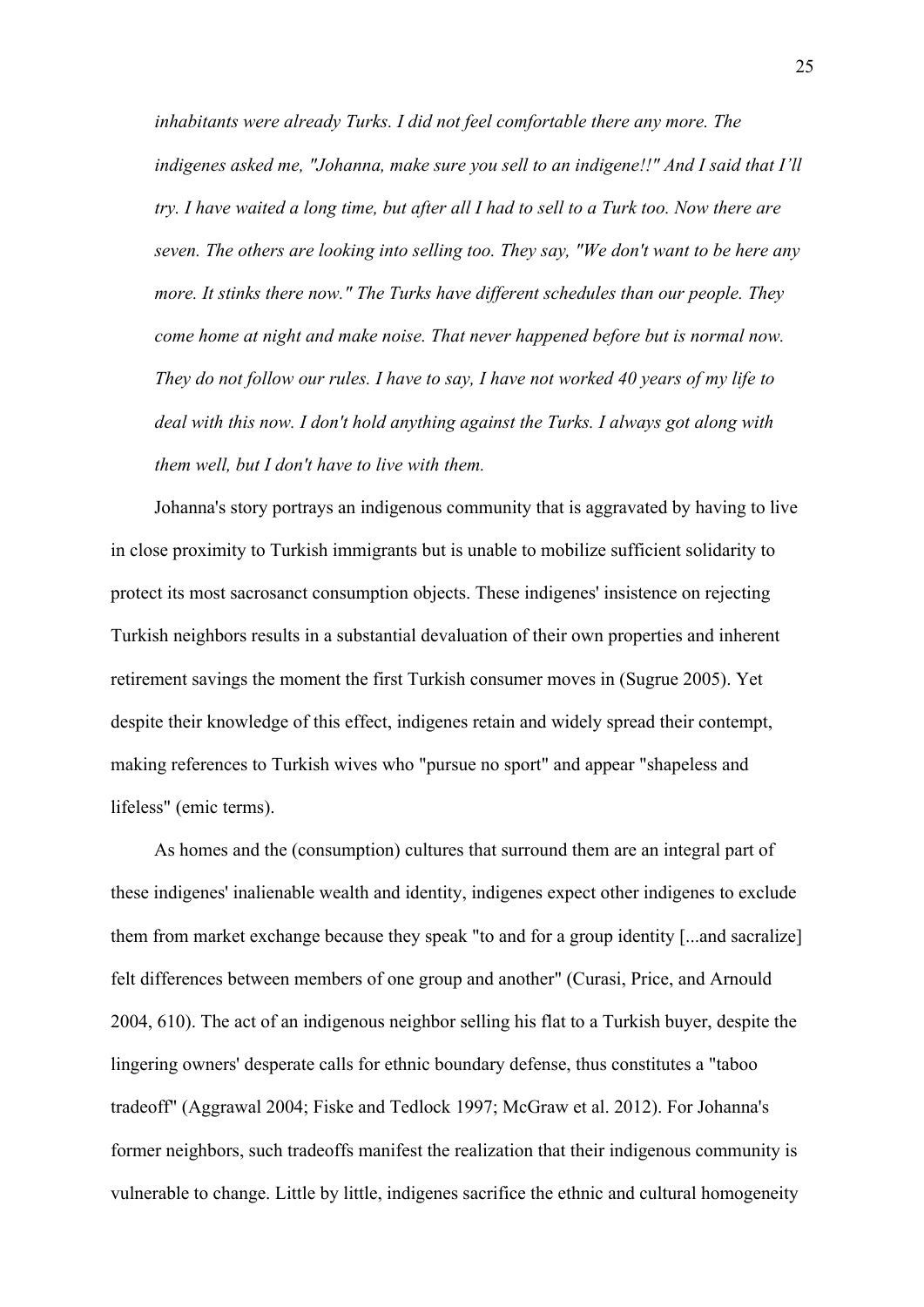of their community, thereby contributing to its disintegration ("I said that I'll try [...] but after all I had to sell to a Turk too").

Adding to their sense of community erosion, these indigenes also begin to notice a shift in authority ranking following the real estate sales. Immigrant neighbors who do not follow established Austrian rules of consuming a home are seen as imposing cultural changes upon indigenes, changes that cannot be averted by morally acceptable means. This situation stands in stark contrast to the indigenes' symbolically dominant position in the 1960s, when they banded together to exploit Turkish workers and thus largely avoid any acculturation to Turkish culture (Bauböck 1996).

Johanna's description of the influx of Turkish neighbors brings Sugrue's (2005) work on the origins of Detroit's urban crisis to mind. In his influential book *The Origins of the Urban Crisis*, Sugrue describes how in February 1950 "an 'ethnic' amalgam of [White] working class Catholics" attacked black worker James Waterman, who had just acquired a home in their exclusively white neighborhood. The white attackers "stoned [the man's] house, slashed his car tires, and burned a cross on his front lawn" (Sugrue 2005, 241) to protect a residential color line and protest the drastic economic downturn, along with job losses and other macro-social forces over which these workers had little control (Hirsch 1983; Rieder 1985; Sugrue 2005).

My data indicates that indigenes from Telfs did not commit similar acts of physical violence, nor did they justify their responses with ideologies of generalized racial supremacy (White 1997). Instead, they expressed a certain amount of indifference towards the Turkish ethnic group per se ("I don't hold anything against the Turks"), often adding a positive note when talking about Turkish immigrant workers ("I always got along with them well"). Their responses to perceived disturbances of their indigenous consumption practices ("I don't have to live with them") also manifest less as physical violence and more as consumption.

For example, Margarete recounts in our conversation how she and her indigenous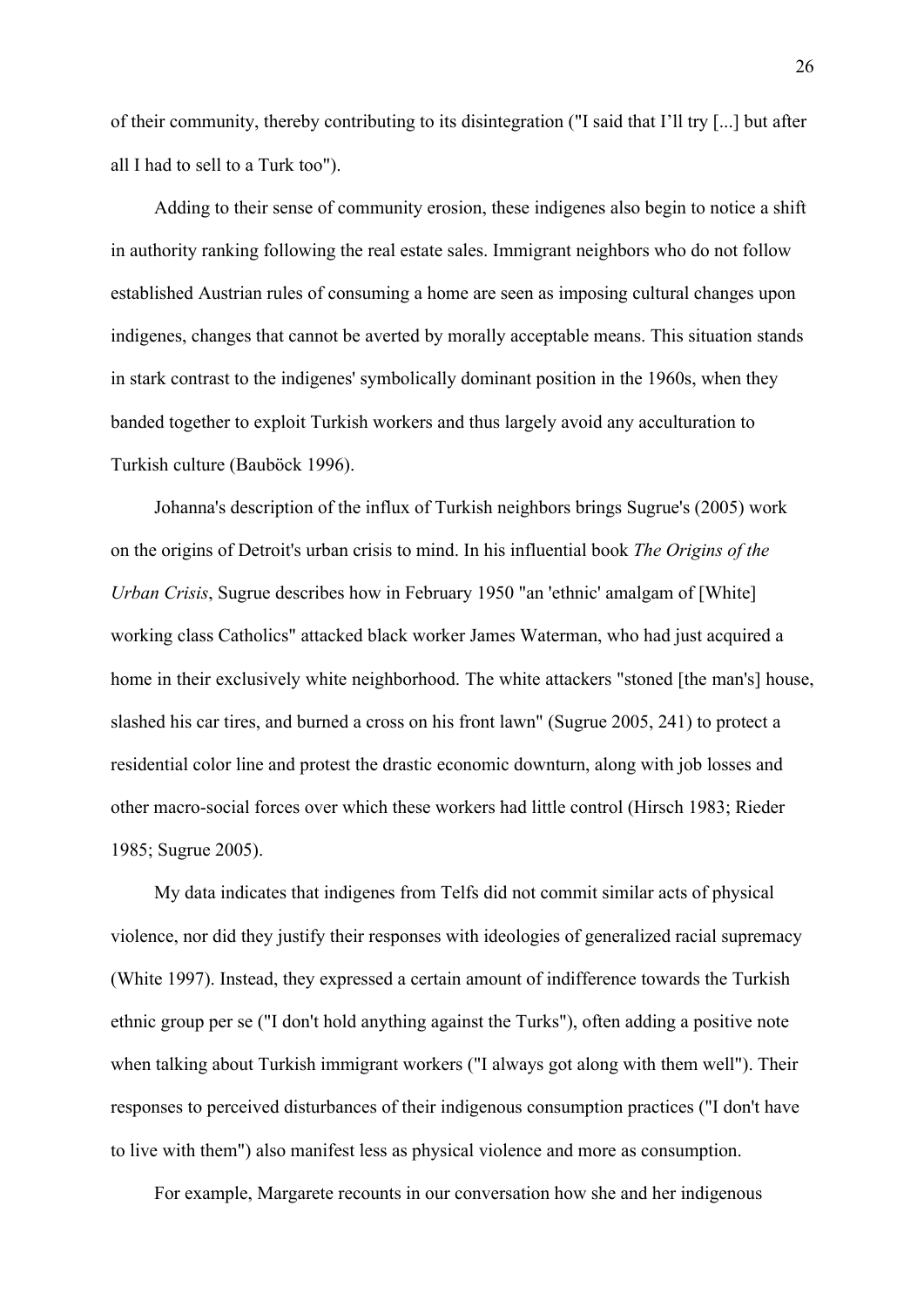neighbors bullied a Turkish family that had just moved into their house and began barbecuing in the shared building's unused courtyard. When the Turks started up their grill, she explains, she and her friends would sometimes go outside into the garden in their smallest bikinis, lazing around directly next to the covered Turkish women, thereby eventually forcing the Muslim family out of their house. Through such offensive consumption behaviors indigenes are sometimes able to regain control over their home territories and reestablish a sense of cultural stability (Hellmann 1998), knowing that their fight for their local "olive tree" (Friedman 1999) provides only temporary relief from an unstoppable influx of foreign consumer cultures (Kjeldgaard and Askegaard 2006; Hannerz 1996).

My relational analysis further reveals that indigenes can respond in conflict-inducing ways to immigrant consumer acculturation practices not only when they involve inalienable goods of the highest emotional, cultural, and financial value (Belk 1988; Sugrue 2005) but also when they involve rather profane, everyday consumption practices. My second informant, Franz, who illustrates this finding, is 44 years old. He had been working at the town hall in Telfs for four years and lives with his family in Telfs. He recounts some of his first-hand experiences with Austrian-Turkish relationships in Telfs:

*A while ago, Nöm [an Austrian dairy producer] began to also label its products in Turkish. That caused an outcry [emphasizes]! It drew poison-pen letters to the CEOs. Why? Nöm obviously realized that there is a new clientele that they have to address. Maybe there would be products from Turkey coming in otherwise. So they labeled their products in Turkish, too. And that was when a line was crossed. [He imitates an aggravated Austrian voice]: "That is our [emphasizes] mountain milk that they [emphasizes] consume" and "One cannot label products in the Austrian market in Turkish language. This stuff belongs to someone! That is our [emphasizes] milk, and our products, and our cows" [laughs].* 

Franz's ironic, yet slightly concerned reflections help to explain why indigenous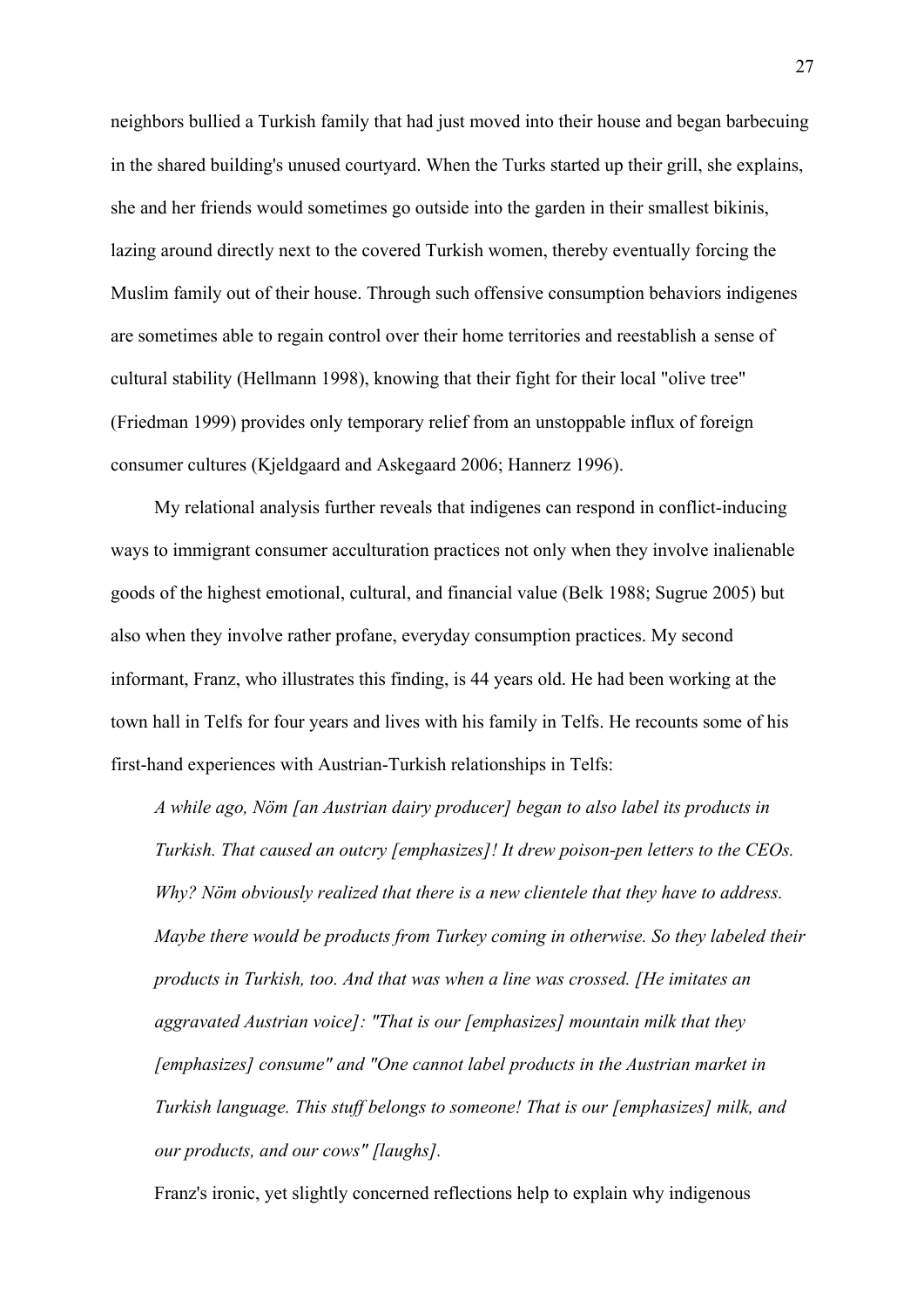consumers feel betrayed by indigenous marketers who try to accommodate Turkish customer needs by making a product label readable also to first generation Turkish buyers. An influential rule for communal sharing in Telfs involves the expectation that while Turkish immigrants must "integrate themselves" (emic terms) into the indigenous society—an emic idea that corresponds to the theoretical notion of "assimilation" (Berry 1997)—Austrians must not (and should not be forced to) acculturate to Turkish consumers, voters, or believers. Due to this firmly established rule for protecting community boundaries, Nöm's proactive recognition of Turkish customers struck indigenes as the crossing of a line and as a violation of an important relational contract (Aggrawal 2004).

Yet whereas indigenous consumers complain about the company's "marketer acculturation" (Peñaloza and Gilly 1999), Franz, with his professional background in business administration, rather acknowledges the market rationality for the company's initiative (a "clientele that they had to address") and how the company's action may serve as a precaution against Turkish producers entering Austrian markets. These opposing interpretations of Nöm's move as benefiting versus jeopardizing indigenous communal interests illustrate the intricacies that consumers face when evaluating local market exchanges that are somewhat nebulously connected to global market forces (Friedman 1999). In such mundane forms as Turkish-language words on their milk carton, global cultures and market influences come "up close" (Hannerz 1996, 25) to indigenes, manifesting the idea that the local producer puts on the "golden straitjacket" (Friedman 1999, 101) of liberal market capitalism rather than abiding by the rules of its indigenous community.

In summary, this section illustrates how indigenous interpretations of concrete, tangible immigrant consumption practices produce tensions in the indigenous community, particularly when they involve indigenes—reluctantly or proactively—breaching communal sharing rules for the sake of individual or corporate profit. Johanna's selling her home to a Turk or Nöm's printing Turkish words on its milk cartons apparently continue a 50-year tradition of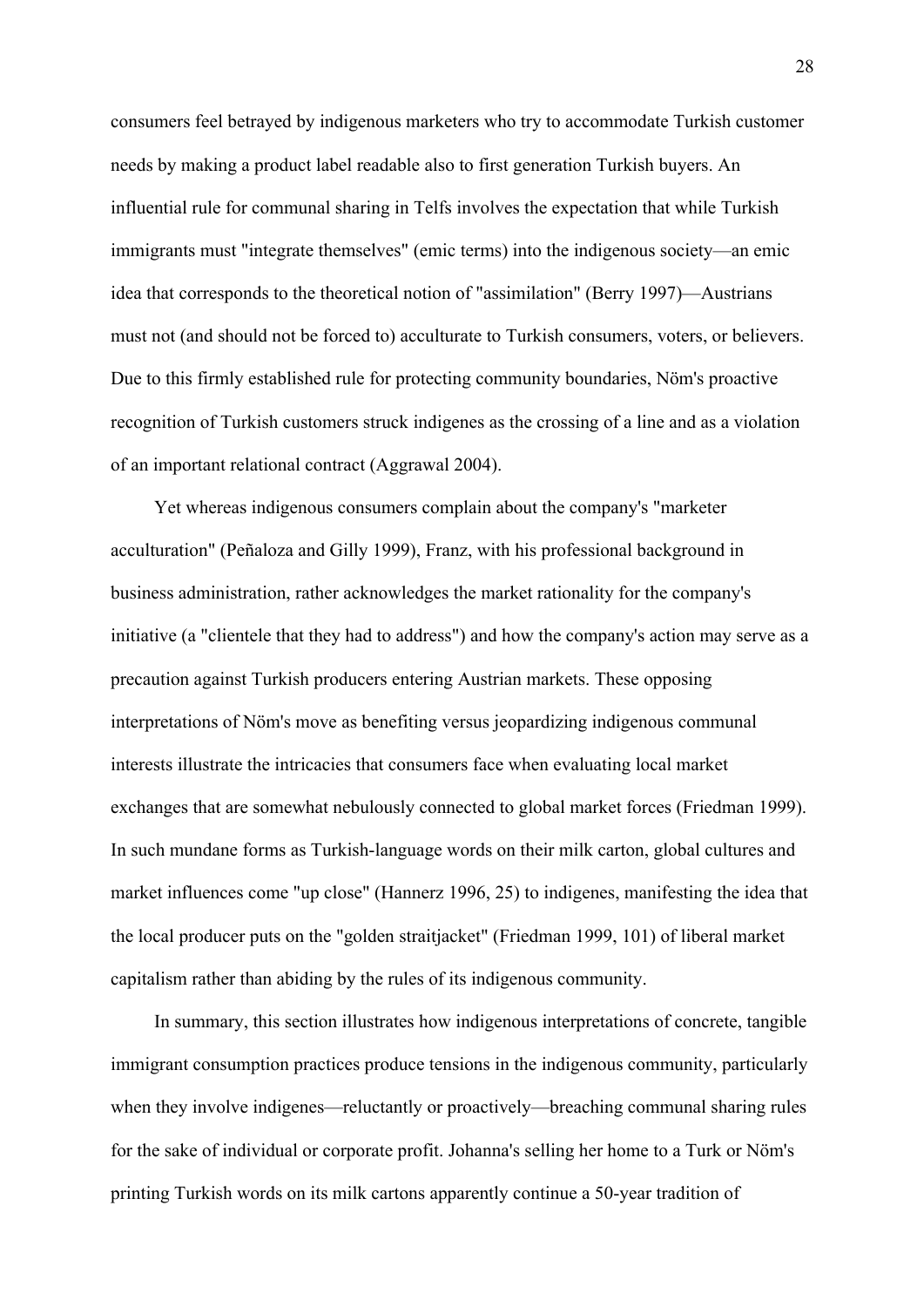beneficial market exchanges between Austrian and Turkish citizens. However, contrary to their 1960s relationships, these contemporary exchanges are no longer solely based on market pricing. Instead, they also affect communal sharing and, as I will now show, authority ranking relationships.

*Conflict 2: Reconfiguration of Authority Ranking Relationships.* The second type of ethnic group conflict emerges from indigenous responses to immigrant consumption practices that challenge an established consumer hierarchy. Because consumer acculturation research has not yet empirically addressed indigenous acculturation dynamics, it tends to assume that the "host" society (as the label implies) operates from a relatively uncontested authority position. In this dominant position, indigenes are able to treat immigrants poorly (Peñaloza 1994), look down on them (Üstüner and Holt 2007), and discriminate against them (Béji-Bécheur et al. 2011; Jafari and Goulding 2008) without fear of negative ramifications to their own status and consumption practices.

From the broader data set, my interview with Anna best illustrates how, to the contrary, indigenous interpretations of immigrant consumer acculturation practices affect Telfian authority relationships in three notable ways. Anna, a 50-year-old mother of two children, works as an assistant in her husband's dental practice. She comes from a well-established family in Telfs that has lived there for four generations.

*The Turks buy a lot of BMWs. We Telfians buy more Audis and Volkswagens, or just normal Fords or Peugeots. They never drive a dirty car. The Turks always stick together. The mother collects all their money at home and allocates it. With this, they buy one car that everybody can drive. Super cars. Good brands. They have BMWs, Mercedes and Audis. Like status symbols. When the chrome shines it is typically [giggles, pauses] a Turk. These are family cars. Nice, expensive brands. Not Fiat or something like that. We talked about this a lot. Among us, everybody has a car that they*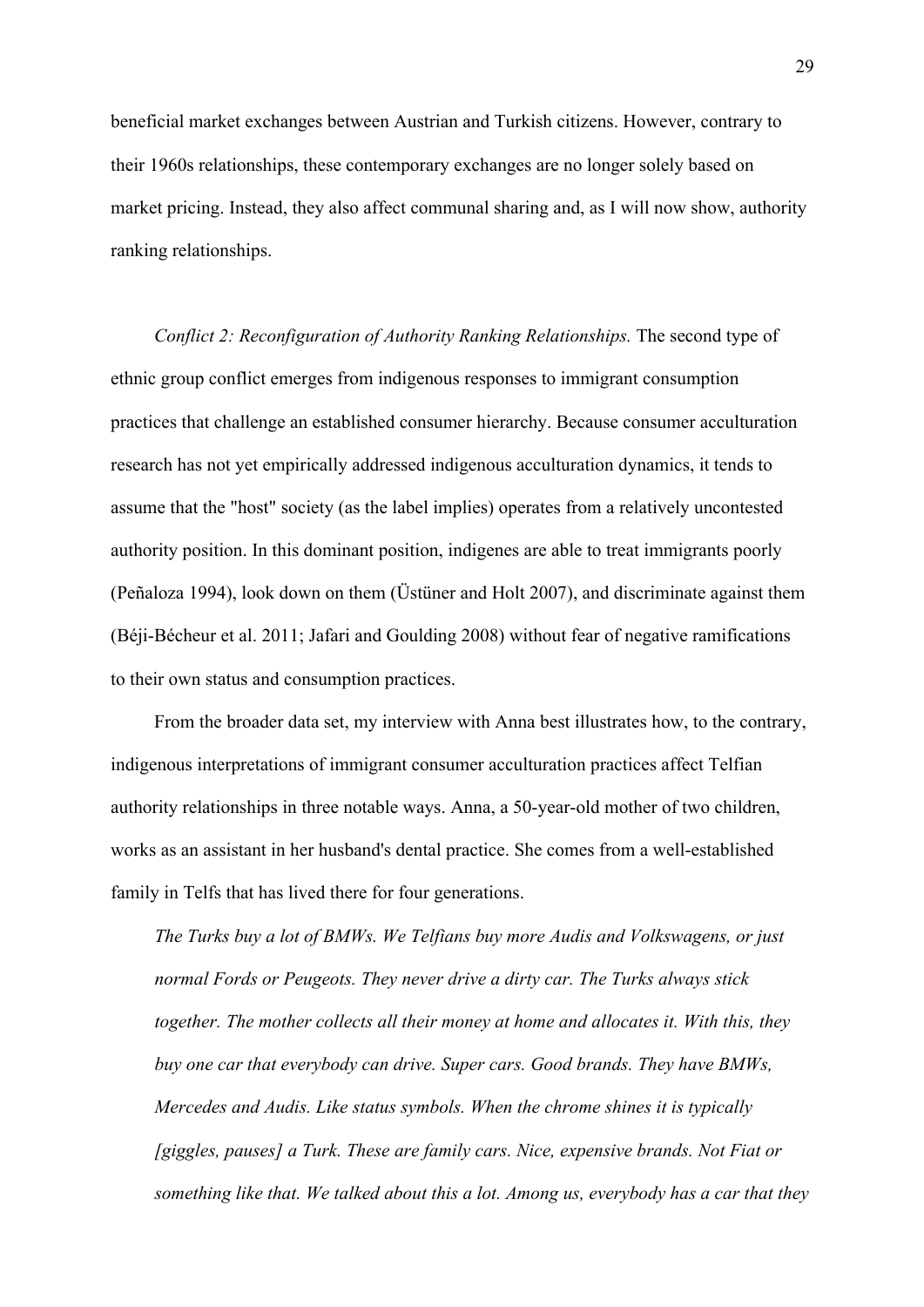*can afford. I have [pauses] a 12-year-old Volkswagen Golf [Rabbit]. A Golf 3. For me, there is no freedom behind their cars. When I have to ask someone if I may have the car? For me, that is constraint.*

Anna's narrative reveals how the immigrants' consumption of expensive status vehicles challenges an existing consumer status hierarchy in Telfs. In Telfs, as in most societies, ownership of an expensive car conveys a sense of outstanding economic achievement, power, and status. Anna and her peers notice that Turkish consumers often drive large and expensive cars, whereas indigenes like herself choose smaller, cheaper vehicles. In this constellation, Turkish consumers appear to outperform Austrian consumers and position themselves symbolically above indigenous drivers.

To regain their sense of legitimate authority status, indigenes rework the cultural rules on what constitutes high status for car owners in Telfs. In particular, indigenes collectively reject the Turkish practice of luxury car ownership as a status marker by claiming that these owners did not individually earn the vehicles and lack the necessary "freedom" to consume them independently. Through this relational acculturation practice of creating ethnicity-based doppelgänger brand images (Thompson and Arsel 2004), indigenes ensure that Turkish BWM owners are unable to garner status benefits from their cars (Bourdieu 1984; Cashmore 2008; Chin 2001; Üstüner and Holt 2010). However, this practice also renders an entire range of BMW models (i.e., "Türkenautos") unattractive to indigenous buyers.

Surprisingly, my analysis not only reveals such common practices of symbolic reconfiguration but also shows that Turkish consumption practices can induce a subtle sense of envy. For example, in our interview Anna explains that sometimes, when she watches Turkish families getting out of their BMWs and enjoying the fruits of their hard labor together ("family cars"), she cannot help but realize that her own children have long left the family home in pursuit of individual careers, while she is "now alone," and forced to "fill this gap [in her life] with other things." It is this onward sense of isolation that Johanna also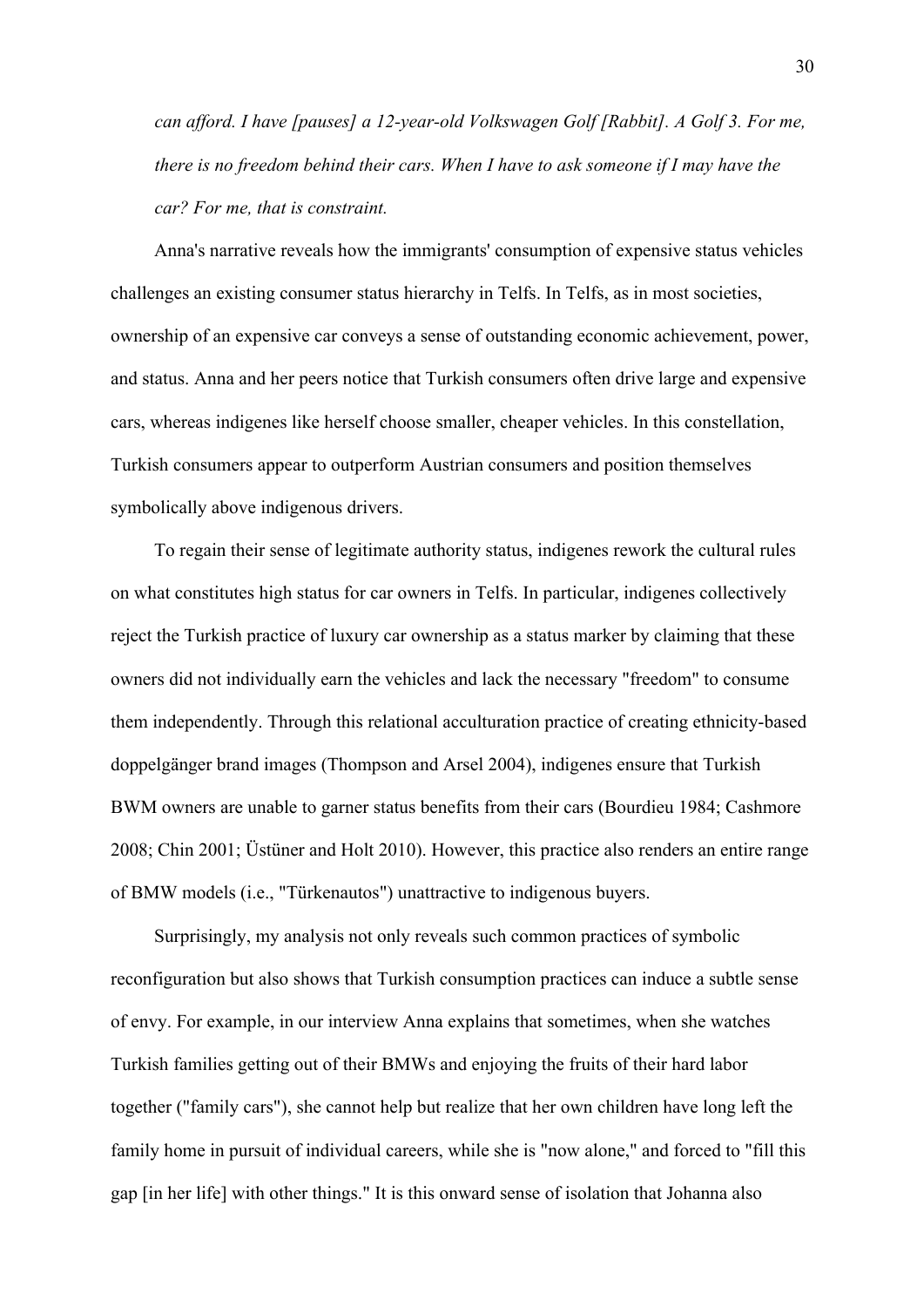addresses when she watches Turkish grandmothers caring for their grandchildren at the playground next to her house, wondering: "Have you ever seen one of the older Turks in a nursing home? They are all being taken care of by their families!"

To indigenes like Anna and Johanna, these practices show that Turkish consumers have already claimed parts of the moral high ground from indigenous consumers, who have abandoned their families and local communities in pursuit of solitary consumerist pleasures (Bauman 2004; Cross 2000). Although often tempted by right-wing politicians, the indigenes whom I interviewed tend to attribute such cultural shifts not to Turkish consumers but to the emergence of the indigenes' increasing interest in pursuing more urban, professional, mobile, and non-religious lifestyles.

Anna's reflections also reveal a second notable way in which immigrant consumption practices affect authority ranking relationships in Telfs. The following data excerpt illustrates how Anna interprets the case of Turkish immigrants applying for, and eventually building, a small minaret next to their local mosque. The mosque is a spacious, religiously decorated room hidden in a former office building. From the outside, it initially bore no resemblance to a Muslim religious site.

*Anna: The whole thing with the minaret, that was like [immigrants saying], "We're getting what we want, whether people want this or not." I think it would have been more diplomatic if they had given up on it. Maybe our people would have changed their minds on their own then. Maybe that scared people off because they saw this as a demonstration of power. Like, "We [indigenes] don't have a say in the town anymore. Now the others make the rules."*

*I: And did the Turkish group actually gain influence in the town after the minaret decision?*

*Anna: [thinks for a while] If it's strong enough, a small group can shake up a large group. And they can make a lot of changes. But we haven't had a slave revolt yet*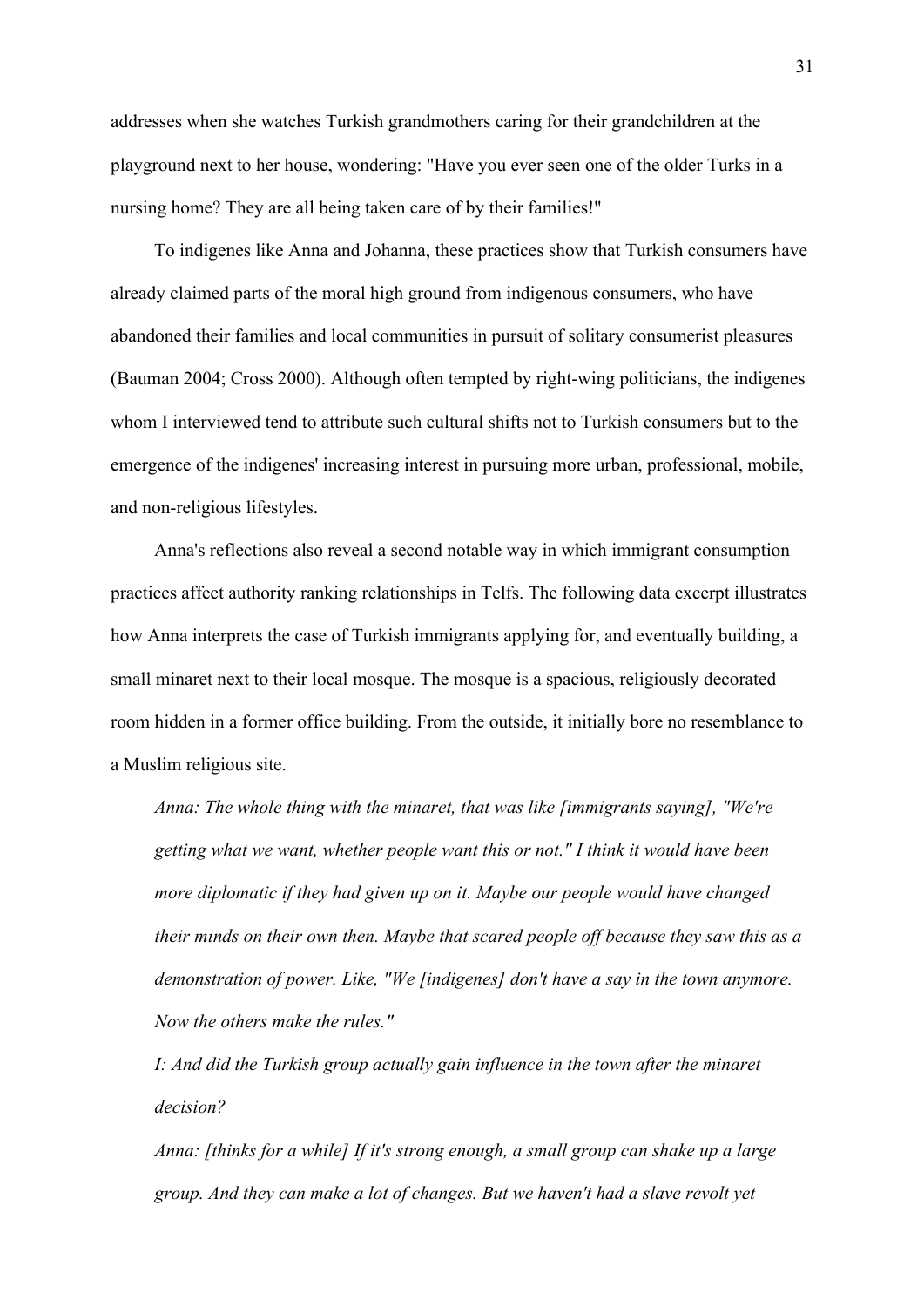*[laughs, pauses, and becomes thoughtful again]. They do actually have the same rights as us. They are human beings, too. It's crazy what's already started to happen here.*

In this excerpt, Anna explains why she believes the Turkish immigrants' insistence on building a minaret caused a furious backlash among indigenes. For Anna the erection of the minaret was the first incident in which the Turkish immigrant group overtly claimed and eventually asserted a legitimate citizen right against the indigenous group. Indigenes, however, did not interpret this claim as an attempt for cultural integration but as a deliberate provocation, a "demonstration of power," and a "visual sign of conquest" (Baumann 2014). Together with other indigenous observations that involve Turkish authority gains (e.g., buying status cars, acquiring real estate, showing family solidarity), the minaret controversy fostered the notion that the Turks are no longer a symbolically dominated ethnic group that can be tucked away in factory workshops, but legitimate citizens of Telfs who consume, pray, vote, and claim equal rights (Schiffauer 1997).

That Anna, Gerhard, and Johanna all used the term "slave revolt" independently indicates an indigenous notion of the Turkish-Austrian relationship that departs substantially from the initial guest/host configuration. Instead, their choice of metaphor suggests that these indigenes also perpetuate the image of a master/slave exploitation relationship that is eroding, but not yet replaced by, a more productive relational configuration. Anna's "we haven't had a slave revolt yet" and "they are human beings too" reveal not only a sustained claim of indigenous dominance, but also fears of an imminent—in terms of equality matching morally legitimate—Turkish takeover that includes the possibility for violent revenge (Delumeau and Hübner 1989, 409; Elias and Scotson 1994; Sassen 1999; Schiffauer 1997). Recent changes in the local political arena only fuel such indigenous anxieties. For example, in 2010, Mr. Güven Tekcan became the first elected Telfian politician of Turkish descent. Although he is a loyal member of the conservative *Österreichische Volkspartei* and continues to promise that he will "always (be) there for everybody" (Paumgartten 2013), indigenes often gossip about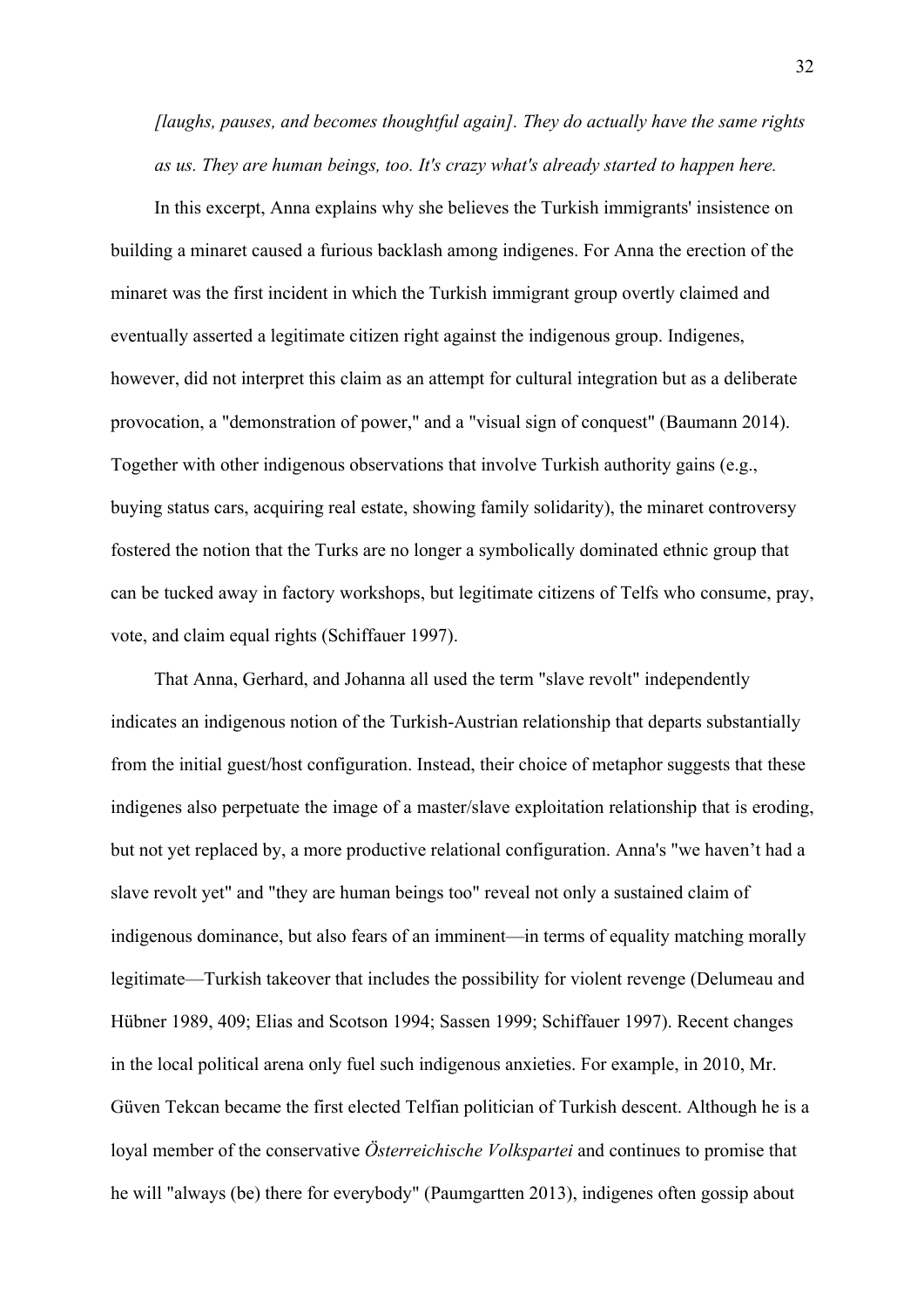his founding his own Turkish faction and thus politically empowering Turkish immigrants.

Anna's third story vividly illustrates how one immigrant consumption practice can bring about an eruption of latent fears of authority inversion. She reflects on her experiences during the 2008 European soccer championship, when Turks and Austrians watched the games on a big screen in Telfs' central public square:

*During the soccer championship the Turkish team was playing. The whole area in front of city hall was full of Turks, all dressed up [with Turkish tricots and flags]. And after winning their game, they all paraded through the village the whole night, screaming and howling. The whole bunch of them. That was threatening. Like the Turks invading Vienna [giggles]. The Austrians didn't do that when their Austrian team was playing. You could tell then that the Turks feel more connected to Turkey than to Austria. And also they didn't cheer for us when our Austrian team was playing. You just had the feeling that a Turkish nation is really strongly represented here and then marches through the town. I thought the Turks in Turkey were different when I visited Istanbul. Maybe we just see them differently when they are here.*

Anna's voice sounds puzzled and disappointed when she recounts how the Turkish immigrants watched the games at the Telfian marketplace without ever cheering for the Austrian team. Anna and her peers believe that indigenes can legitimately expect unfettered loyalty or even gratitude from the Turkish immigrants whom they invited to Austria and whom they protected and tolerated for more than five decades (as Johanna said, "live peacefully next to each other"). Instead, they find immigrants supporting only the Turkish soccer team, thereby contributing to the notion of indigenes hosting a potentially hostile Turkish sub-nation on Austrian turf ("the Turkish nation is really strongly represented here") (Strasser 2013).

Anna's interpretation of this consumption practice as a deliberate act of segregation also amplifies her frustration with Turkish resistance against indigenous calls for assimilation.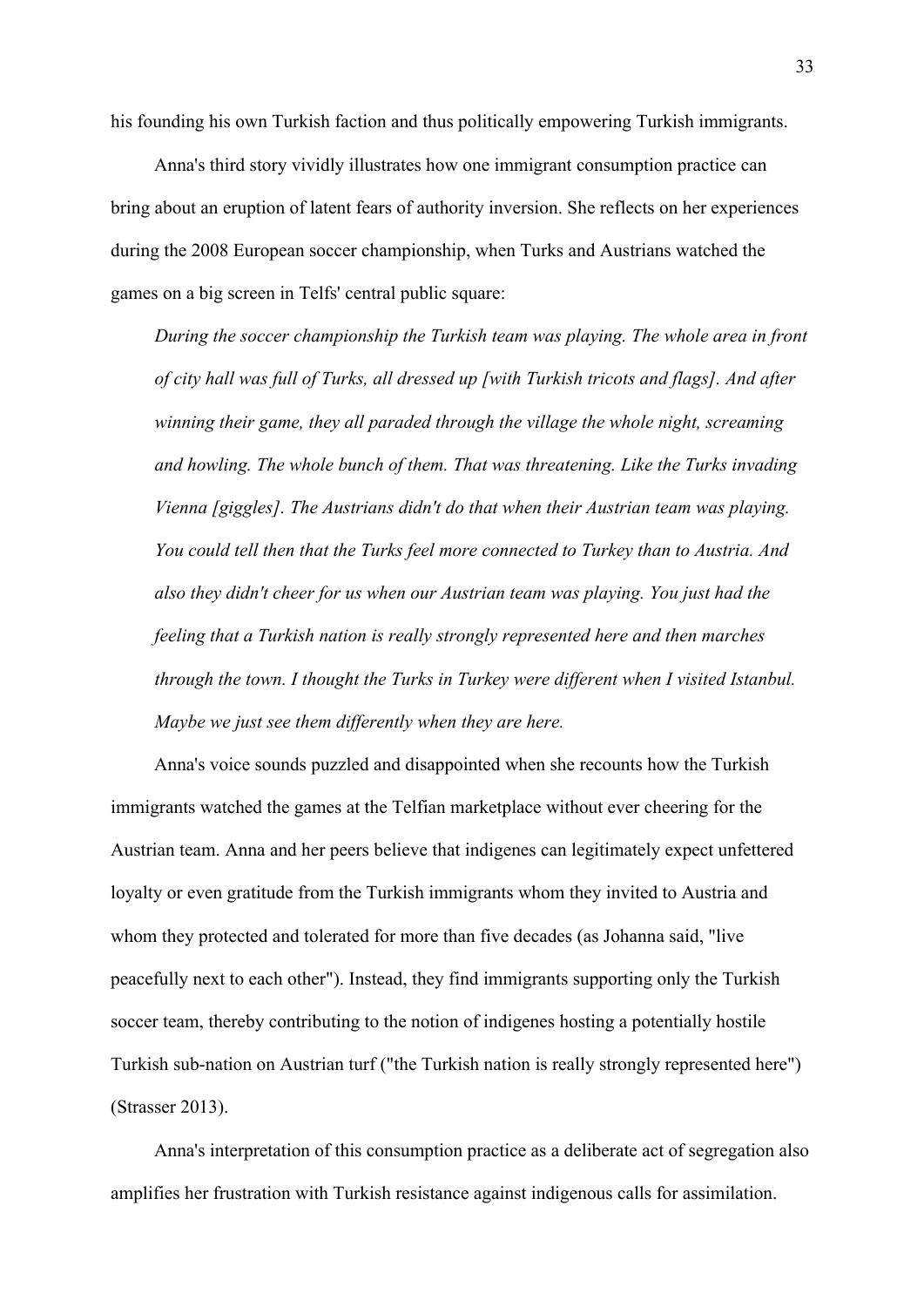Although she giggles when drawing the historical comparison with "Turks invading Vienna," her voice and wording betray her genuine concern for an inverting authority relationship. Indigenes no longer feel like a dominant group in Telfs, instead feeling besieged by a united, fast-growing group of Turkish nationals who do not feel attached to, or even care for, the indigenous culture or society ("A small group can shake up a large group"). This fatalistic vision shapes Anna's thinking when she considers the Turks "marching" through Telfs, with their screaming, celebrating, and waving of the Turkish flag, as an ultimate completion of the Ottoman takeover (Baumann 2014; Delumeau and Hübner 1989).

In this subsection, I have shown how indigenous interpretations of certain immigrant consumption practices contribute to destabilizing social hierarchies and power relationships between immigrants and indigenes. As the relational effects of these meso-level practices are less immediate than, for example, the micro-level practice of Turks acquiring a flat next door, they involve more speculation and interpretive work on the part of the indigenes. Overall, indigenes do not interpret Turkish consumer acculturation practices as signs of successful integration or hybrid identity construction but as impetuses for an uninvited acculturative reconfiguration of indigenous rules for status recognition; for reflecting on the social costs of their individualist consumer culture; and for coping with fears of ethnic takeover and violent revenge (Elias and Scotson 1994).

*Conflict 3: Violation of Equality Matching Rules.* The third type of conflict that arises from the particular configuration of ethnic group relationships in Telfs involves misaligned expectations of fairness and balance (Fiske 1991). Whereas the previous two conflicts arose from indigenes' responses to immigrants gaining immediate access to consumption resources (micro-level) and local authority positions (meso-level), this third, macro-level conflict is a result of indigenes comparing indigenes' and immigrants' overall economic and sociocultural contributions to the town's and nation's current wealth. Unlike Johanna, who shares detailed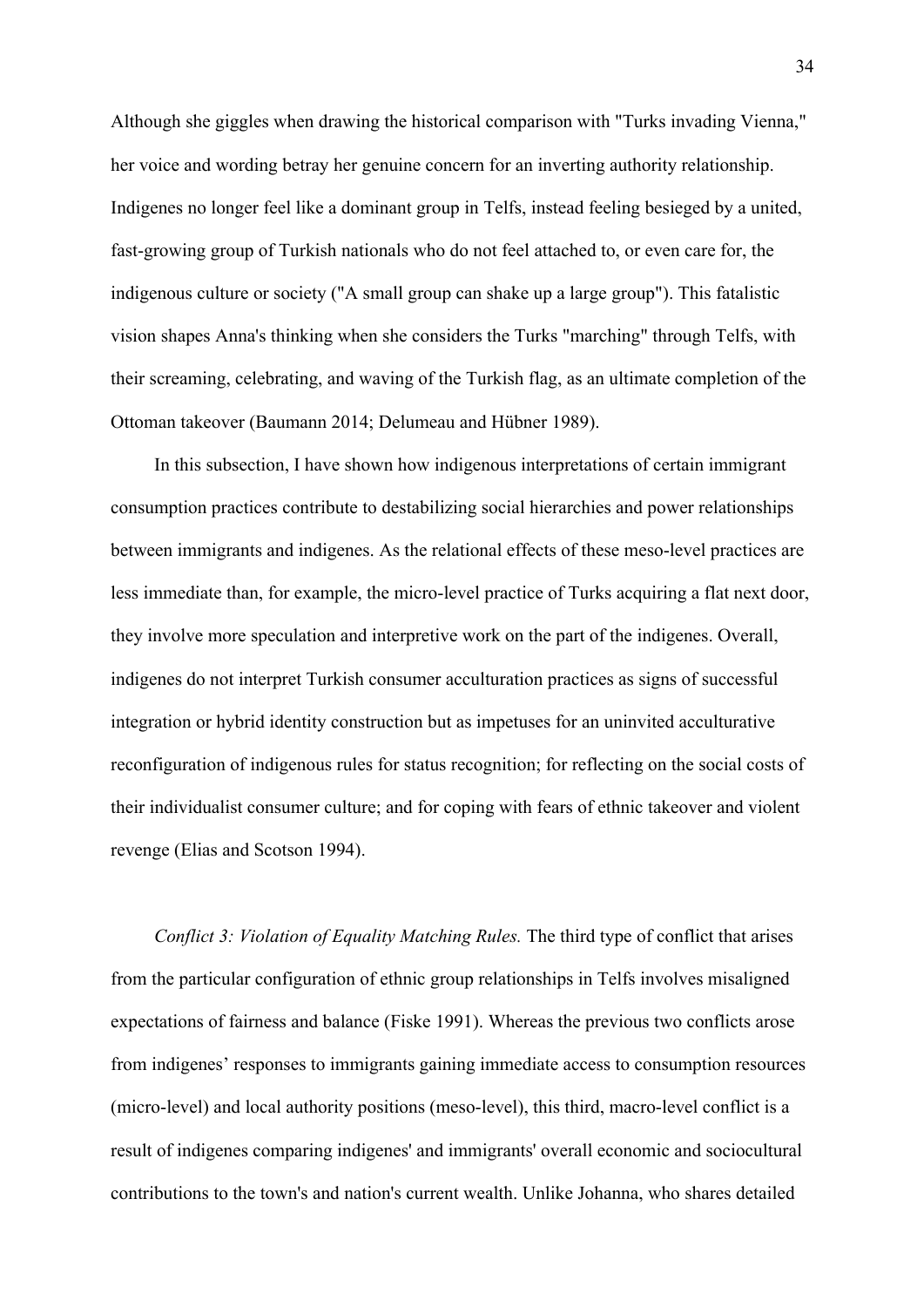information about the roots of this type of conflict in the next excerpt, indigenes typically do not have access to realistic data about Turkish immigrants' contributions to and benefits taken from the Austrian welfare system. Indigenes therefore tend to rely on visible immigrant consumption practices as a proxy for their evaluation.

*I quickly realized how this [accumulation of wealth among the Turkish group] worked in the early years. I initially worked in an accountant's office. Between 1964 and 1969, the Turks came in droves. I processed their applications for child support and submitted them to the tax office. At some point I realized that one guy had children born in March and June 1958. So, I walked over to my boss and said "There is something wrong here." He laughed and said, "No, that is correct. He adopted his brother's children and now claims child support for them here." That was legal at the time [but changed a few years later]. They got 150 Schillings for each child, and that times eight. As a bookkeeper, I earned 1200 Schillings. And they earned twice as much with this child support and their work in the factory.*

This interview excerpt illustrates how indigenes use equality matching practices to evaluate their relationship with Turkish immigrants. In my data, indigenes rarely use equality rules for interpreting micro-level market interactions or meso-level status relationships. Instead, they use them for evaluating the more intangible, inaccessible macro-level aspects of their relationship with the immigrants (e.g., politics, national defense, tax payments, public benefits, or access to public education). Johanna explains how first-generation Turkish workers used Austrian law to claim state benefits for adopted children living in Turkey, and how this consumption practice effortlessly doubled their income. While this case may be exceptional, it illustrates the kinds of considerations in which indigenes engage when speculating about the legitimacy of Turkish income that buys expensive cars and downtown properties (Gerhard says, "That is often held against them by our people: 'How can they afford a Mercedes?'").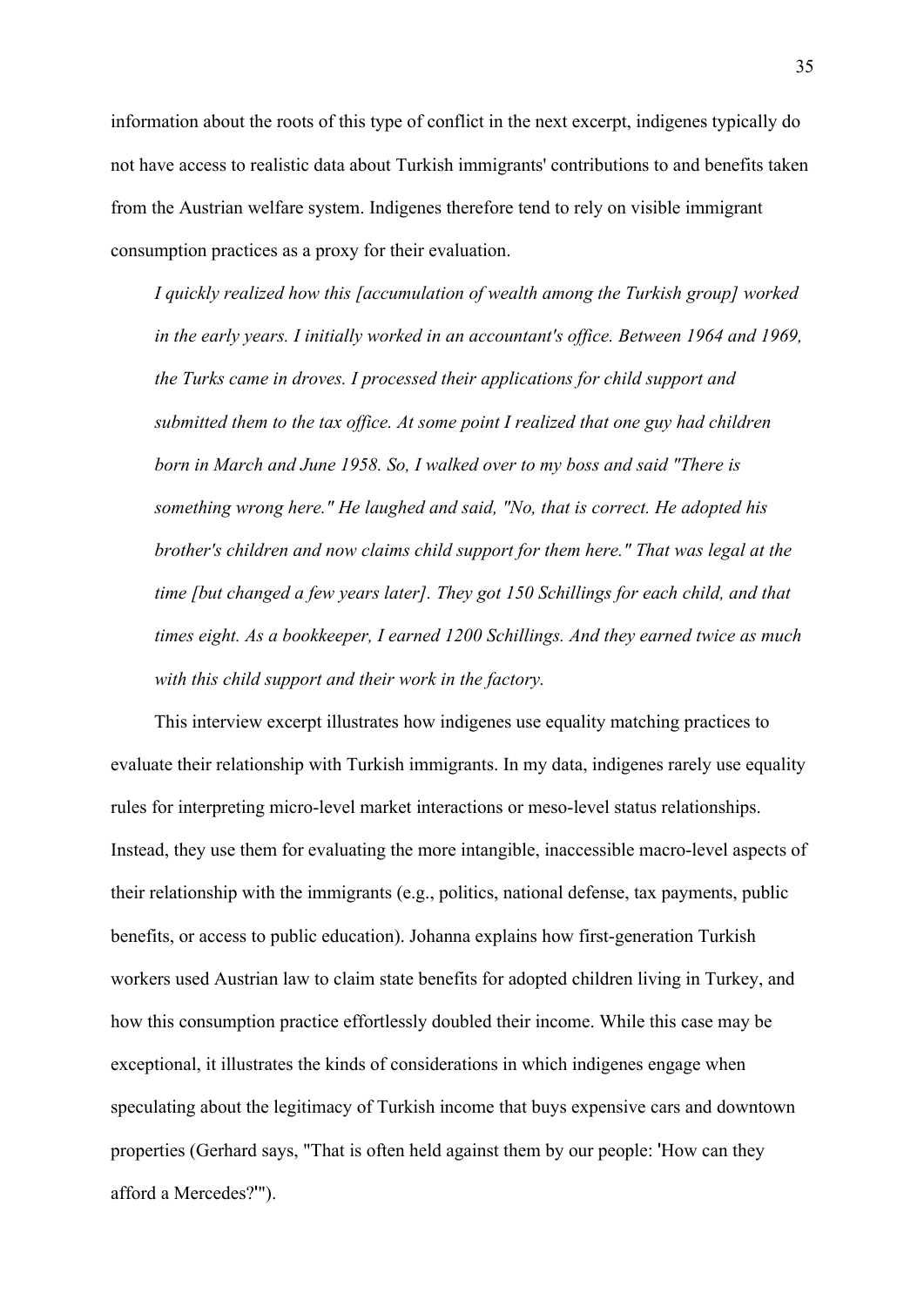Johanna's narrative illustrates four ways in which Turkish consumers violate indigenous equality rules. First, Johanna thinks it unfair that she had to pursue a costly, lengthy education to obtain access to a decent income in Telfs. In contrast, Turkish workers earned "twice as much" without any of these qualifications, simply by claiming state benefits. Second, Johanna found herself in the ostensibly unfair situation of paying taxes not only for fellow Austrians and immigrants but also for adopted children living in Turkey.

Third, Johanna's frustration with immigrants violating fairness rules is amplified because the indigenes had invited the Turks to Austria as "guest" workers. In most cultures, guests enjoy particular social benefits and status (Simmel 1908) but do not have the right to exploit their hosts in such organized ways. For Johanna and other indigenes, such overt violations of equality matching rules bolstered the notion that Turkish immigrants were interested not in a balanced contribution to the Austrian welfare state but in profiting from it (ironically, indigenes pursued the same goal when inviting the Turks to Austria). Adding to her disappointment is the impression that both her employer and her government betrayed and ridiculed their own community by reinforcing legislation that encouraged immigrant behaviors that systematically disadvantaged indigenes ("He laughed and said, 'No, that's correct'").

Johanna's child support story also reveals a fourth, highly influential indigenous rule for assessing balance in the relationship of the ethnic groups. The following email, which illustrates this rule in more detail, was sent to the headquarters of a local Tyrolean supermarket chain, *MPreis*, after the company had announced in a television interview its intentions to cater more directly to Turkish consumers. Similar to the Turkish print on Nöm's milk cartons, the contentious point in this case was that MPreis displayed a Turkish-language magazine in the back of some of its supermarkets. The email read thusly:

*For decades, we have been the most loyal customers of Therese Mölk [MPreis' founder] and later of MPreis. In the 1960s and 70s, I was raised by my parents with*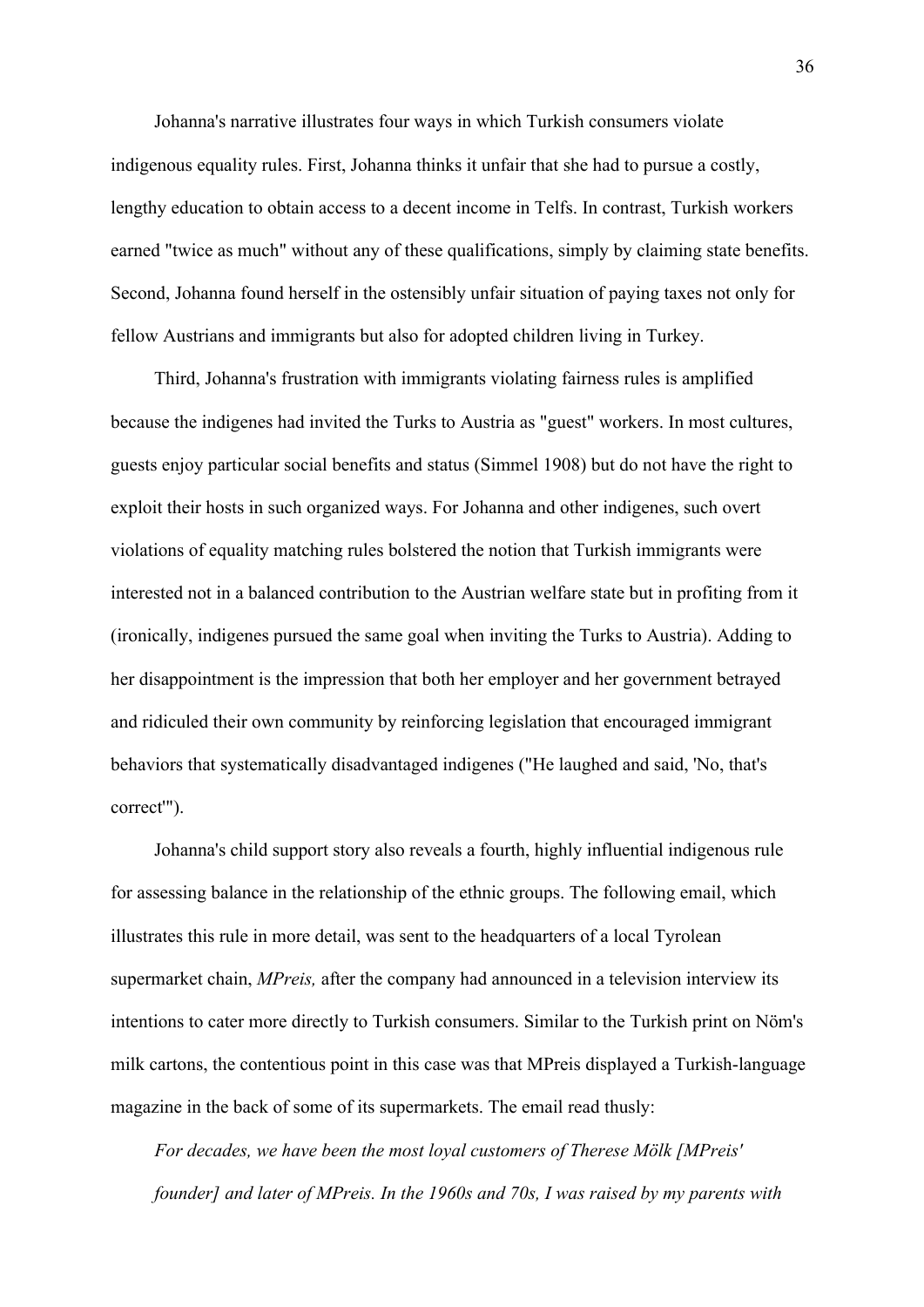*the idea that buying at Mölk, Konsum and Praxmarer [competitors] strengthens the local economy. Because MPreis is the only brand of these left, and because it carries many Tyrolean products, we continue to be loyal MPreis customers who make 80% of their monthly purchases in your stores. Today, when I heard on TV of your new strategy to use Turkish-language advertisements and assortments, I lost a part of my bond to my homeland [i.e. patriotism, orig. "Heimatverbundenheit"] through MPreis. I am utterly disappointed and will, from now on and against my own will, make all my purchases at Merkur and Spar [competitors]. It is saddening that a traditional Tyrolean company with strong homeland roots obviously no longer cares about us Tyroleans, who have helped to grow your company. Instead, you choose to make offers that no Tyrolean would ever receive in Turkey. I am aware that many people with Turkish roots and other nationalities live in Austria, but we are Austria, and it was the Austrians who built and raised this country. Therefore, I think that we should preserve our pride, just like the Turks do in Turkey.*

The author of this email—joined by dozens of others who sent emails to MPreis after the television show—vividly affirms his or her close relationship with this Tyrolean company and his or her understanding of the role of Turkish customers. The author appears to be engaged in a "committed partnership," or even an exclusive "marriage" with the brand (Fournier 1998, 362), a relationship that also involves community boundaries, a shared fate, and a "consciousness of kind" among Tyroleans (Muñiz and O'Guinn 2001, 413). Because MPreis caters to Turkish customers, the email writer believes that the company "no longer cares" about the indigenous community and therefore overtly betrays the indigenes with immigrant consumers ("I am utterly disappointed").

This email is particularly illuminating because it sheds light on the interpretive mechanism through which indigenes legitimize their sense of indigeneity privilege ("Etabliertenrechte," Heitmeyer 1994b, 31). The email illustrates that indigenes believe they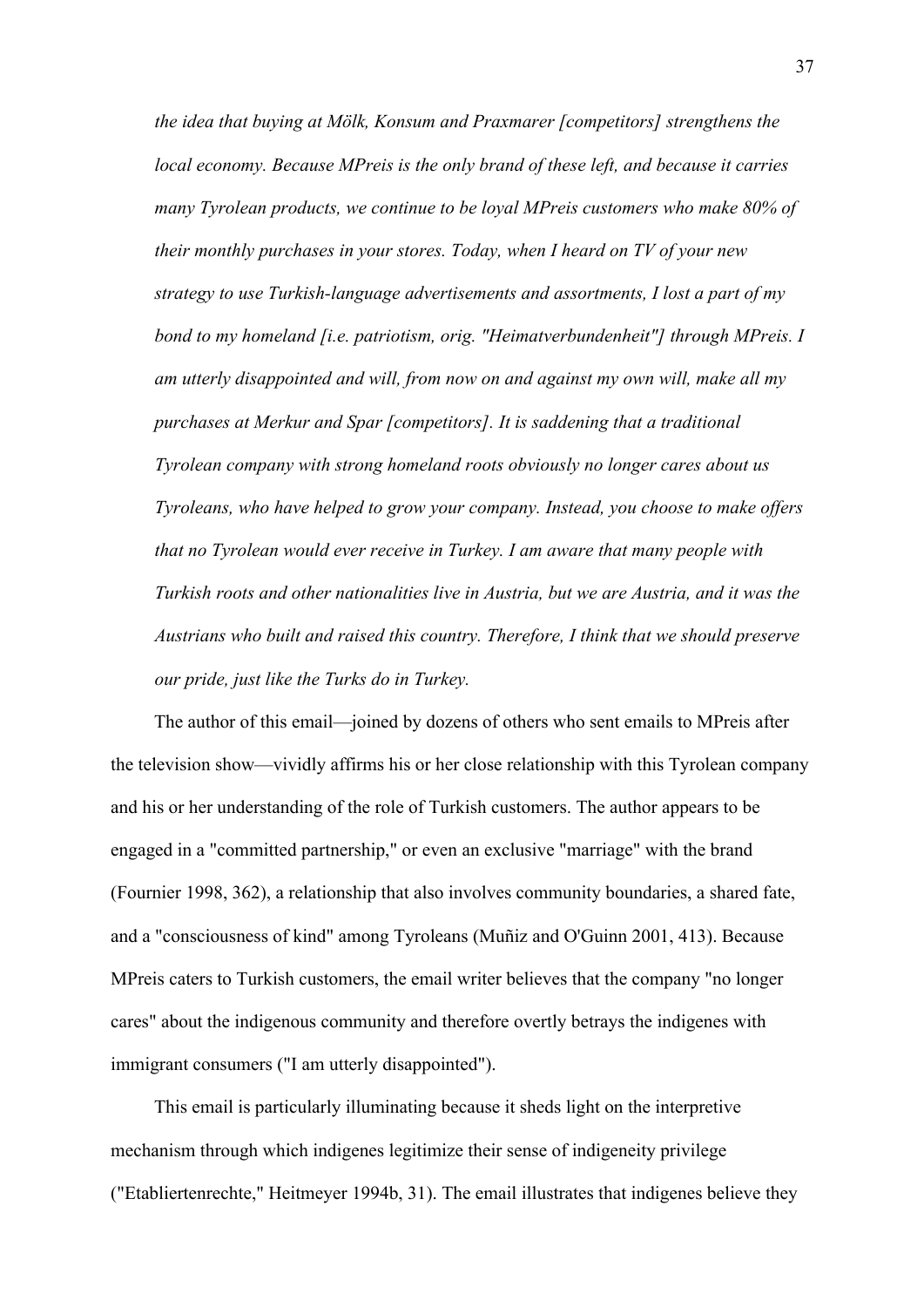have earned a higher status relative to immigrants because they have discovered, cultivated, shaped, and defended the Telfian territories long before the Turkish immigrants arrived ("it was the Austrians who built and raised this country"). Given their considerably larger social, cultural, and economic investments, indigenes believe that they deserve not only the greater share of the town's political, social, cultural and economic resources but also a privileged status in their relationships with brands such as MPreis ("us Tyroleans who have helped to support your company").

This situated, Telfian sense of historically accumulated, earned privileges contrasts starkly with beliefs of unearned, universal, natural, or even God-given ethnic group privileges that consumers perpetuate in United States contexts (Anderson 1983; Fischer et al. 2012; Lipsitz 2009; Ouellet 2007). This difference is significant because when dominant indigenous groups legitimize their claims of privilege based on equality of contribution, rather than quality of blood, immigrants are theoretically able to "earn" an equal status by becoming committed community members, respected politicians, job creators, taxpayers, or otherwise valued citizens. The Czech and Slovakian immigrants to Vienna, for example, are often considered part of the indigenous Austrian society through their hard work and continuous cultural contribution (Bauböck 1996; Hintermann 2000). However, when indigenous privilege is built on racist ideology, the paths to equal status recognition seem even rockier, if not entirely blocked (Essed 1991).

While the notion of indigeneity privilege bears some relationship to the concept of political nativism (Higham 2002), it differs by not requiring indigenes to view immigrants across-the-board as hostile or unassimilable. In Telfs, individual predispositions towards political nativism, as well as ethnocentrism, ethnic chauvinism, social dominance orientation, or xenophobia, may play a role in shaping relationships (Essed 1991). Yet equality imbalances in terms of each group's contribution to the local community appear sufficient enough for indigenes to legitimize discrimination against, and exclusion of, immigrant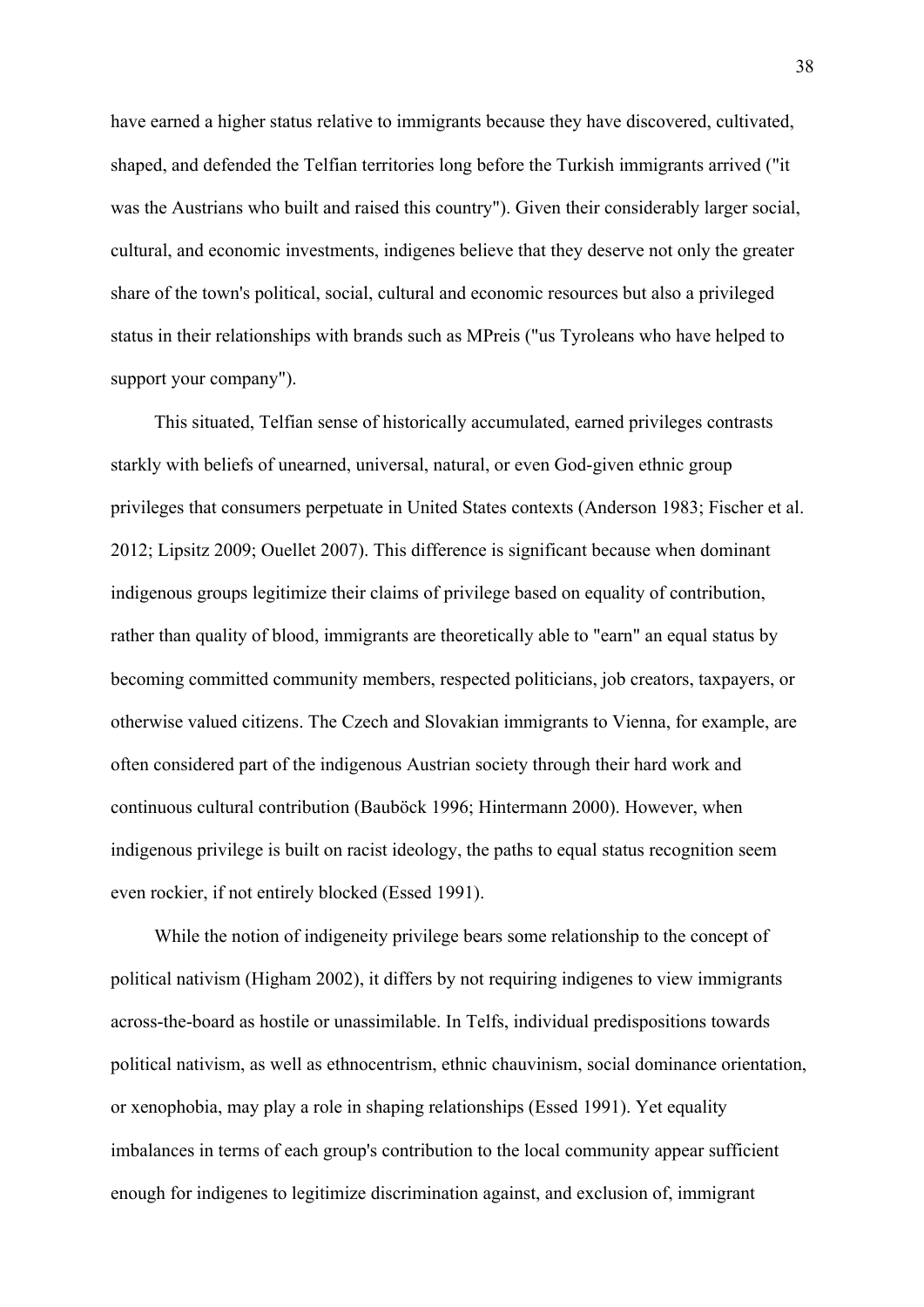consumer as rebalancing acts.

In this subsection, I have shown how indigenes' interpretations of unequal contributions to the national community constitute a third, and macro-level, source of conflict between ethnic groups in Telfs. Among indigenes, Turkish immigrants' consumption practices, such as claiming benefits for adopted children, not cheering for the Austrian soccer team, or being treated equally by Austrian retailers, tend to induce a sense of unearned privilege, that, in turn, supports indigenes in legitimizing discriminatory consumption practices.

*Conflict 4: The Micro-Macro Moral Dilemma.* The fourth, and overarching, meta-level type of relational conflict arises from a set of ostensibly insoluble contradictions between micro- and macro-social norms in the indigenous society. The analysis shows that in their local, micro-social interactions as a "Gemeinschaft" (community) (Tönnies 1957), indigenes do not consider Turks as equal citizens to which their usual "internal morals" apply ("Binnenmoral," Weber 1923, 304). The reason is that in these local relationships indigenes see themselves as unable to rely on predictable relational configurations, a shared history, a loyalty without alternatives, or a certain consciousness of kind. Instead, they treat immigrants as outsiders whom they handle according to the norms of external morals ("Außenmoral") for which "every foreigner is initially an enemy, to which no ethical barriers apply" (Weber 1923, 304). However, in their national, macro-social interactions as citizens of the democratic Austrian "Gesellschaft" (society) indigenes build relationships with immigrants based on shared norms of human equality, democracy, and a social market economy. These institutions are (ideally) blind to ethnic groups and local privileges (Weiß 2013).

I have traced the key micro- and meso-level relational norms and expectations that Telfian indigenes use to interpret and respond to immigrant consumption practices in the sections above. The macro-social relational norms, in contrast, are most visibly articulated in formal government publications. The leaflet "Welcome to Austria," for example, which the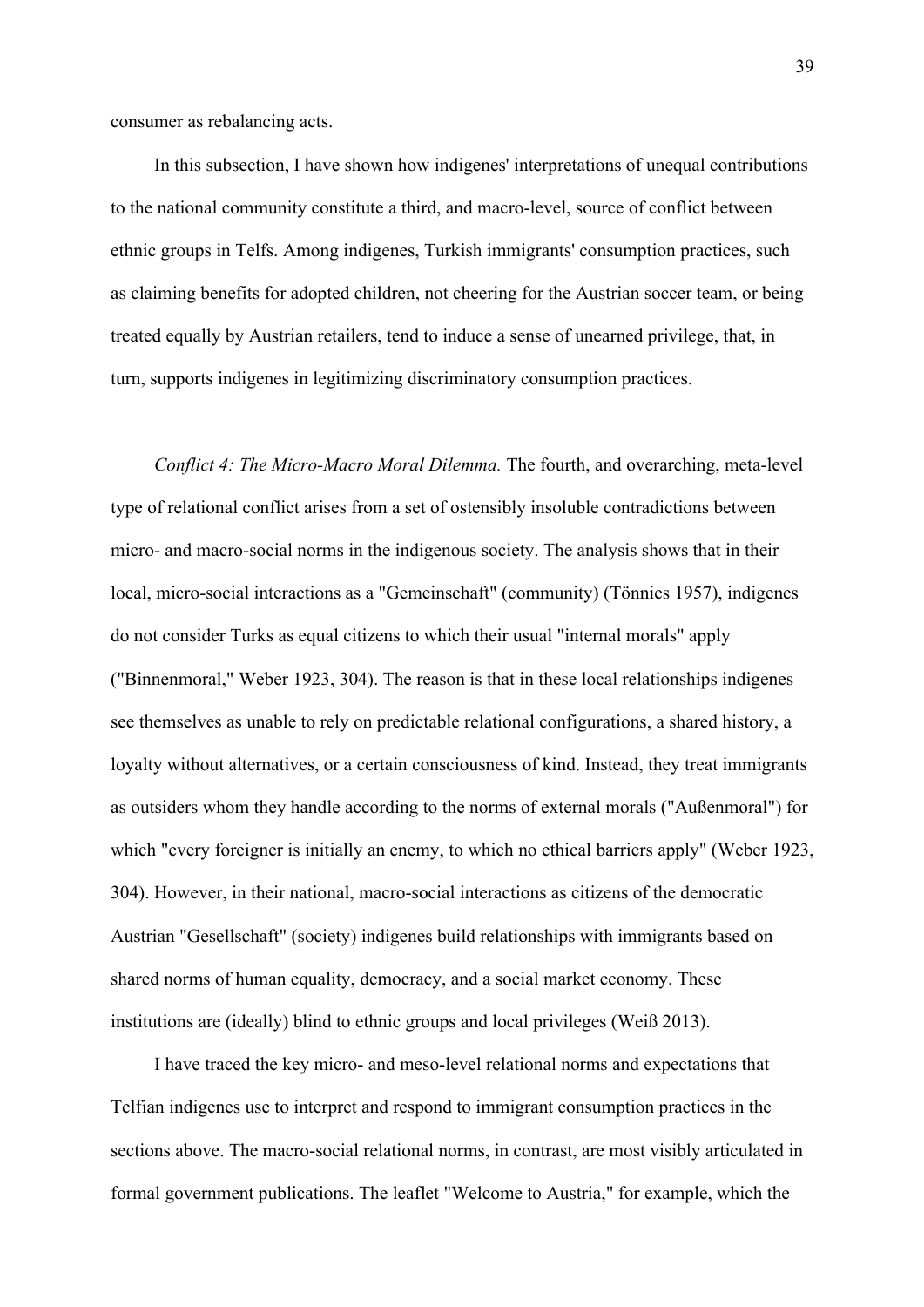Austrian Federal Ministry of Europe, Integration and Foreign Affairs gives each year to new arrivals, highlights the nation's cultural expectations of how immigrants and indigenes should relate to one another:

*Human Rights apply for all people in Austria. No person enjoys any special privileges because of his or her gender, religion, views or origin. Living together in Austria dayby-day is made easier through politeness, mutual consideration and respect. Should there be any differences in opinions, most people in Austria will try to find a solution that is acceptable for all* (Bundesministerium des Inneren 2012, 13)*.*

The Charter of Fundamental Rights of the European Union articulates similar expectations for how its citizens should configure their human relationships:

*Conscious of its spiritual and moral heritage, the Union is founded on the indivisible, universal values of human dignity, freedom, equality and solidarity; it is based on the principles of democracy and the rule of law. It places the individual at the heart of its activities, by establishing the citizenship of the Union and by creating an area of freedom, security and justice* (European Union 2000, 8).

For indigenes such as Johanna, Anna, and Franz, these macro-social norms of equality, solidarity, democracy, and mutual respect stand firm and unquestioned. They are aware that these humanistic values are the uncontested moral base on which the social, cultural, and economic prosperity of their country and the European Union rests. Shared public memories of the Austrian unification with Nazi Germany (1938—1945) and the atrocities that followed remind them of the devastating consequences that nationalistic pride, ideologies of racial supremacy, and anti-Semitic or anti-immigrant propaganda can have for their society.

Nonetheless, adhering to these humanistic principles in their everyday relationships with Turks in Telfs appears not only difficult but also morally objectionable for these indigenes. As their consumption stories reveal, indigenes perpetuate a sense of (consumer) privilege vis-à-vis the new arrivals, and therefore rarely, if ever, consider immigrants equal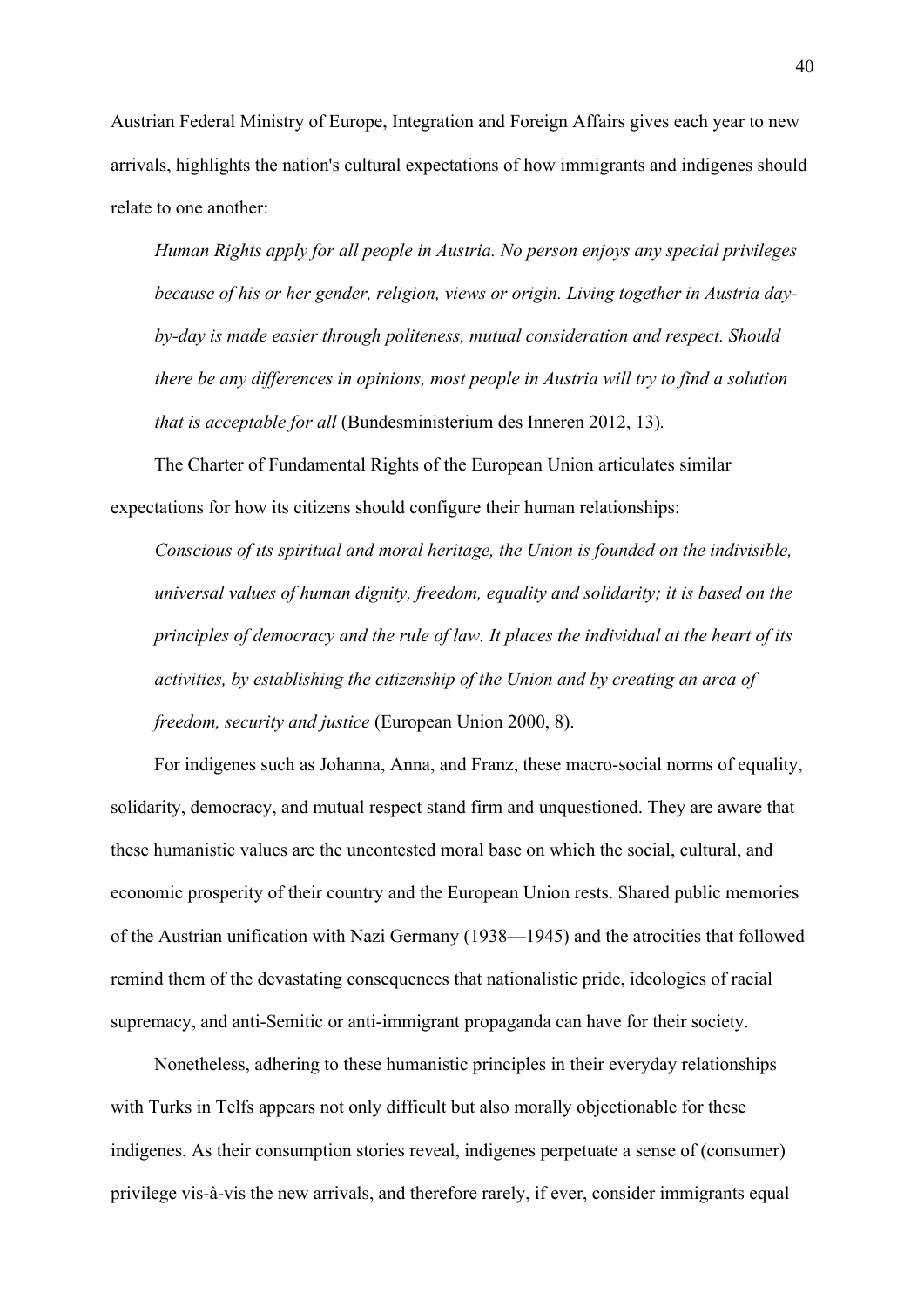members of the established community (Elias and Scotson 1994). The indigenes' struggles with resolving this micro-macro moral dilemma are apparent throughout my interviews. In my conversation with Anna, for example, she first presents the Turks' consumption of the Turkish soccer game as a sign of an imminent slave revolt, which is a drastic expression of inequality. Only one sentence later, however, she reminds herself that immigrants "are human beings, too" who "actually have the same rights" as indigenes and that she finds it "crazy what's already started to happen here."

Thus my indigenous informants continuously oscillated between the moral poles of universal equality and situated inequality, respect versus rejection, and curiosity versus anxiety. Due to their fraught history, indigenes purposely refrain from racist and nationalistic thinking and instead sincerely endorse the idea of human equality, praise the cultural achievements of Turks in Turkey, and remind themselves of their moral responsibility towards the Turkish families whom they invited to Austria (Bauböck 1996; Potkanski 2010). From their own moral considerations, indigenes garner a good sense of the moral debts that they are accumulating against the Turks through their continuous exclusion and discrimination, and therefore anticipate that their macro-socially unethical behavior may eventually take its toll. Yet despite this awareness, indigenes have not yet found the means for interpreting and shaping their community, market, authority, and equality relationships with Turkish citizens in ways that encourage a truly welcoming, integrating, and respectful community for Turkish immigrants. Instead, indigenes, like most of the Austrian media, discuss their relationships to immigrants in terms of "tolerance," which is based on inequality, rather than "respect," which is based on equality.

*Consumer Acculturation as Reconfiguration of Ethnic Group Relationships.* My relational configuration analysis demonstrates that, and how, indigenes' understandings of their relationship with Turkish immigrants changed when Turkish guest workers turned into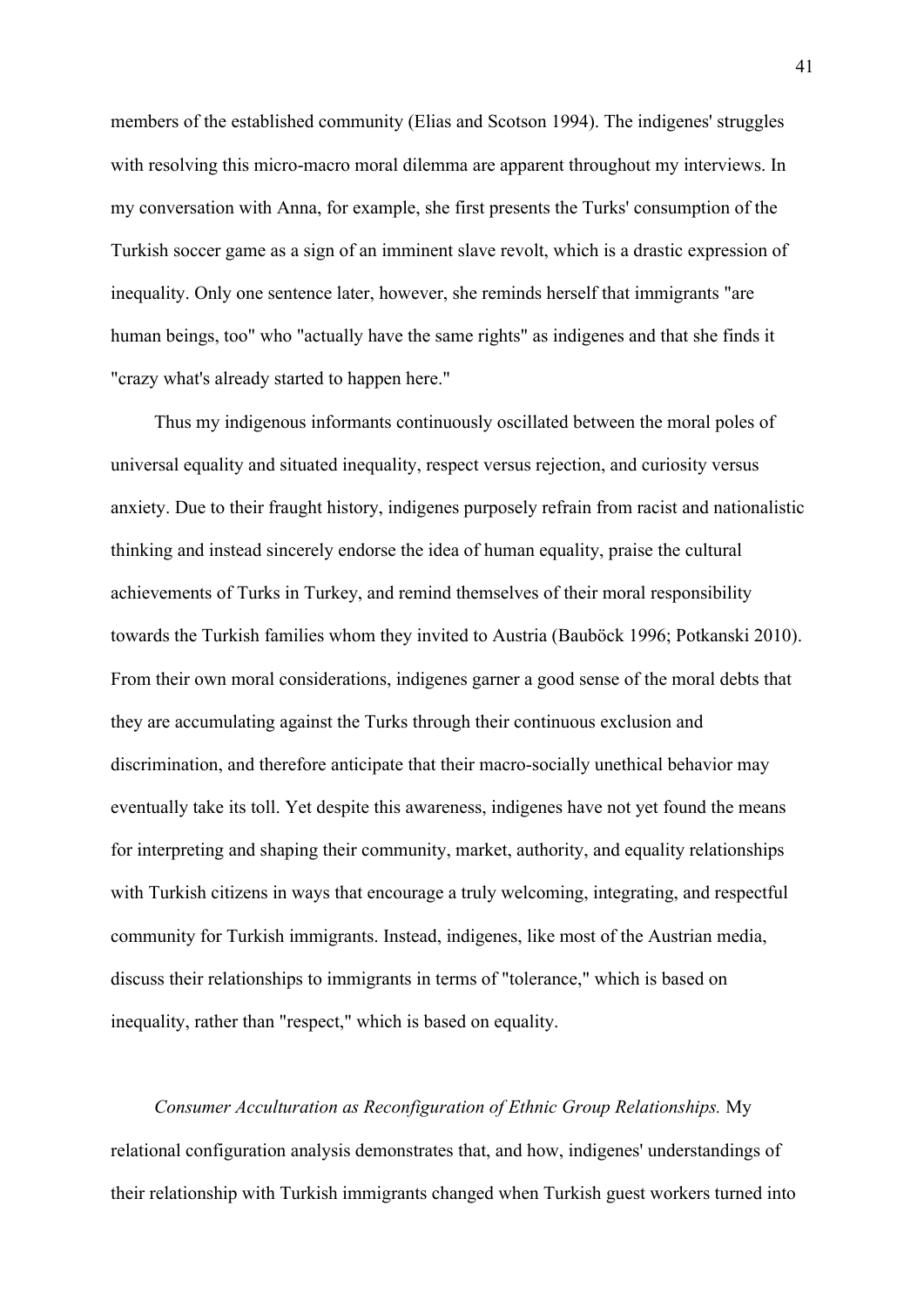immigrants, and immigrants turned into consumers. It particularly illustrates how the symbolically dominated relational configuration that prevailed in Telfs between 1963 and 1975, encouraged consumption practices that aligned with the relational expectations of both groups. In contrast, the destabilized relational configuration that exists today encourages interactive consumption practices through which immigrants strive for equality and status and indigenes defend their local market privileges, community boundaries, and power dominance.

Such relational adjustments made by indigenous consumers in response to their interpretations of immigrant consumption practices are evidence of what I call "indigenous consumer acculturation." As I have shown, indigenous consumer acculturation involves the continuous adaptation of individual and collective consumer identities and practices to evolving relationships to immigrant groups—rather than a mere execution of pre-configured "acculturation strategies" (Berry 2001, 621). It also involves indigenous consumption practices that deliberately affect these others' consumption practices and acculturation prospects. These indigenous consumer responses, in turn, bring about new impetuses for adaptation on the part of immigrant consumers (Béji-Bécheur et al. 2011; Jafari and Goulding 2008), thereby making consumer acculturation a more relational, interactive process than has been previously suggested.

From the interactive, relational consumer acculturation practices in Telfs emerges what is best described as an "acculturation culture." An acculturation culture is a contextually embedded amalgamation of expectable experiences, behaviors, objects, ideas, and relational understandings that emerge between ethnic groups and encourage the formation of certain consumer identities and relationships while inhibiting others. The acculturation culture that I found in Telfs is one in which indigenes fight a losing battle for preserving their consumerist privileges (even though such behaviors violate their own macro-social norms) and where immigrants, despite the indigenes' overt resistance, persistently work and consume their way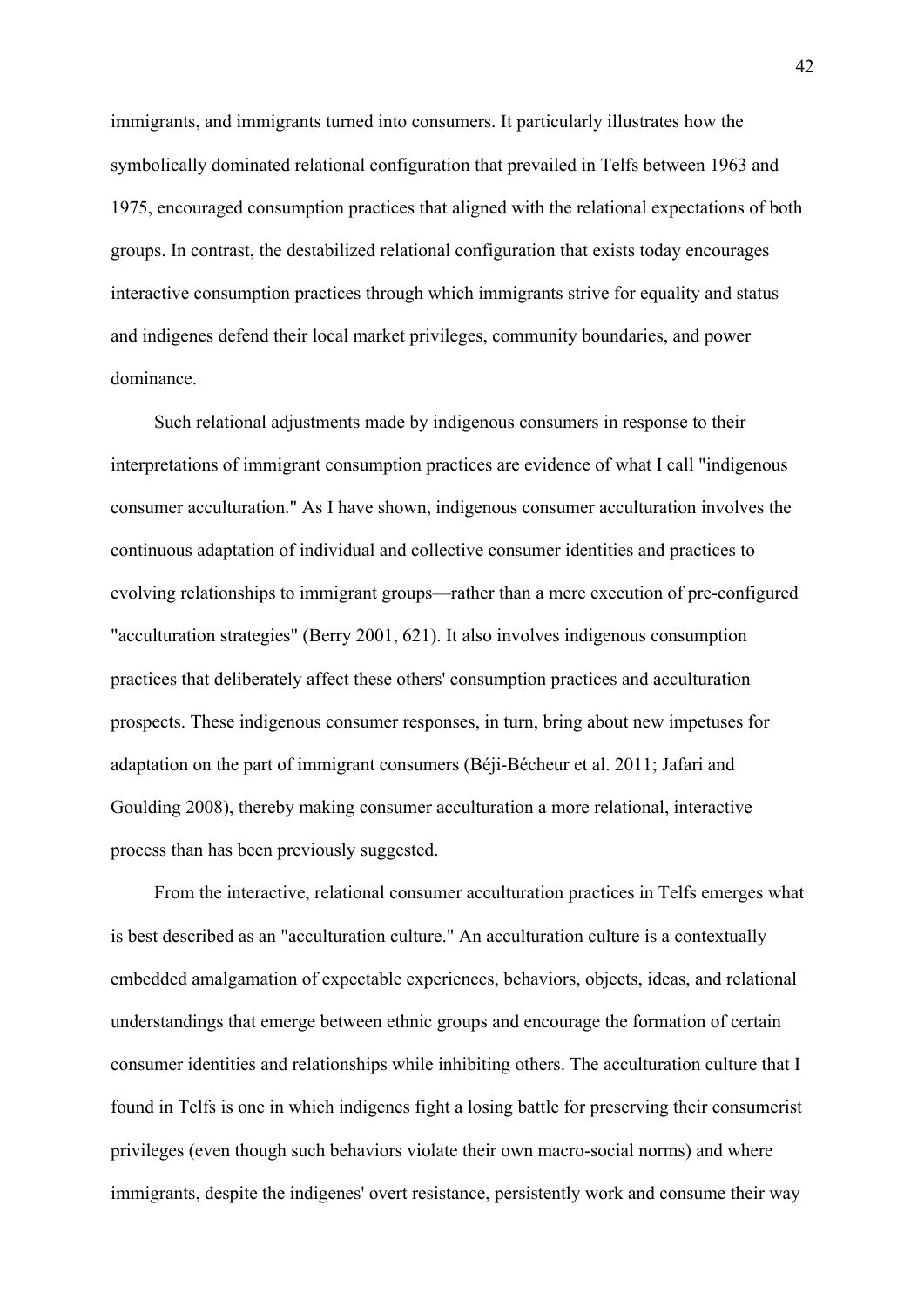up the social status ladder (Baumann 2014; White 1997, 765).

#### **DISCUSSION**

This article presents the findings from a multi-year interpretive study aimed at exploring how indigenous consumers interpret and respond to immigrant consumer acculturation practices in a rural Austrian town. A Fiskenian relational configurations analysis reveals how indigenous consumers interpret certain immigrant consumer acculturation practices as manifestations of uninvited changes in their community, authority, and equality relationships to the immigrants and how they often respond with discrimination. The findings from this study contribute several new theoretical insights to the literature on consumer acculturation, ethnic group conflict, consumer racism, and consumer relationships.

*Contributions to Consumer Acculturation Theory.* The existing literature conceptualizes consumer acculturation as a process in which immigrants engage after entering foreign territory. It therefore focuses on explaining how immigrants adjust their consumption choices to existing host cultural conditions and form new, hybrid identities (Luedicke 2011). This article extends this important literature by reconceptualizing consumer acculturation as those phenomena that occur when consumers (immigrants or indigenes) adjust their established consumption practices, brand relationships, territorial claims, status hierarchies, and (collective) identities to their evolving relationships to consumers from unfamiliar national, social, or cultural backgrounds.

Based on this more relational conceptualization, this article analyzes the changing, socioculturally situated configurations of immigrant-indigene relationships in a rural Austrian context and shows, as a result, how these relational configurations shape (and are shaped by) the ways in which indigenes (a) interpret the influence of immigrant consumption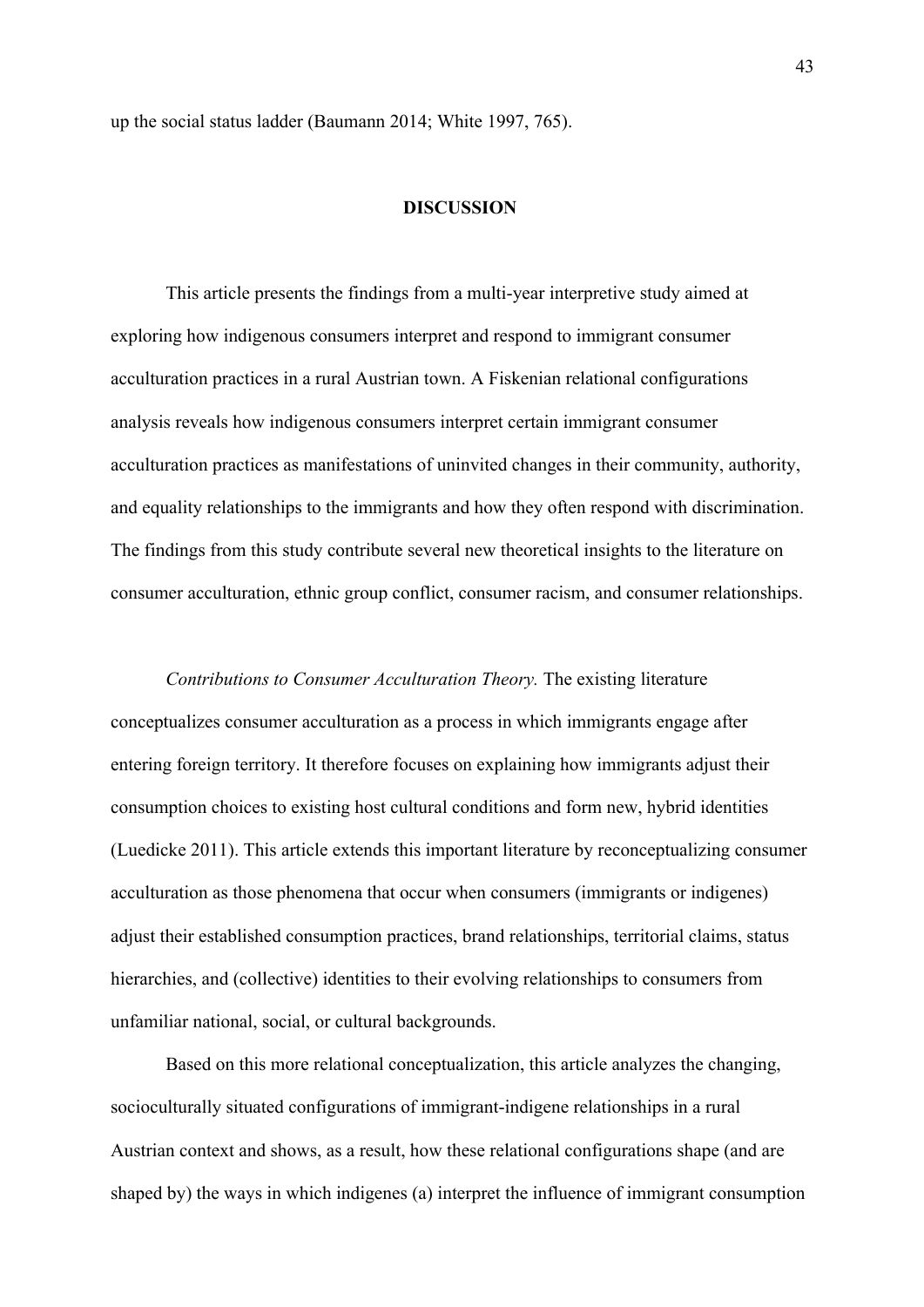practices on their ethnic group relationships, (b) respond to these interpretations, and (c) make sense of the broader sociocultural forces that also affect their relationships with immigrants.

(a) Due in part to their particular relational rules and expectations, indigenes perceive immigrants as relentlessly consuming their way into their indigenous consumption spheres, coming closer to even their most inalienable places, objects, and brands with every purchase made (conflict 1). To their dismay, indigenes see this process as accelerated by immigrant consumers violating local equality rules by earning themselves an unfair financial advantage over indigenes (conflict 3), as well as by indigenous home owners, brand managers, and administrative staff betraying their own indigenous community (conflicts 1 and 3). However, for indigenes, observing how immigrants consume luxurious cars as family units rather than as isolated individuals, acquire houses from pooled family incomes rather than from expensive bank credits, and collectively care for their children and grandparents rather than relying on markets for such services also makes them realize that their own cherished families and communities are falling prey to the pursuit of more individualistic (consumer) lifestyles (conflict 1 and 2) (Marcoux 2009)*.*

(b) As a result of local relational configurations and broader sociocultural forces, indigenes respond to these particular interpretations of immigrant consumer acculturation practices by abandoning brands and places, reworking local status rules, bullying immigrants away from their consumption spheres, and protesting against local brands that accommodate immigrant needs. From a micro-social moral perspective, indigenes tend to believe that such discrimination practices are legitimate because most immigrants have yet to earn their place in the established society (conflict 3). However, from a macro-social moral perspective, indigenes are equally aware that such discrimination is illegitimate because human prospects must not depend on nationality, origin, or skin color (conflict 4) (Elias and Scotson 1994; Weber 1923).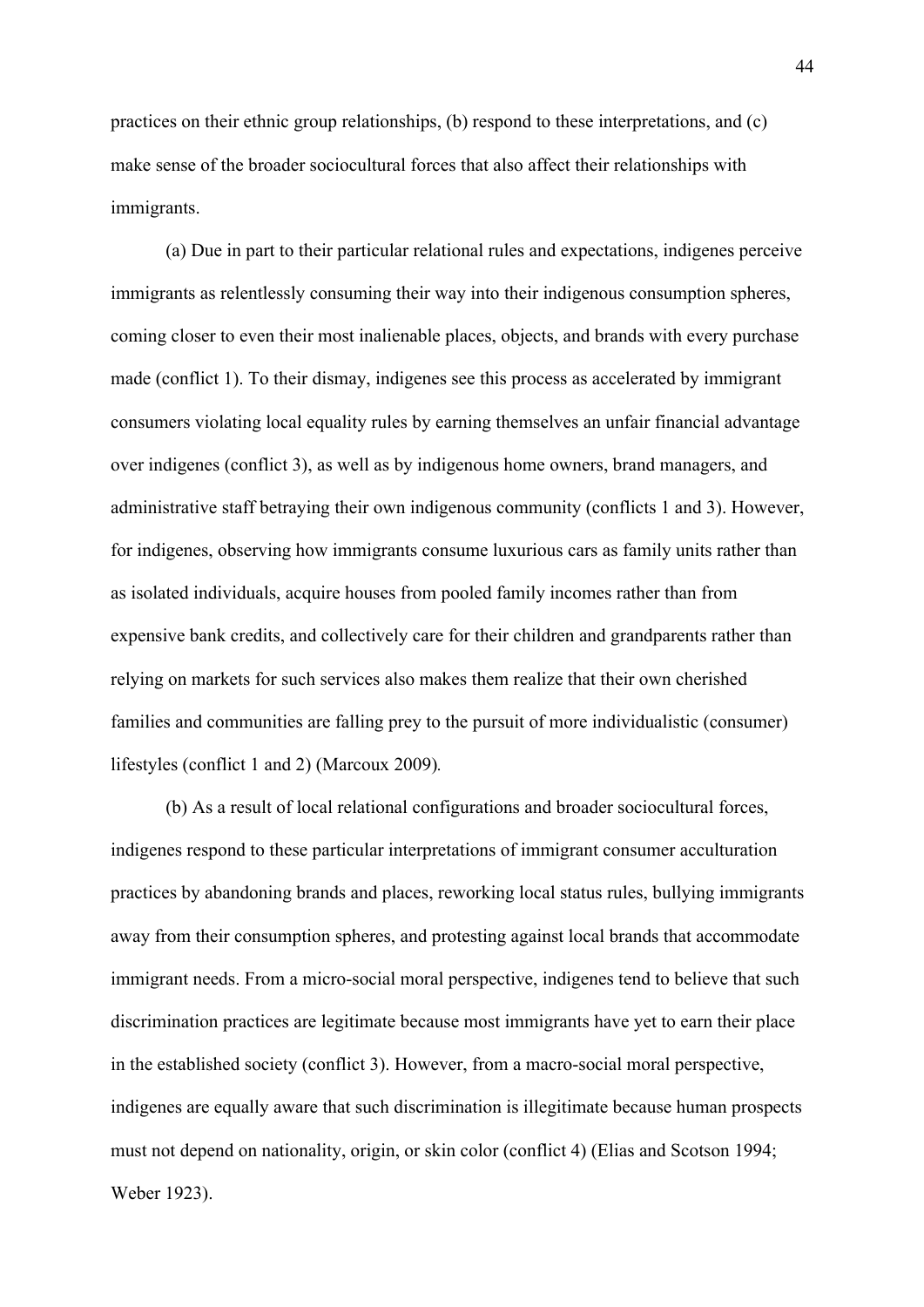(c) The indigenes' interpretations of relational changes and consumption practices also shape (and are shaped by) how indigenes experience the broader sociocultural forces that affect their relationships with immigrants. Indigenes know, for example, that their children leave their hometown and families not because of the immigrants' presence, but because of their rising interest in more urban lifestyles, challenging professions, and international careers. Indigenes also realize that their political influence is decreasing because they have chosen to bear fewer children and become less engaged in local politics (conflict 2) (Sassen 1999). Because of these broader sociocultural forces, indigenes tend to judge immigrant consumption practices not in isolation but as additional manifestations of an indigenous culture in decline (conflicts 1 and 2).

*Contributions to Ethnic Group Conflict Theory.* Both the sociological and anthropological literatures offer valuable insights into several relational conditions under which ethnic group conflicts tend to arise. The influential U.S. American studies of Sugrue (2005), Rieder (1985), and Hirsch (1983), for example, explain how conditions of institutionalized racial inequality, steep economic downfalls, and harsh competition have sparked some of the most appalling racial conflicts in the United States. However, insights from these U.S. American contexts cannot be readily adopted in a study of ethnic group conflicts in Europe. In Austria, contemporary ethnic group relationships draw less from cultural memories of indigenes enslaving, selling, and exploiting other ethnic groups, and more from recent experiences of indigenes inviting, contracting, and paying (temporary) migrants for their contribution to their nation's economic welfare. These different starting positions resulted in different types of ethnic group relationships.

For example, indigenes in this study also feel privileged vis-à-vis immigrants and discriminate against them in multiple offensive ways. However, they do not ascribe lesser human qualities, weaker work ethics, or higher propensities for violence to the Turkish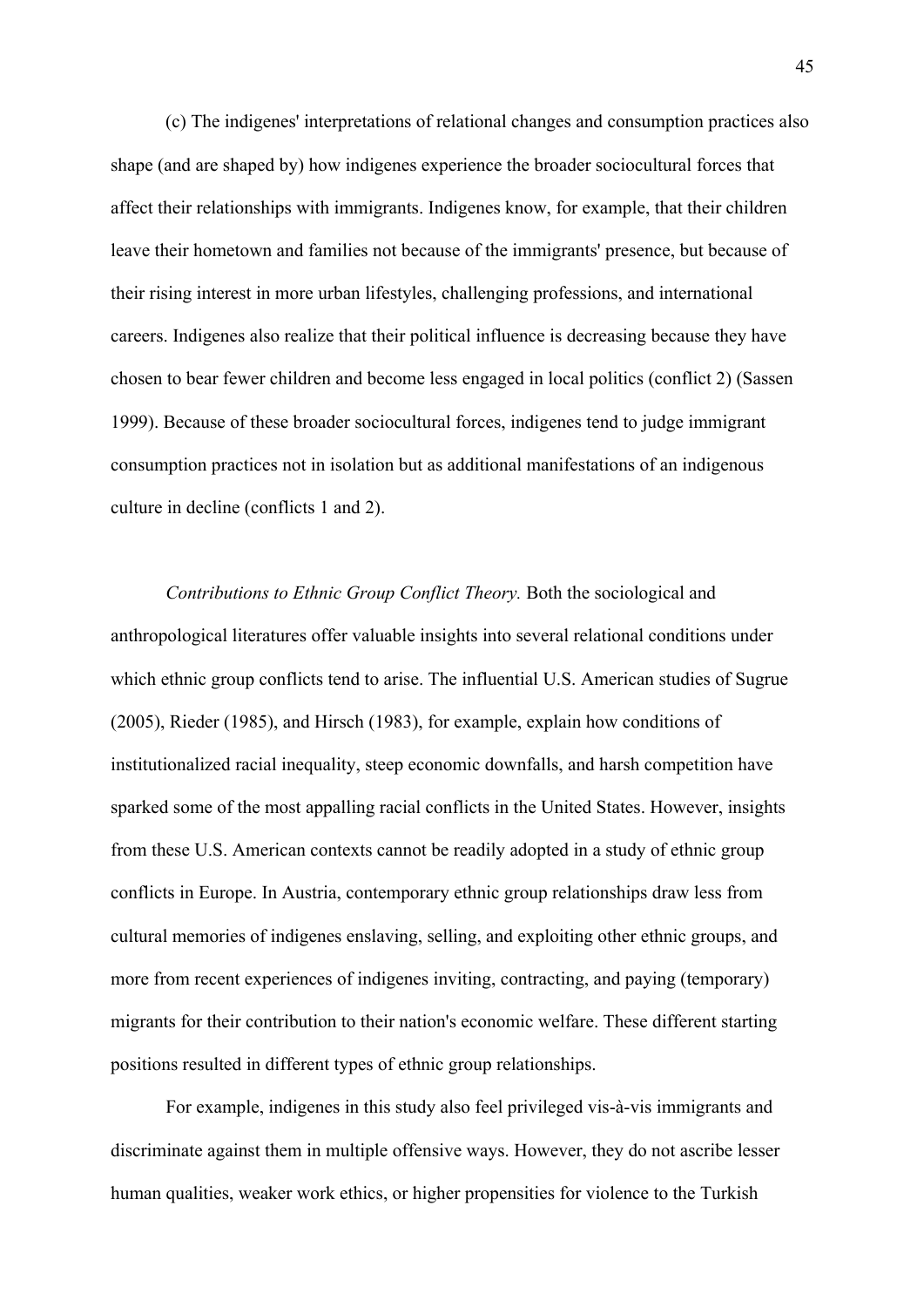immigrants. Instead, Austrians spend their holidays in Turkey, admiring the mosques in Istanbul, and sometimes envying the hard working, resilient descendants of their former enemy who live in Telfs. Ethnic group relationships in contexts like Austria therefore appear slightly more open to productive reconfigurations than the much longer standing and more firmly institutionalized racial relations in the United States.

As to the role of consumption for ethnic group conflict, this study confirms existing theory through a relational, contextualized explanation of why high profile immigrant consumption practices such as buying a house can evoke ethnic group conflicts in rural Europe. However, the article also extends the literature by showing that even mundane immigrant consumption practices such as going shopping or driving a BMW can contribute to ethnic group conflicts when interpreted as part of larger relational shifts.

*Contributions to Consumer Racism Theory.* The literature on consumer racism documents the startling extent to which indigenes discriminate against ethnic sellers (Ouellet 2007), diminish immigrants' prospects in marriage, job, housing, or credit markets (Pager and Shepherd 2008), reject ethnic minority-targeted advertising and associations (de Run 2007), and perpetuate derogatory stereotypes that discredit (in particular) black minority consumers as "buppies," sneaker murderers, or status seekers who are overly "preoccupied with conspicuous consumption" in an ever-elusive pursuit of integration (Cashmore 2008, 91; Chin 2001). Whereas one part of this literature essentializes racism as an inherent human characteristic (Fischer et al. 2012), another part considers discrimination a response to changing social conditions and relations (Bobo 1999; Weiß 2013). The present article contributes new contextual insight to this second, relational stream of racism studies by explaining how indigenes in Telfs come to legitimize the discrimination of immigrant consumers as rebalancing acts, despite their firm belief in human equality.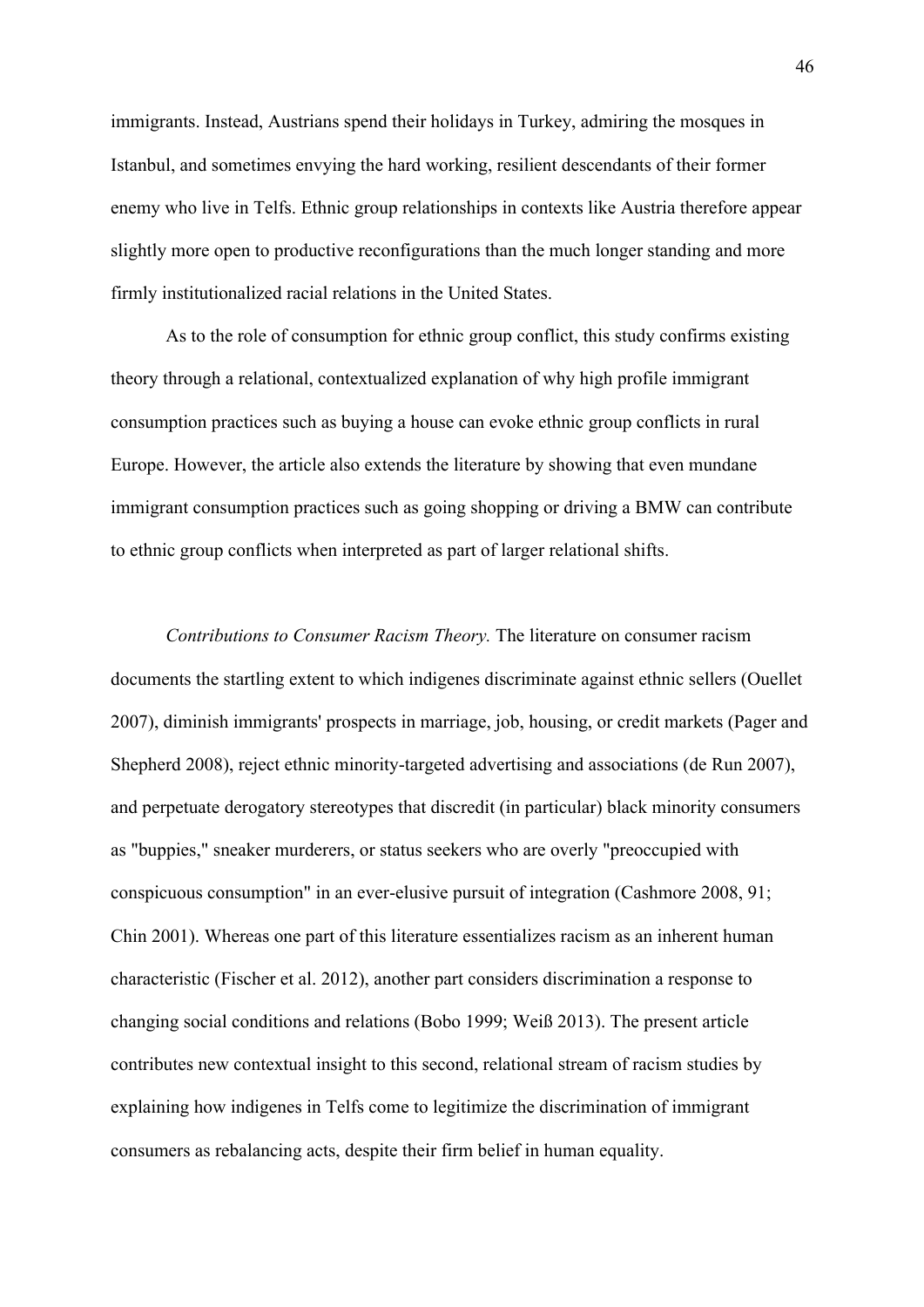#### *Contributions to Consumer Relationships Theory.* Consumer research has

demonstrated how relationship analysis can be used for better understanding a wide range of consumption phenomena, including consumer-brand relationships (Fournier 1998), consumer community relationships (Muñiz and O'Guinn 2001), and family relationships (Epp and Price 2008). This article adds to the development of the relational theoretical lens by demonstrating how a different type of relationship analysis, i.e., Fiskenian relational configuration analysis, can be harnessed for exploring the different ways in which relational configurations shape (and are shaped by) the interactions of consumers, brands, and other market participants*.* By focusing on relational configurations, consumer (culture) researchers can, for example, analyze the extent to which consumers actually imagine and coordinate heterogeneous consumer communities as communal sharing (Chalmers Thomas et al. 2013), invent alternative forms of market pricing coordination at anti-market festivals (Kozinets 2002a), or use authority ranking and equality matching models to evaluate their relationships with brands (Fournier, Breazeale, and Fetscherin 2012).

## **LIMITATIONS AND CONCLUSIONS**

As an inevitable consequence of this study's situated, interpretive approach, the transferability of its findings to other consumer acculturation contexts is limited. However, insights from its empirical context may nevertheless be useful for better understanding social conflicts that emerge elsewhere in rural Europe, where indigenes and immigrants adjust their consumer habits and identities in the pursuit of a meaningful coexistence. Given this study's focus on a rural Austrian setting, further research is necessary for explaining how ethnic group relationships that form in more urban, culturally creolized, or non-Austrian settings shape indigenous responses to immigrant consumer acculturation. Moreover, given this study's focus on consumer conflict rather than on collaboration, further research is needed for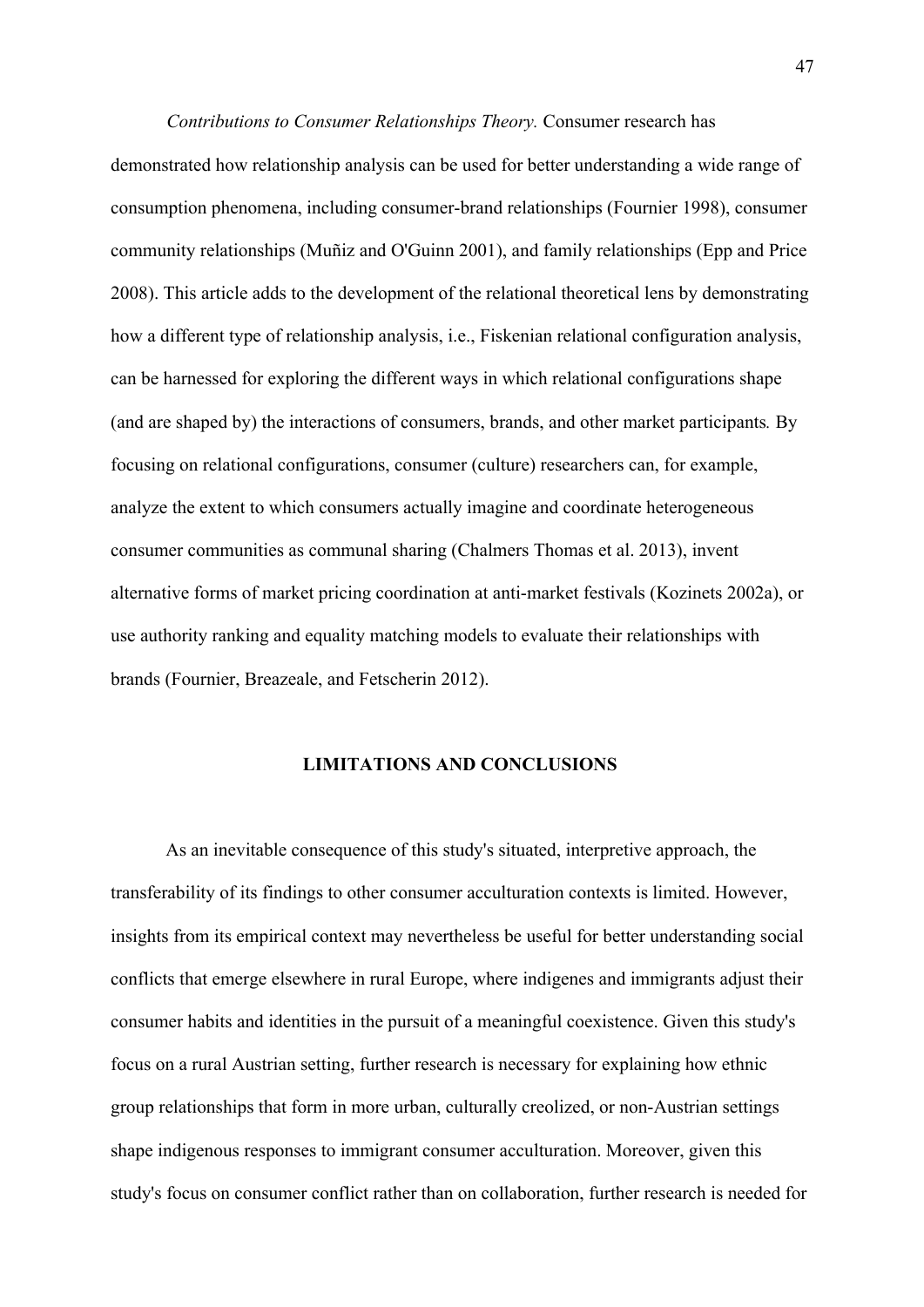exploring which kinds of relational configuration foster more open, respectful, and integrative acculturation cultures.

This study's methodological set-up does not allow for making precise predictions of how best to address relational conflicts in contexts such as Telfs. However, the findings from this study provide three useful insights into the continual importance of local places, the role of gradual change, and the moral intricacies of evaluating immigrants in economic terms.

First, the article emphasizes that many consumers continue to value local places as their emotional anchors, identity resources, and "habitat of meaning" (Hannerz 1996, 22). Consumers that, like indigenes in Telfs, are firmly grounded in local culture and nature are not necessarily hardcore conservatives, obstinate racists, or out of touch with global dynamics. Instead, the consumers in my study are embedded in myriad transnational connections that provide them with Italian fashion, Asian smartphones, Russian tourists, virtual memes, and global capital (Friedman 1999). Unlike global nomads and other cosmopolites (Bardhi, Eckhardt, and Arnould 2012), however, these consumers firmly rely on the security and stability of their local home bases when tapping into dynamic global flows (Appadurai 1996; Cayla and Eckhardt 2008; Friedman 1999).

Second, Turkish consumption practices and relational changes per se do not appear to trouble indigenous consumers, but rather the absence of morally legitimized boundaries for change. The growth of the immigrant population, the immigrants' growing influence in markets and politics, the indigenous consumers' lack of solidarity, and a range of influential outside forces foster the indigenes' impression of living in a community that is unable to command the spirits that it has cited. Ethnic group conflicts in such settings can therefore not be mitigated solely through battling ethnic stereotypes and racist ideologies. Mitigation also requires new, democratic mechanisms that enable multicultural populations in places like Telfs to negotiate which elements of their (material) culture they wish to preserve, adjust, or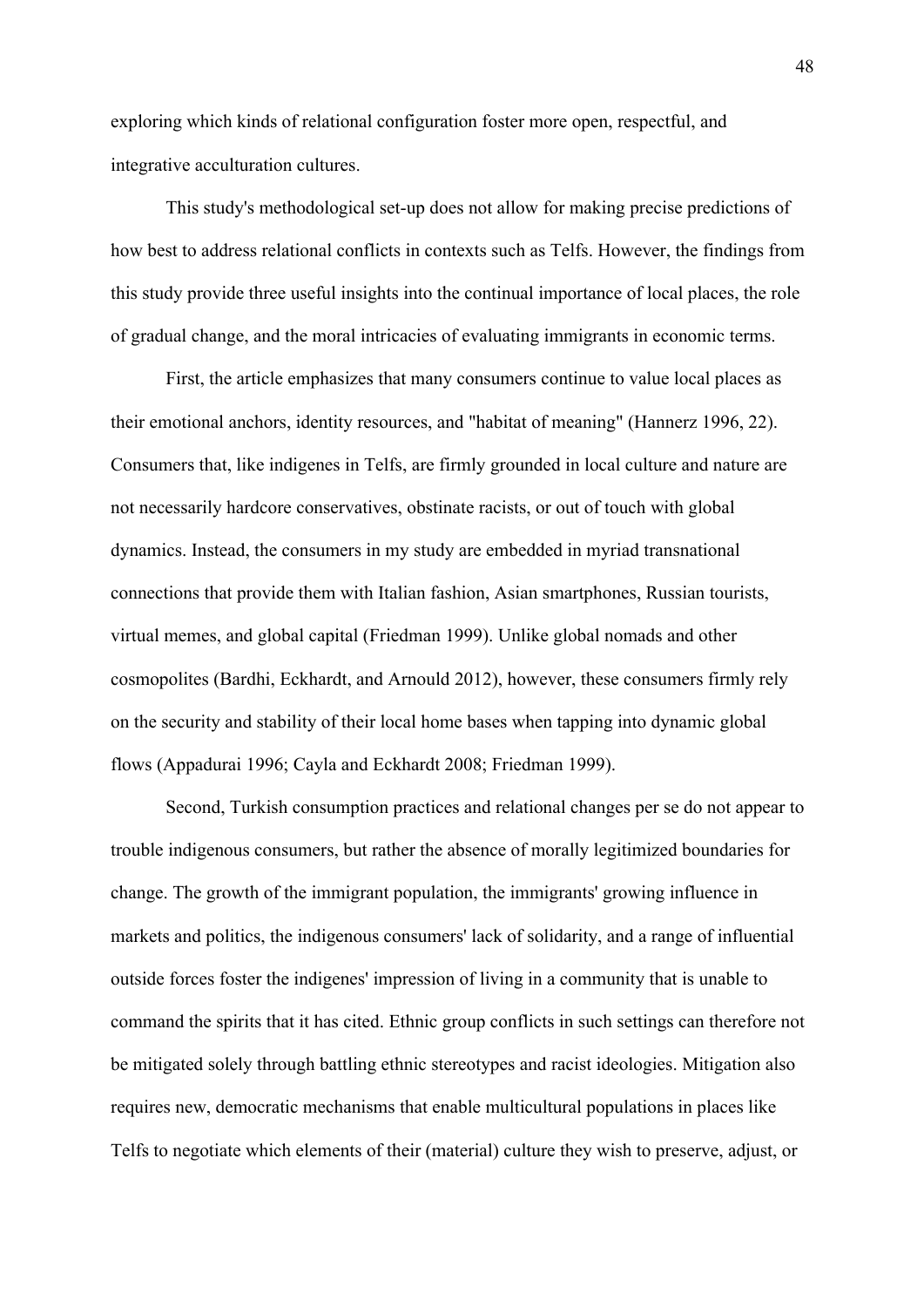abandon to integrate foreign (consumer) cultures without fear of a total loss of the local identity and marketable character on which both indigenes and immigrants depend.

Third, the relational analysis highlights the moral intricacies that Western consumers and political leaders face when trying to attract certain types of immigrants while rejecting others. For example, in a global competition for talent, the Austrian National Office for Integration pulls all available strings to convince members of the "qualified foreign labor force" (Expertenrat für Integration 2013, 6) to immigrate to Austria and rejuvenate its aging population. At the same time, however, the Austrian authorities readily deny access to those immigrants who do not serve the "personal interest of the [Austrian] state" (Expertenrat für Integration 2013, 6). As with the micro-macro moral dilemma that indigenous consumers face in Telfs, national politicians are stuck between market morals that appear to demand selective integration, and humanistic morals that demand unbounded solidarity. As part of a current "revival of nationalism" (Rachman 2014), right-wing parties across Europe vie for votes by condemning immigrants (based on their place of birth, not their actual behavior) as welfare scroungers who burden the local economy. Yet their hostile rhetoric not only violates European humanistic ideals but also renders their countries uninteresting for those immigrants on which their future competitiveness seems to depend.

Although the Austrian society has made considerable progress in terms of immigrant consumer integration, many relational conflicts remain unresolved. Through the analysis of specific sources of ethnic group conflict, such as those revealed in this article, we may come to better understand what successful integration means and how we may attain it in our increasingly multicultural societies.

#### **DATA COLLECTION INFORMATION**

The author collected and analyzed all data in and around Austria between fall of 2007 and fall of 2014.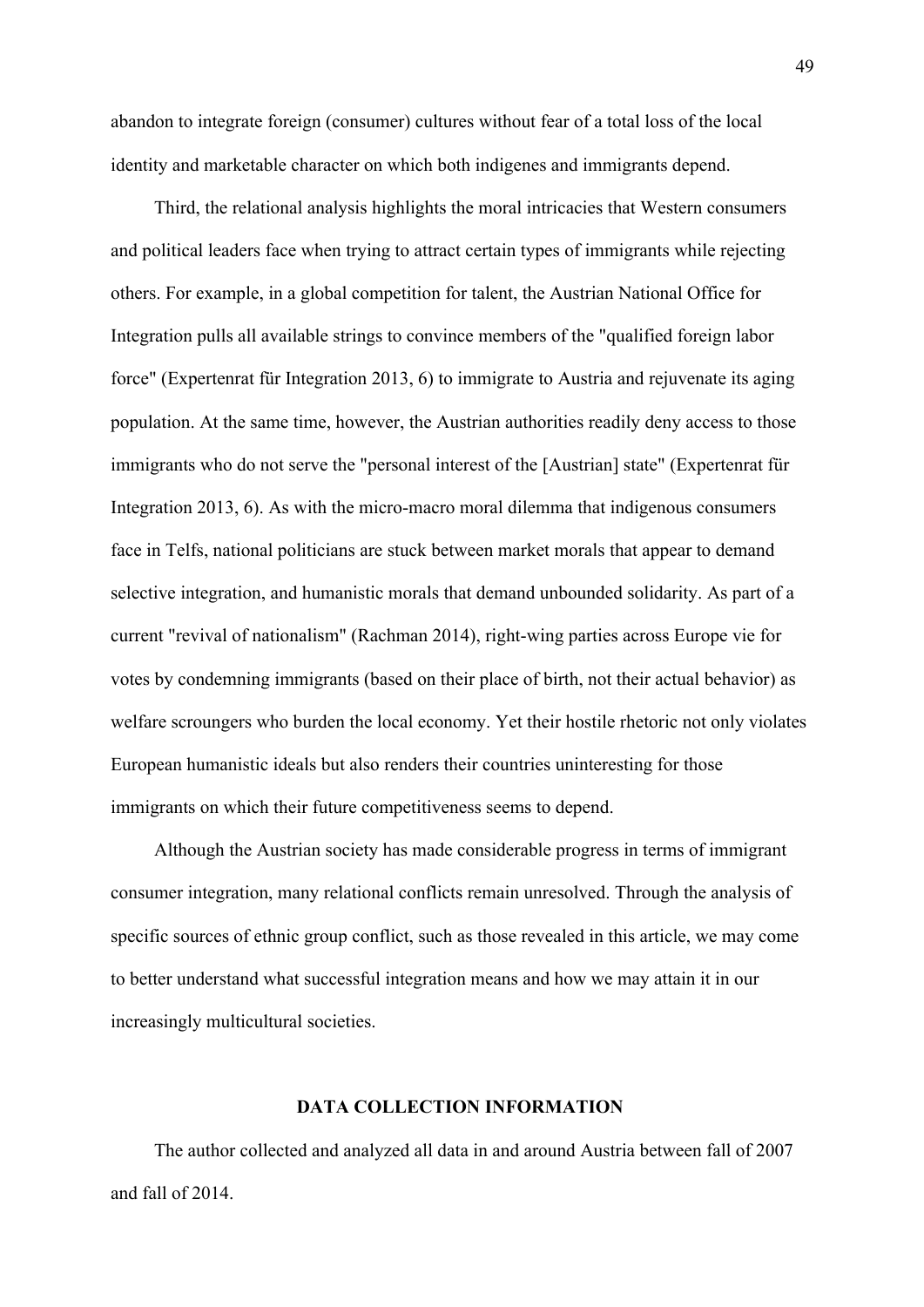#### **REFERENCES**

Aggrawal, Pankaj (2004), "The Effects of Brand Relationship Norms on Consumer Attitudes and Behavior," *Journal of Consumer Research*, 31 (1), 87-101.

Allport, Gordon W. (1953), *The Nature of Prejudice*, New York: Perseus Books Publishing.

- Anderson, Benedict (1983), *Imagined Communities: Reflections on the Origin and Spread of Nationalism*, London: Verso.
- Appadurai, Arjun (1996), *Modernity at Large: Cultural Dimensions in Globalization*, Minneapolis: University of Minnesota Press.
- Askegaard, Søren, Eric J. Arnould, and Dannie Kjeldgaard (2005), "Postassimilationist Ethnic Consumer Research: Qualifications and Extensions," *Journal of Consumer Research*, 32 (1), 160-70.
- Askegaard, Søren and Jeppe Trolle Linnet (2011), "Towards an epistemology of consumer culture theory: Phenomenology and the context of context," *Marketing Theory*, 11 (4), 381-404.
- Bardhi, Fleura, Giana M. Eckhardt, and Eric J. Arnould (2012), "Liquid Relationship to Possessions," *Journal of Consumer Research*, 39 (3), 510-29.
- Barth, Frederik (1969), *Ethnic Groups and Boundaries: The Social Organization of Cultural Difference*, Bergen-Oslo: Universitetsforlaget.
- Barthes, Roland (1972), *Mythologies*, New York: Hill and Wang.
- Bauböck, Rainer (1996), *"Nach Rasse und Sprache verschieden" - Migrationspolitik in Österreich von der Migration bis Heute*, Vienna: Institute for Advanced Studies.
- Bauman, Zygmunt (2004), *Wasted Lives. Modernity and its Outcasts*, Cambridge: Polity Press.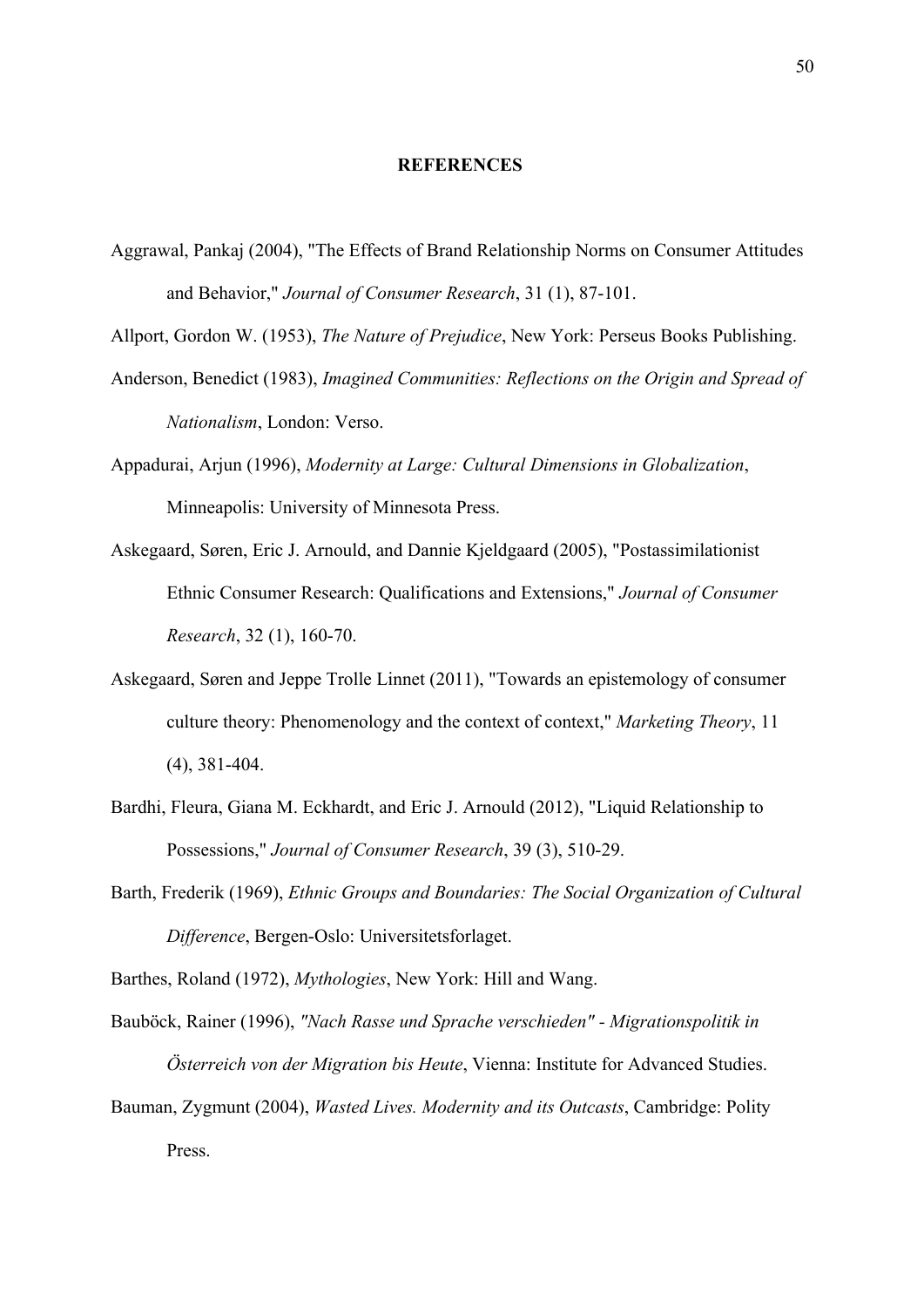Baumann, Meret (2014), "Das Tiroler Minarett stört nicht mehr," *Neue Züricher Zeitung*, August 8, 2014.

- Béji-Bécheur, Amina, Nil Özçağlar-Toulouse, and Sondes Zouaghi (2011), "Ethnicity Introspected: Researchers in Search of their Identity," *Journal of Business Research*, 65 (4), 504-10.
- Belk, Russell W. (1988), "Possessions and the Extended Self," *Journal of Consumer Research*, 15 (2), 139-68.
- \_\_\_\_\_\_(2005), "Exchange Taboos From an Interpretive Perspective," *Journal of Consumer Psychology*, 15 (1), 16-21.
	- \_\_\_\_\_\_(2010), "Sharing," *Journal of Consumer Research*, 36 (5), 715-34.
- Berry, John W. (1997), "Immigration, Acculturation, and Adaptation," *Applied Psychology: An International Review*, 46 (1), 5-68.
- \_\_\_\_\_\_(2001), "A Psychology of Immigration," *Journal of Social Issues*, 57 (3), 615-31.
- \_\_\_\_\_\_(2006), "Stress Perspectives on Acculturation," in *The Cambridge Handbook of Acculturation Psychology*, ed. David L. Sam and John W. Berry, Cambridge, MA: Cambridge University Press, 43-57.
- Blom, Jan-Petter (1969), "Ethnic and Cultural Differentiation," in *Ethnic Groups and Boundaries: The Social Organization of Cultural Difference*, ed. Frederik Barth, Bergen-Oslo: Universitetsforlaget, 74-85.

Blumer, Herbert (1958), "Race Prejudice as a Sense of Group Position," *Pacific Sociological Review*, 1 (1), 3-7.

Bobo, Lawrence (1999), "Prejudice as Group Position: Microfoundations of a Sociological Approach to Racism and Race Relations," *Journal of Social Issues*, 55 (3), 445–72.

Boettcher, Alexander (2011), "Rechtspopulismus in Europa. Fragen und Antworten," in *Internationaler Monitor Soziale Demokratie*, ed. Jan Niklas Engels, Berlin: Friedrich Ebert Stiftung.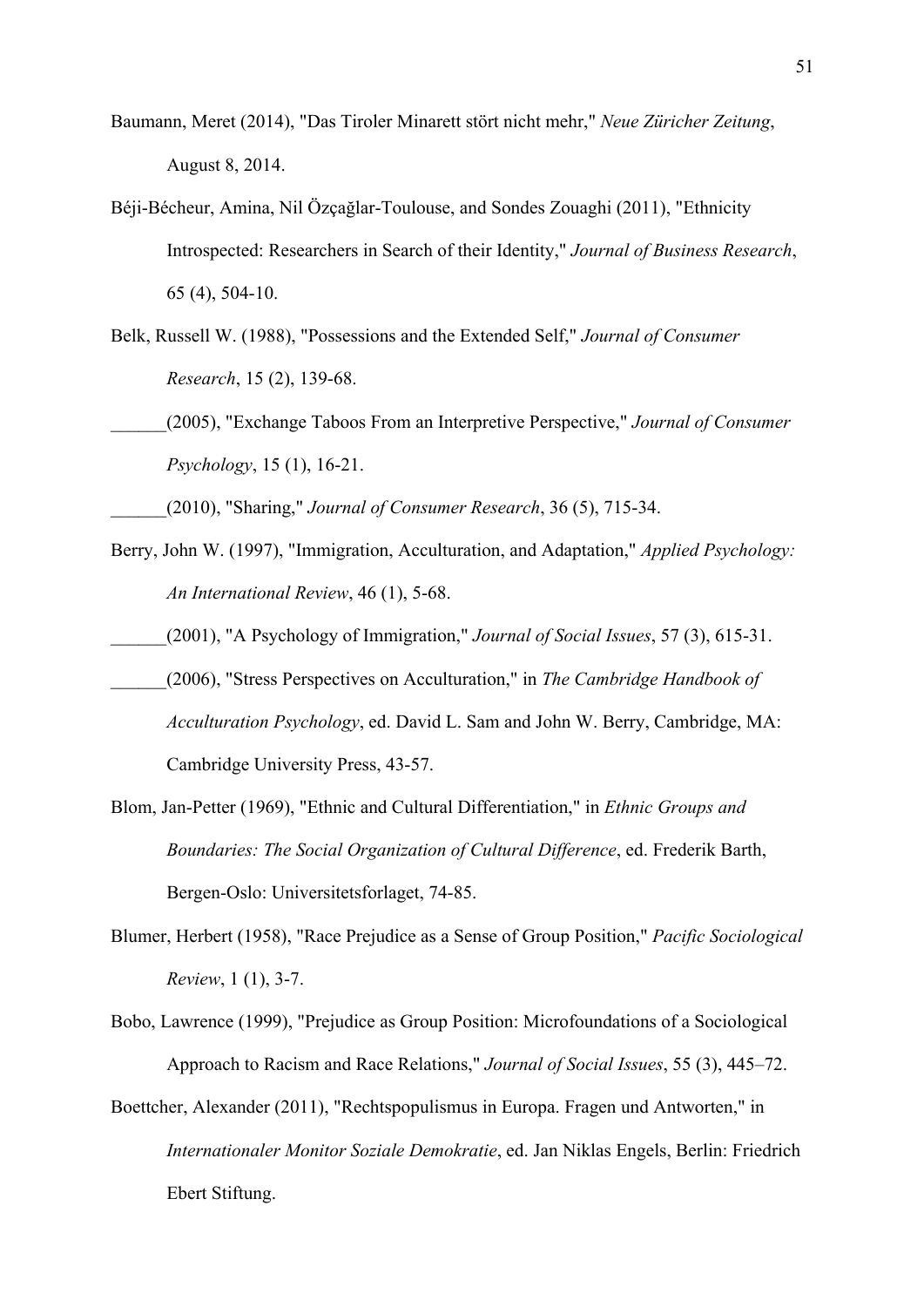- Bouchet, Dominique (1996), "Marketing and the Redefinition of Ethnicity," in *Marketing in a Multicultural World*, ed. Janeen A. Costa and Gary Bamossy, Thousand Oaks, CA: Sage, 68-90.
- Bourdieu, Pierre (1984), *Distinction: A Social Critique of the Judgement of Taste*, London, UK: Routledge and Kegan Paul.
	- \_\_\_\_\_\_(1991), *Language and Symbolic Power*, Cambridge: Polity Press.
- Bundesministerium des Inneren (2012), *Welcome to Austria*, Vienna: Österreichischer Integrationdsfonds.
- Burton, Dawn (2009), ""Reading" Whiteness in Consumer Research," *Consumption Markets & Culture*, 12 (2), 171-201.
- Burtscher, Simon (2009), *Zuwandern\_aufsteigen\_dazugehören: Etablierungsprozesse von Eingewanderten,* Innsbruck: Studienverlag.

Cashmore, Ellis (2008), *Encyclopedia of Race and Ethnic Studies*, London: Routledge.

- Cayla, Julien and Giana M. Eckhardt (2008), "Asian Brands and the Shaping of a Transnational Imagined Community," *Journal of Consumer Research*, 35 (2), 216-30.
- Chalmers Thomas, Tandy, Linda L. Price, and Hope Jensen Schau (2013), "When Differences Unite: Resource Dependence in Heterogeneous Consumption Communities," *Journal of Consumer Research*, 39 (5), 1010-33.
- Chin, Elizabeth (2001), *Purchasing Power: Black Kids and American Consumer Culture*, Minneapolis: University of Minnesota Press.
- Connelly, Debra L. and Robert Folger (2004), "Hidden Bias: The Influence of Relational Models on Perceptions of Fairness in Human Resource Systems," *in Relational Models Theory: A Contemporary Overview*, ed. Nick Haslam, New York: Routledge, 197-220.
- Costa, Janeen A. and Gary Bamossy (1995), *Marketing in a Multicultural World: Ethnicity, Nationalism, and Cultural Identity*, Thousand Oaks: Sage.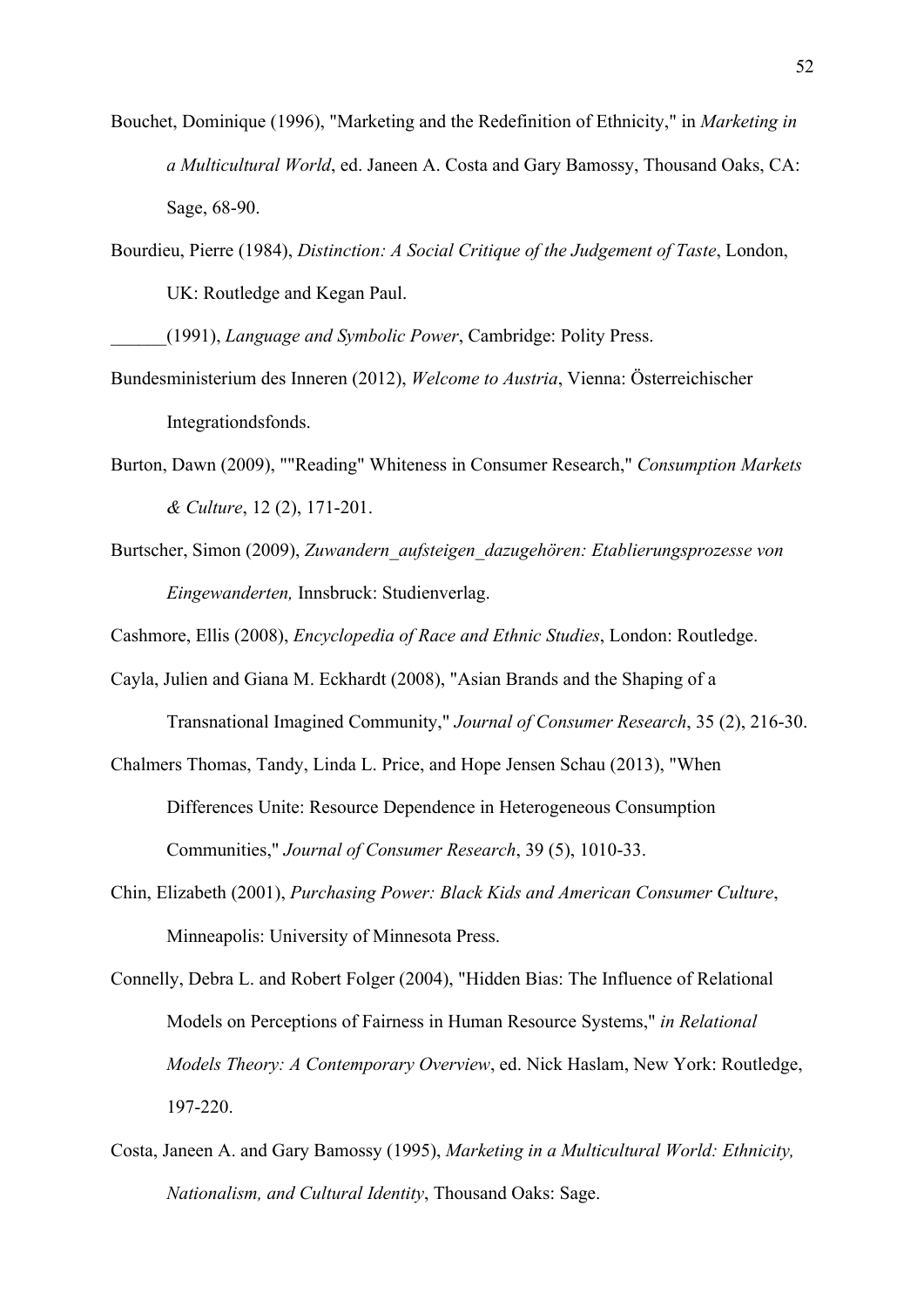- Crockett, David and Melanie Wallendorf (2004), "The Role of Normative Political Ideology in Consumer Behavior," *Journal of Consumer Research*, 31 (3), 511-28.
- Cross, Gary (2000), *An All-Consuming Century: Why Commercialism Won in Modern America*, New York: Columbia University Press.

Davis, Mike (2006), *Planet of the Slums*, London: Verso.

- de Run, Ernest Cyril (2007), "Ethnically Targeted Advertising: Views of Those not Targeted," *Asia Pacific Journal of Marketing and Logistics*, 19 (3), 265-85.
- Delumeau, Jean and Monika Hübner (1989), *Angst im Abendland: Die Geschichte kollektiver Ängste im Europa des 14. bis 18. Jahrhunderts*, Reinbek: Rowohlt.
- Desphande, Rohit, Wayne D. Hoyer, and Naveen Donthu (1986), "The Intensity of Ethnic Affiliation: A Study of the Sociology of Hispanic Consumption," *Journal of Consumer Research*, 13 (September), 214-20.
- Dustmann, Christian and Ian Preston (2004), *Is Immigration Good or Bad for the Economy? Analysis of Attitudinal Responses*, London: Centre for Research and Analysis of Migration.
- Elias, Norbert and John L. Scotson (1965/1994), *The Established and the Outsiders: A Sociological Enquiry into Community Problems*, 2nd Ed., Sage: London.
- Epp, Amber and Linda L. Price (2008), "Family Identity: A Framework of Identity Interplay in Consumption Practices," *Journal of Consumer Research*, 35 (1), 50-70.
- Essed, Philomena (1991), *Understanding Everyday Racism. An Interdisciplinary Theory*, Newbury Park, CA: Sage.
- European Union (2000), "Charter of Fundamental Rights of the European Union," *Official Journal of the European Communities*, C364, 1-22.
- Expertenrat für Integration (2013), *Integrationsbericht 2013 - Perspektiven und Handlungsempfehlungen für die Nächste Gesetzgebungsperiode*, Wien: Staatssekretäriat für Integration.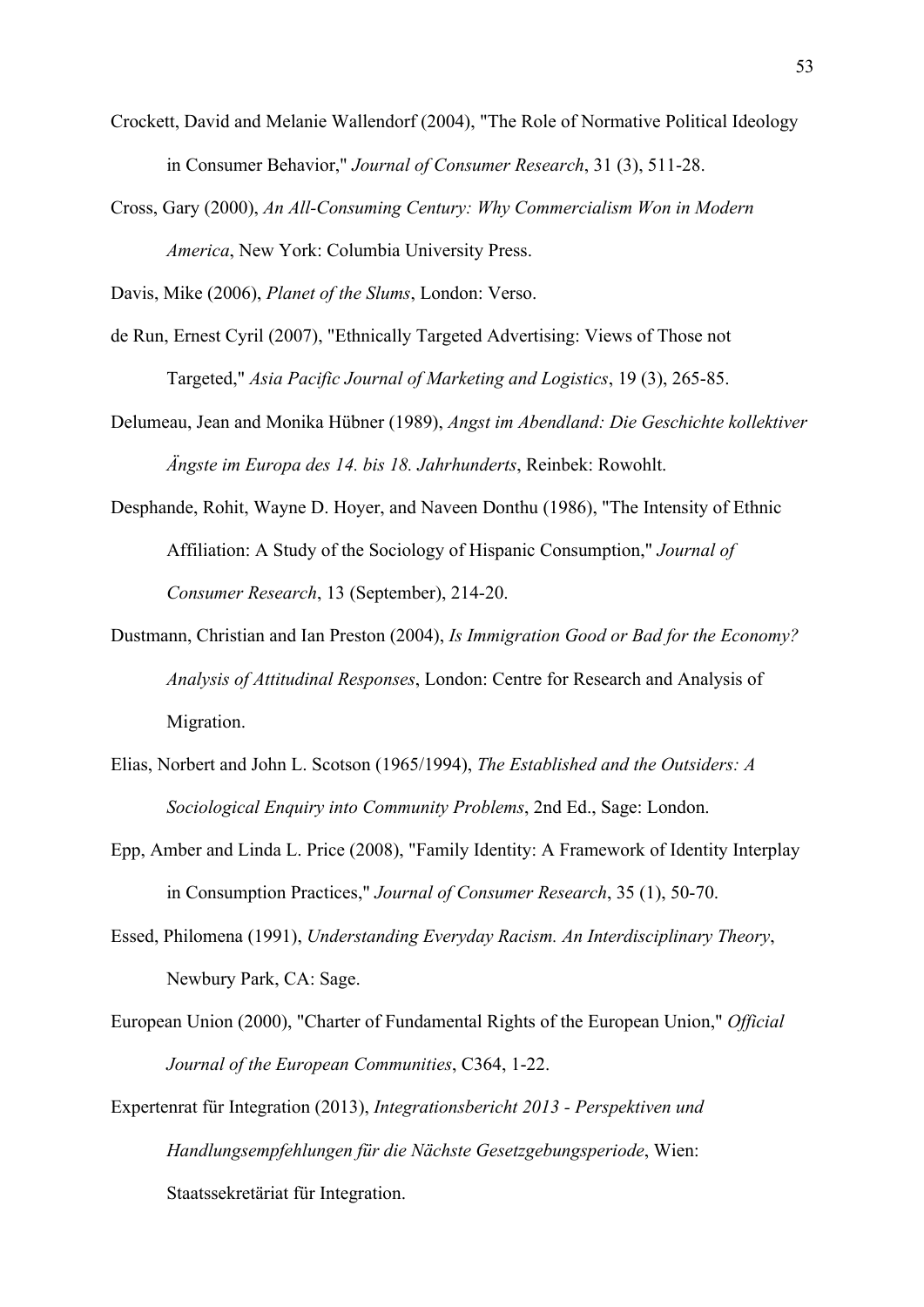Fischer, Ronald, Katja Hanke and Chris G. Sibley (2012), "Cultural and Institutional Determinants of Social Dominance Orientation: A Cross**-**Cultural Meta**-**Analysis of 27 Societies," *Political Psychology*, 33 (4), 437-67.

- Fiske, Alan P. (1991), *Structures of Social Life: The Four Elementary Forms of Human Relations*, New York: Free Press.
- (1992), "The Four Elementary Forms of Sociality: Framework for a Unified Theory of Social Relations," *Psychological Review*, 99 (4), 689-723.
- Fiske, Alan P. and Nick Haslam (2005), "The Four Basic Social Bonds: Structures for Coordinating Interaction," in *Interpersonal Cognition*, ed. Mark W. Baldwin, New York: The Guilford Press, 267-98.
- Fiske, Alan P. and Philip E. Tedlock (1997), "Taboo Tradeoffs: Reactions to Transactions That Transgress Spheres of Exchange," *Political Psychology*, 18 (2), 255-98.
- Curasi, Carolyn F., Linda L. Price, and Eric J. Arnould (2004), "How Individual's Cherished Possessions Become Families' Inalienable Wealth," *Journal of Consumer Research*, 31 (3), 609-22.
- Fournier, Susan (1998), "Consumers and Their Brands: Developing Relationship Theory in Consumer Research," *Journal of Consumer Research*, 24 (4), 343-73.
- Fournier, Susan, Michael Breazeale, and Marc Fetscherin (2012), *Consumer Brand Relationships: Theory and Practice*, New York: Routledge.
- Friedman, Thomas L. (1999), *The Lexus and the Olive Tree*, New York: Farrar, Strauss Giroux.
- Fürstlinger, Ernst (2010), "The Politics of Non-Recognition: Mosque Construction in Austria," in *Mosques in Europe. Why a Solution has Become a Problem*, ed. Stefano Allievi, London: Alliance Publishing Trust, 183-216.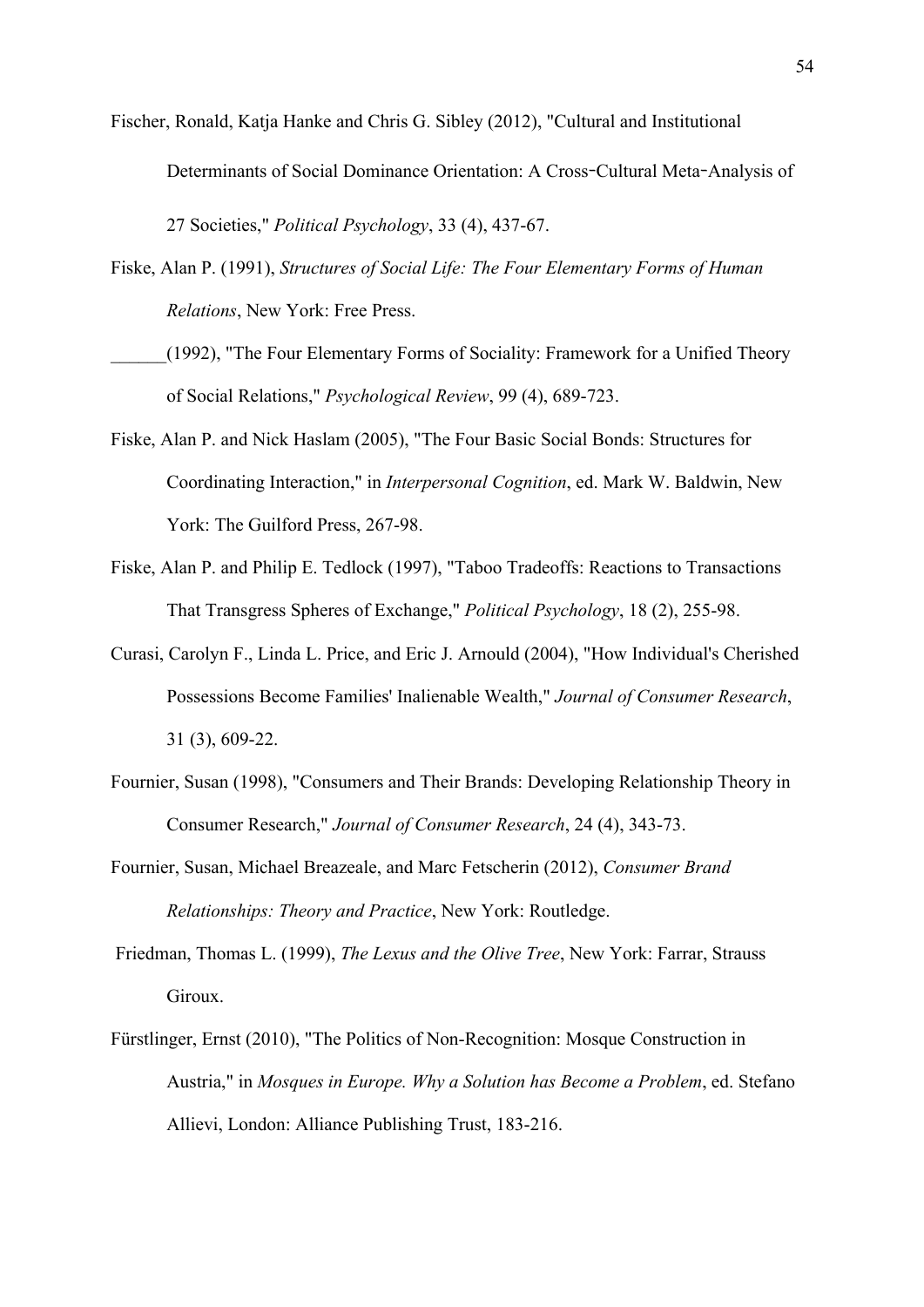- Glazer, Nathan, Daniel P. Moynihan, and Corrine S. Schelling (1975), *Ethnicity: Theory and Experience*, Cambridge, MA: Harvard University Press.
- Hall, Stuart (2000), "Rassismus als ideologischer Diskurs," in *Theorien über Rassismu*s, ed. Nora Räthzel, Hamburg: Das Argument, 7-16.
- Hannerz, Ulf (1996), *Transnational Connections: Culture, People, Places*, London: Routledge.
- Heinz, Ewald (2009), *"Integration, Migration,"* http://telfs.eu/gesellschaft-sozialesfamilie/integration-zuwanderung.html, [11/28/2010].

Heitmeyer, Wilhelm (1994a), Das Gewalt Dilemma, Frankfurt am Main: Suhrkamp.

- \_\_\_\_\_\_(1994b), "Einleitung: Ein Blick auf die "Mitte" der Gesellschaft," in *Das Gewalt Dilemma*, ed. Wilhelm Heitmeyer, Frankfurt am Main: Suhrkamp, 11-28.
- Hellmann, Kai-Uwe (1998), "Fremdheit als soziale Konstruktion: Eine Studie zur Systemtheorie des Fremden," in *Die Herausforderung durch das Fremde*, ed. Herfried Münkler, Berlin: Akademie Verlag, 401-459.
- Higham, John (2002), *Strangers in the Land: Patterns of American Nativism, 1860-1925*, Piscataway Township: Rutgers University Press.
- Hintermann, Christiane (2000), "Die "neue" Zuwanderung nach Österreich Eine Analyse der Entwicklungen seit Mitte der 80er Jahre," *SWS-Rundschau*, 1/2000, 5-23.
- Hirsch, Arnold R. (1983), *Making the Second Ghetto: Race and Housing in Chicago, 1940- 1960*, Cambridge: Cambridge University Press.
- Hirschman, Elisabeth C. (1981), "American Jewish Ethnicity: Its Relationship to Some Selected Aspects of Consumer Behavior," *Journal of Consumer Research*, 45 (3), 102-10.
- Horowitz, Donald L. (1985), *Ethnic Groups in Conflict*, Berkeley: University of California Press.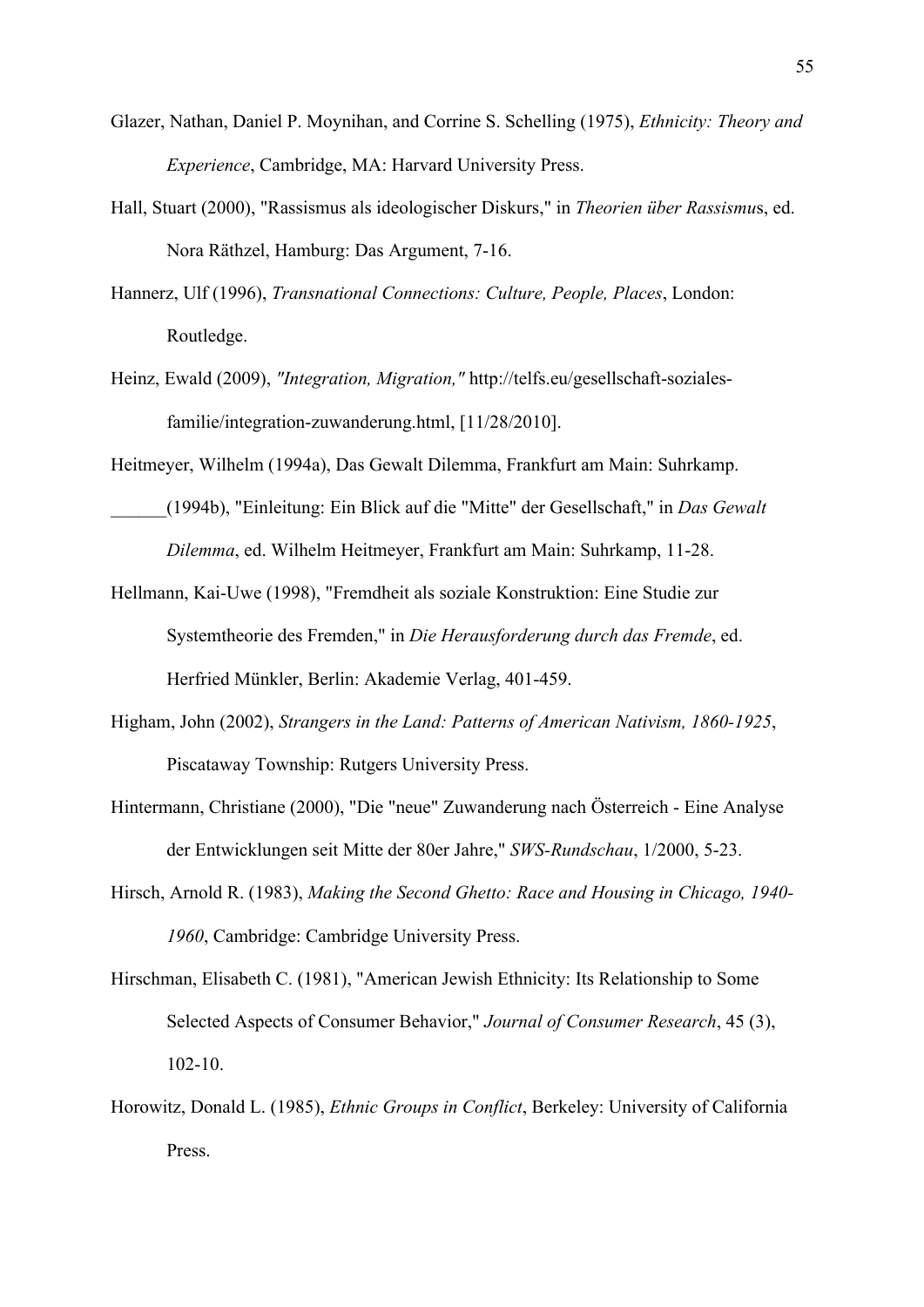- Izberk-Belgin, Elif (2012), "Infidel Brands: Unveiling Alternative Meanings of Global Brands at the Nexus of Globalization, Consumer Culture, and Islamism," *Journal of Consumer Research*, 39 (4), 663-87.
- Jafari, Aliakbar and Christina Goulding (2008), ""We are not Terrorists!" UK-Based Iranians, Consumption Practices and the "Torn Self"," *Consumption Markets & Culture*, 11 (2), 73-91.
- Jorgensen, Danny L. (1989), *Participant Observation: A Methodology for Human Studies*, Thousand Oaks, CA: Sage.
- Kjeldgaard, Dannie and Søren Askegaard (2006), "The Glocalization of Youth Culture: The Global Youth Segment as Structures of Common Difference," *Journal of Consumer Research*, 33 (2), 231-47.
- Kozinets, Robert V. (2002a), "Can Consumers Escape the Market? Emancipatory Illuminations from Burning Man," *Journal of Consumer Research*, 29 (1), 20-39.
- \_\_\_\_\_\_(2002b), "The Field Behind the Screen: Using Netnography for Marketing Research in Online Communities," *Journal of Marketing Research*, 39 (1), 61-73.
- Lee, Wei-Na (1988), *Becoming an American Consumer: A Cross-Cultural Study of Consumer Acculturation among Taiwanese, Taiwanese in the Unites States and Americans*, Urbana-Champaign, IL: University of Illinois at Urbana-Champaign.
- Lerner, Melvin J. (1977), "The Justice Motive: Some Hypotheses as to its Origins and Forms," *Journal of Personality*, 45 (1), 1-52.
- Levy, Sidney J. and Gerald Zaltman (1975), *Marketing, Society, and Conflict*, Englewood Cliffs, NY: Prentice Hall.
- Lindridge, Andrew M., Margaret K. Hogg, and Mita Shah (2004), "Imagined multiple worlds: How South Asian women in Britain use family and friends to navigate the "border crossings" between household and societal contexts," *Consumption, Markets & Culture*, 7 (3), 211-38.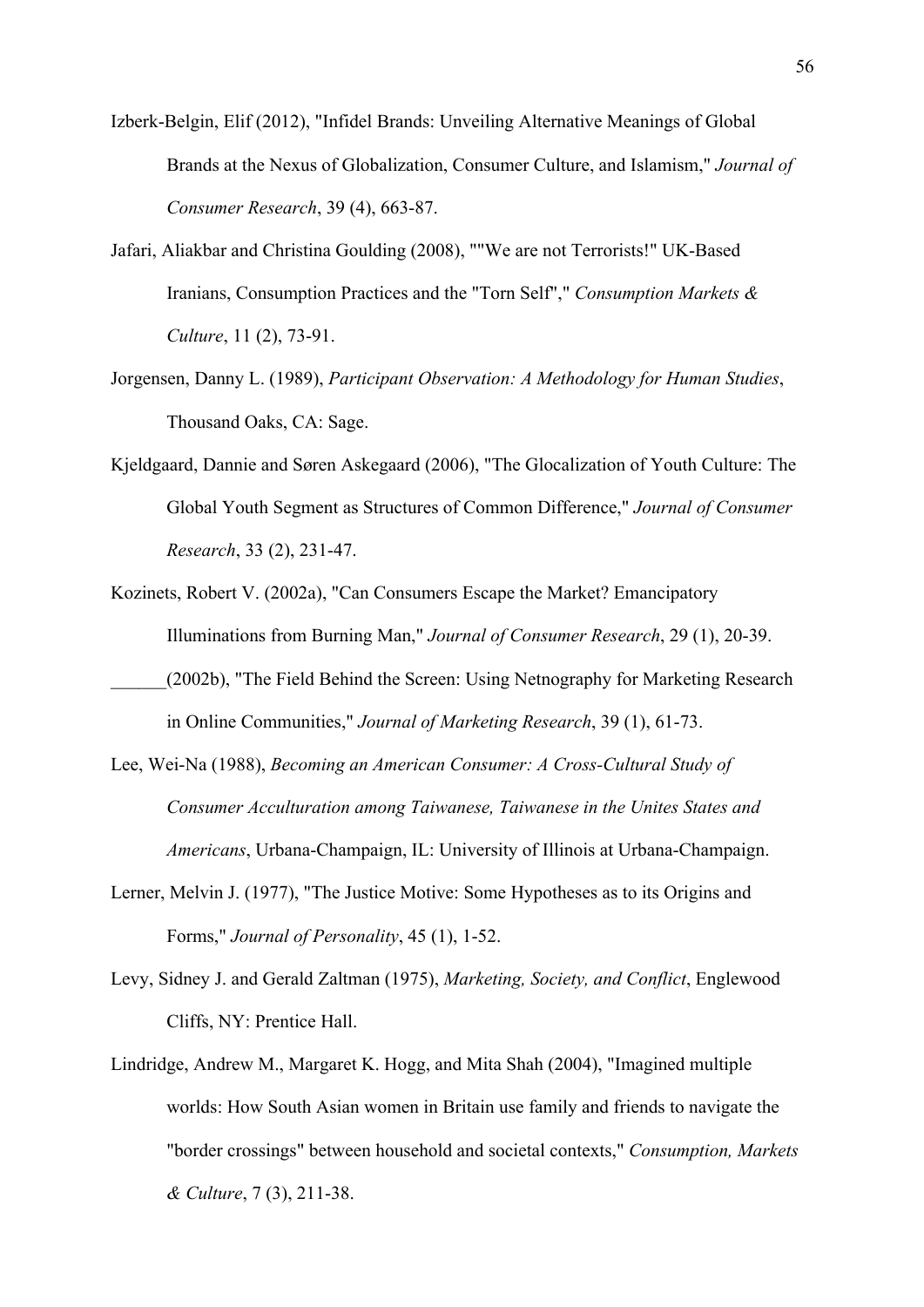Lipsitz, George (2007), "The Racialization of Space and the Spatialization of Race," *Landscape Journal*, 26 (1), 11-23.

- Luedicke, Marius K. (2011), "Consumer Acculturation Theory: (Crossing) Conceptual Boundaries," *Consumption Markets & Culture*, 14 (3), 223-44.
- Luedicke, Marius K., Craig J. Thompson, and Markus Giesler (2010), "Consumer Identity Work as Moral Protagonism: How Myth and Ideology Animate a Brand-Mediated Moral Conflict," *Journal of Consumer Research*, 36 (6), 1016-32.
- Marcoux, Jean**-**Sébastien (2009), "Escaping the Gift Economy," *Journal of Consumer*

*Research*, 36 (4), 671-85.

- Mathwick, Charla, Caroline Wiertz, and Ko de Ruyter (2008), "Social Capital Production in a Virtual P3 Community," *Journal of Consumer Research*, 34 (6), 832-49.
- McClelland, David C. (1975), *Power: The Inner Experience*, New York: Irvington Publishers.
- McCracken, Grant (1988), *The Long Interview*, Newbury Park: Sage Publications.
- McGraw, A. Peter, Janet A. Schwartz, and Philip E. Tetlock (2012), "From the Commercial to the Communal: Reframing Taboo Trade-offs in Religious and Pharmaceutical Marketing," *Journal of Consumer Research*, 39 (1), 157-73.
- McLemore, S. Dale (1970), "Simmel's 'Stranger': A Critique of the Concept," *The Pacific Sociological Review*, 13 (2), 89-94.
- Mehta, Raj and Russell W. Belk (1991), "Artifacts, Identity, and Transition: Favorite Possessions of Indians and Indian Immigrants to the United States," *Journal of Consumer Research*, 17 (4), 398-414.
- Miles, Robert and Malcolm Brown (2003), *Racism*, London: Routledge.
- Muñiz, Albert M. Jr. and Thomas O'Guinn (2001), "Brand Community," *Journal of Consumer Research*, 27 (4), 412-32.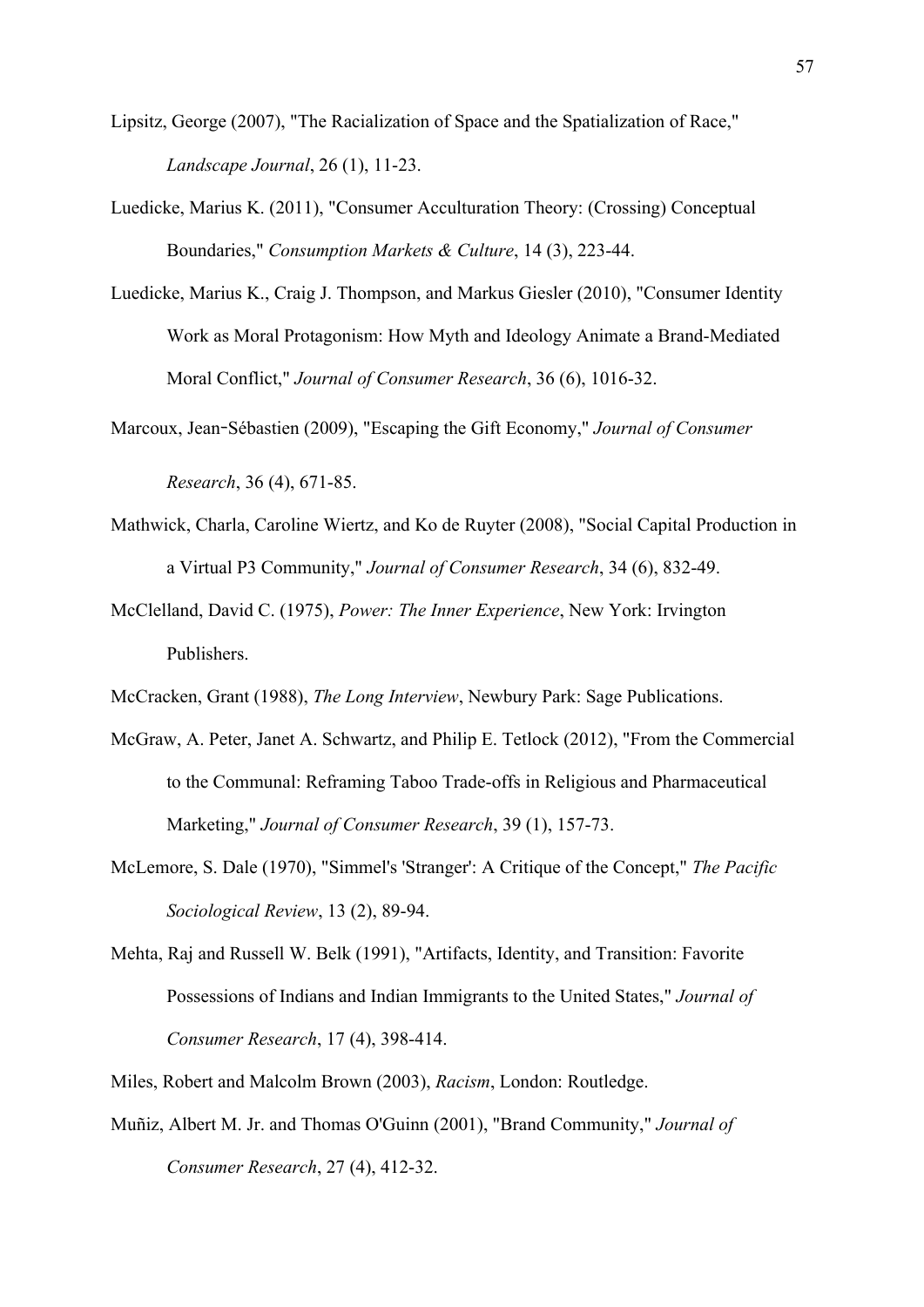Murray, Henry A. (1938), *Explorations in Personality*, New York: Oxford University Press.

- Neck, Rudolf (1983), *Österreich und die Osmanen: Gemeinsame Ausstellung der Österreichischen Nationalbibliothek und des Österreichischen Staatsarchivs*, Vienna: Österreichisches Staatsarchiv.
- Newman, David (2006), "The Resilience of Territorial Conflict in an Era of Globalization," in *Territoriality and Conflict in an Era of Globalization*, ed. Miles Kahler and Barbara F. Walter, Cambridge: Cambridge University Press, 85-110.
- O'Guinn, Thomas, Wei-Na Lee, and Ronald J. Faber (1986), "Acculturation: The Impact of Divergent Paths on Buyer Behavior," in *Advances in Consumer Research*, Vol. 13, ed. Richard J. Lutz, Association for Consumer Research, 579-83.
- Oswald, Laura R. (1999), "Culture Swapping: Consumption and the Ethnogenesis of Middle-Class Haitian Immigrants," *Journal of Consumer Research*, 25 (4), 303-18.
- Ouellet, Jan-Francois (2007), "Consumer Racism and Its Effects on Domestic Cross-Ethnic Product Purchase: An Empirical Test in the United States, Canada and France," *Journal of Marketing*, 71 (1), 113-28.
- Pager, Devah and Hana Shepherd (2008), "The Sociology of Discrimination: Racial Discrimination in Employment, Housing, Credit, and Consumer Markets," *Annual Review of Sociology*, 34, 181-209.
- Paumgartten, Nikolaus (2013), "VP Telfs macht Güven Tekcan zum Vorstand," *Tiroler Tageszeitung*, December 31, 2013.
- Peñaloza, Lisa (1989), "Immigrant Consumer Acculturation," in *Advances in Consumer Research*, Vol. 16, ed. Thomas K. Srull, Association for Consumer Research, 110-18. \_\_\_\_\_\_(1994), "Atravesando Fronteras/Border Crossings: A Critical Ethnographic Exploration of the Consumer Acculturation of Mexican Immigrants," *Journal of Consumer Research*, 21 (1), 32-54.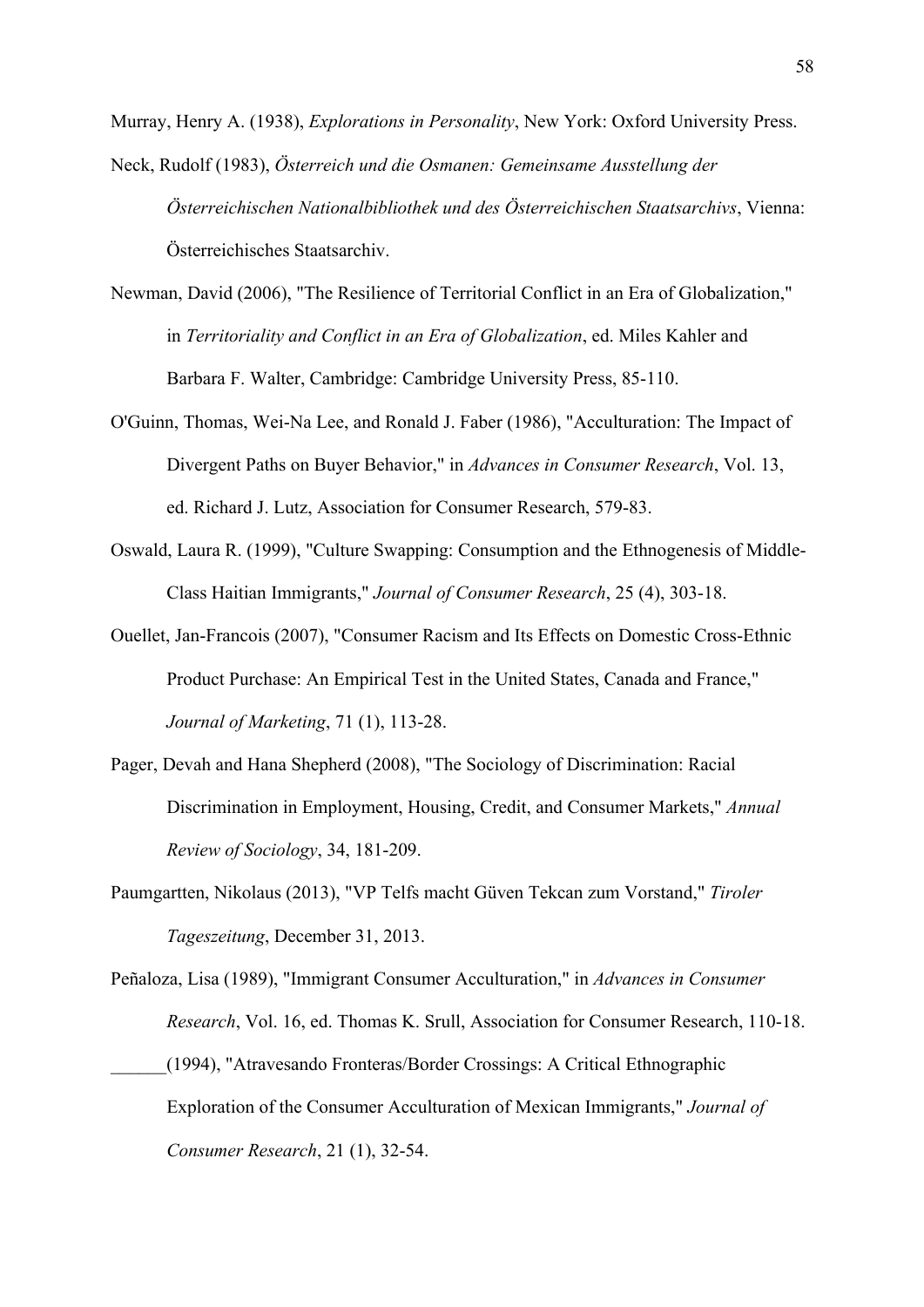- Peñaloza, Lisa and Mary C. Gilly (1999), "Marketer Acculturation: The Changer and the Changed," *Journal of Marketing*, 63 (3), 84-104.
- Pettigrew, Thomas F. (1998), "Reactions Toward the New Minorities of Western Europe," *Annual Review of Sociology*, 24 (1), 77-104.
- Pfahl-Traughber, Armin (2012), "Geschichte des Rechtsterrorismus in der Bundesrepublik Deutschland: Eine Analyse zu Entwicklung, Gruppen und Vergleich," In *Einsichten und Perspektiven - Bayrische Zeitschrift für Politik und Geschichte*, Vol. 1/2012, Bayrische Landeszentrale für politische Bildungsarbeit, München.
- Pieterse, Jan Nederveen (2011), "Global Rebalancing: Crisis and the East-South Turn," *Development and Change*, 42 (1), 22–48.
- Popper, Karl (1945/1994), *The Open Society and its Enemies*, Princeton: Princeton University Press.
- Potkanski, Monika (2010), "Türkische Migrant/-innen in Österreich: Zahlen. Fakten. Einstellungen," in *ÖIF-Dossier,* No. 13, Wien: Österreichischer Intergrations Fonds.
- Rachman, Gideon (2014), "The Strange Revival of Nationalism in Global Politics," *Financial Times*, November 22.
- Reckwitz, Andreas (2002), "Toward a Theory of Social Practices: A Development in Culturalist Theorizing," *European Journal of Social Theory*, 5 (2), 243-63.
- Redfield, Robert, Ralph Linton, and Melville J. Herskovits (1936), "Memorandum for the Study of Acculturation," *American Anthropologist*, 38, 149-52.
- Rieder, Jonathan (1985), *Canarsie: The Jews and Italians of Brooklyn Against Liberalism*, Cambridge, MA: Harvard University Press.
- Saatcioglu, Bige and Julie L. Ozanne (2013), "Moral Habitus and Status Negotiation in a Marginalized Working-Class Neighborhood," *Journal of Consumer Research*, 40 (4), 692-710.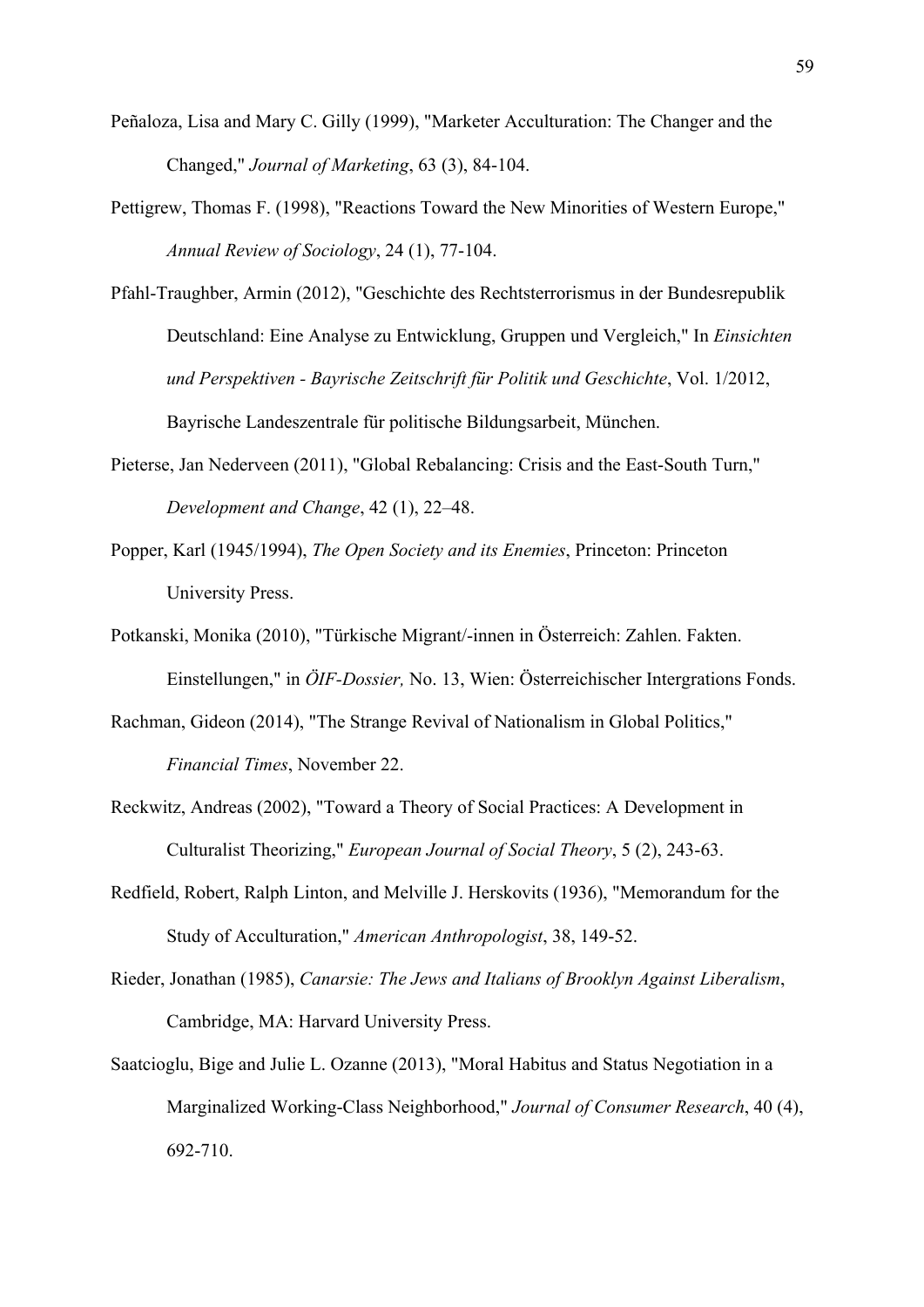Sack, Robert D. (1993), "The Power of Place and Space," *Geographical Review*, 83 (3), 326- 29.

Sahlins, Marshall D. (1972), *Stone Age Economics*, Chicago: Aldine-Atherton.

Said, Edward W. (1979), *Orientalism*, New York: Vintage.

Sandıkcı, Özlem and Guliz Ger (2010), "Veiling in Style: How Does a Stigmatized Practice Become Fashionable?" 37 (1), *Journal of Consumer Research*, 15-36.

Sassen, Saskia (1998), Globalization and its Discontents, New York: The New Press. \_\_\_\_\_\_(1999), Guests and Aliens, New York: The New Press.

Schau, Hope Jensen, Albert M. Jr. Muñiz, and Eric J. Arnould (2009), "How Brand Community Practices Create Value," *Journal of Marketing*, 73 (September), 30-51.

Schiffauer, Werner (1997), *Fremde in der Stadt: Zehn Essays über Kultur und Differenz*, Frankfurt am Main: Suhrkamp.

Schmidt, Katharina (2011), "Es war ein Akt der Verzweiflung," *Wiener Zeitung*, June 4.

- Schouten, John W. and James H. McAlexander (1995), "Subcultures of Consumption: An Ethnography of the New Bikers," *Journal of Consumer Research*, 22 (1), 43-62.
- Schulmeister, Stephan (2005), "Anmerkungen zu Wirtschaftspolitik und Wachstumsdynamik in Österreich seit 1955," in *Physiognomie der 2. Republik*, ed. Gerbert Frodl, Paul Kruntorad and Manfried Rauchensteiner, Wien: Czernin Verlag, 333-65.
- Semyonov, Moshe, Rebeca Raijman, and Anastasia Gorodzeisky (2006), "The Rise of Anti-Foreigner Sentiment in European Societies, 1988-2000," *American Sociological Review*, 71 (3), 426-49.
- Simmel, Georg (1908), "The Stanger," in *On Individuality and Social Forms*. Selected Writings, ed. Donald N. Levine, Chicago: Chicago University Press, 143-49.

Spiegel Online (1963), *"Per Moneta,"* No. 41, October 10.

Statistik Austria (2012), *Stadt-Land - Bevölkerung nach Altersgruppen und Geschlecht - Grad der Urbanisation*, Vienna: Statistik Austria.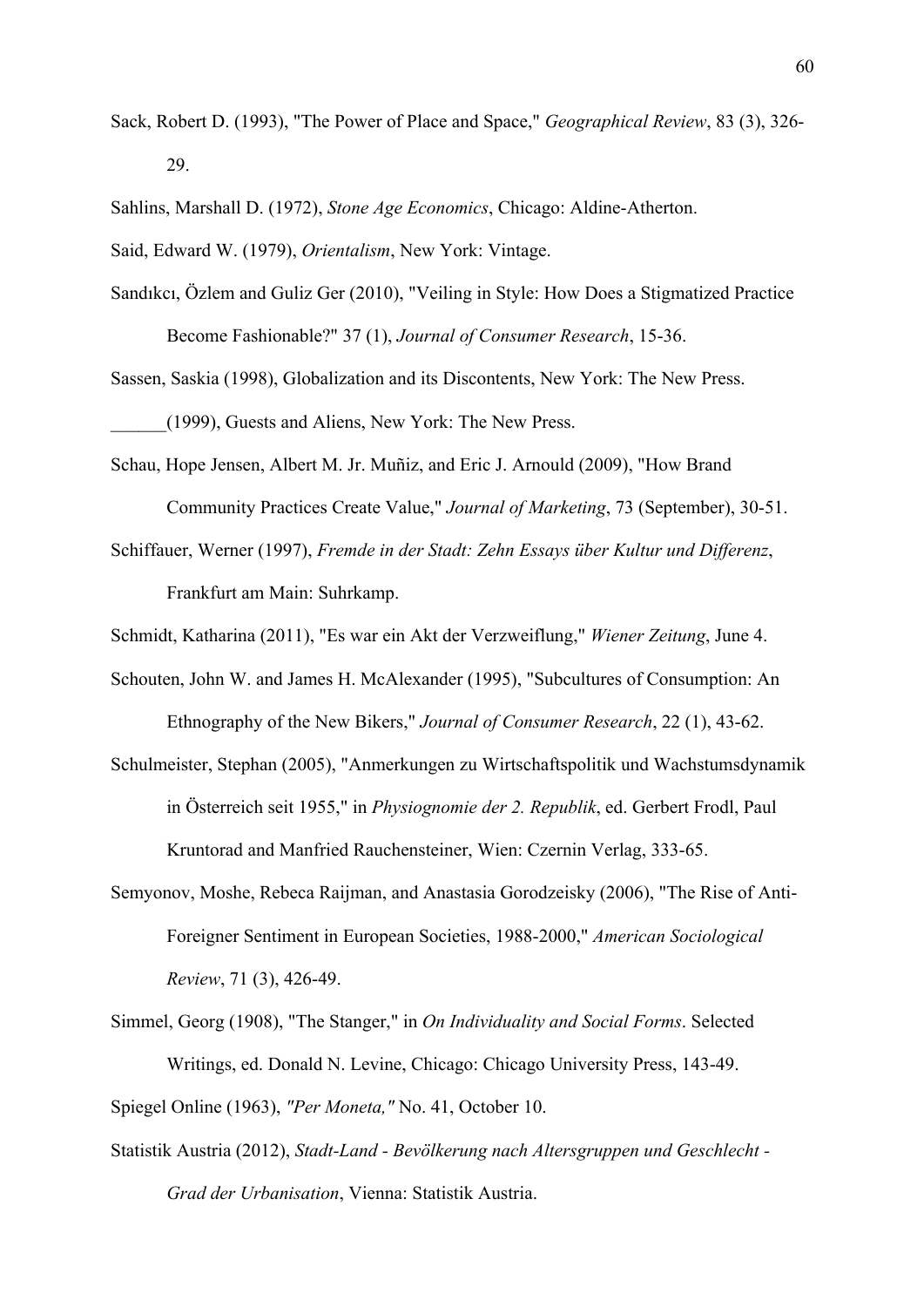\_\_\_\_\_\_(2014), *Lebend- und Totgeborene seit 1871,* Vienna: Statistik Austria.

- Strasser, Martin (2013), *Social Motives and Relational Models*, München: Technische Universität München.
- Sugrue, Thomas J. (2005), *The Origins of the Urban Crisis: Race and Inequality in Postwar Detroit*, New Ed., Princeton, NJ: Princeton University Press.
- Thompson, Craig J. (1997), "Interpreting Consumers: A Hermeneutical Framework for Deriving Marketing Insights from the Texts of Consumers' Consumption Stories," *Journal of Marketing Research*, 34 (4), 438-56.
- Thompson, Craig J. and Zeynep Arsel (2004), "The Starbucks Brandscape and Consumers' (Anticorporate) Experiences of Glocalization," *Journal of Consumer Research*, 31 (3), 631-42.
- Tomlinson, John (1999), *Globalization and Culture*, Chicago: University of Chicago Press.
- Tönnies, Ferdinand (1957), *Community and Society*, East Lansing: Michigan State University Press.
- Tseng, Vivian and Hirokazu Yoshikawa (2008), "Reconceptualizing Acculturation: Ecological Processes, Historical Contexts, and Power Inequities," *American Journal of Community Psychology*, 42, 355-58.
- Ulram, Peter A. (2009), *Integration in Österreich: Einstellungen. Orientierungen. Erfahrungen*, Vienna: BM.I and GfK Austria.
- United Nations (2012), *World Urbanization Prospects: The 2011 Revision*, New York: United Nations Department of Economic and Social Affairs/Population Division.
- Üstüner, Tuba and Douglas B. Holt (2007), "Dominated Consumer Acculturation: The Social Construction of Poor Migrant Women's Consumer Identity Projects in a Turkish Squatter," *Journal of Consumer Research*, 34 (1), 41-55.
	- \_\_\_\_\_\_(2010), "Toward a Theory of Status Consumption in Less Industrialized Countries," *Journal of Consumer Research*, 37 (1), 37-56.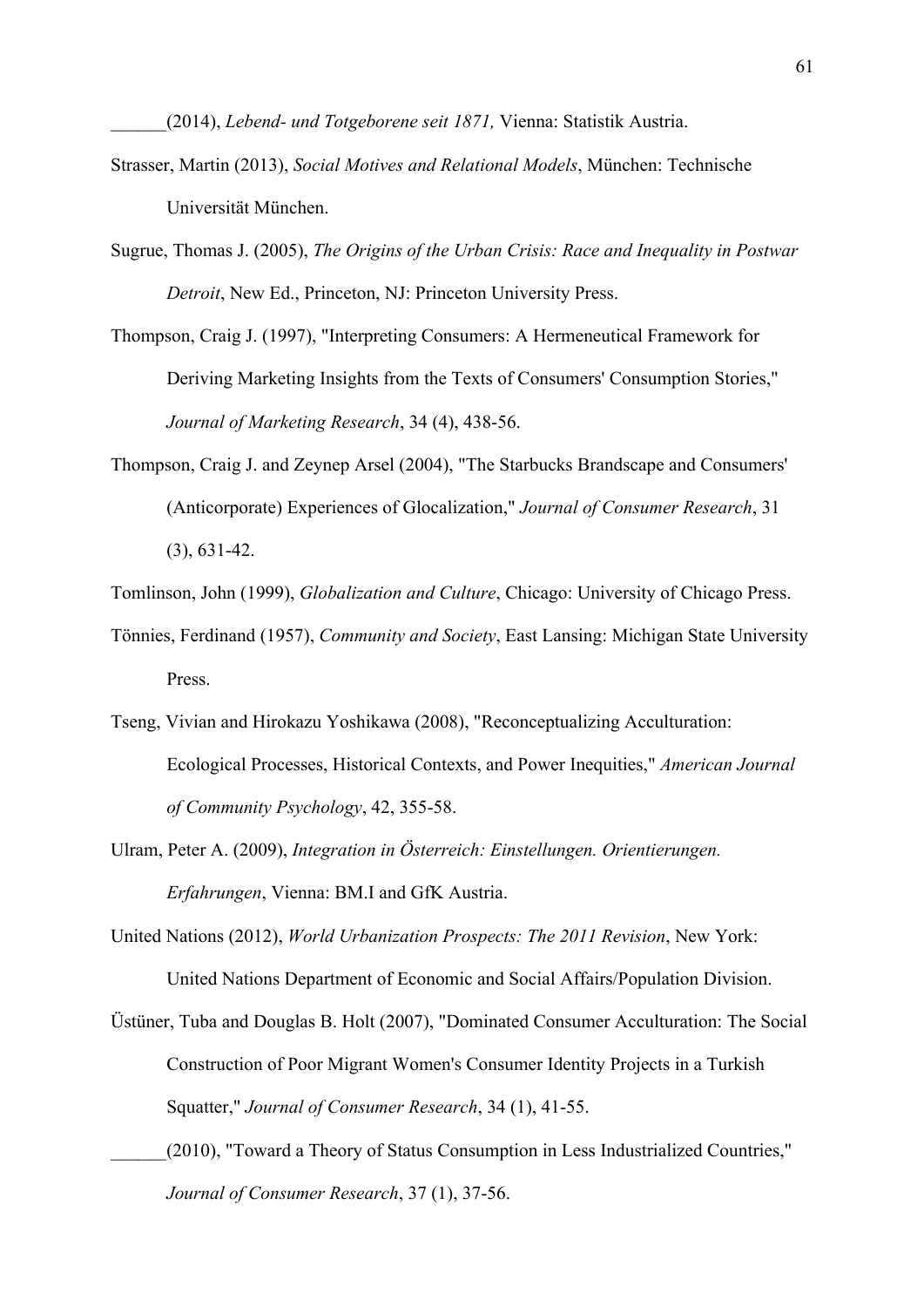- Wallendorf, Melanie and Michael D. Reilly (1983), "Ethnic Migration, Assimilation, and Consumption," *Journal of Consumer Research*, 10 (3), 292-302.
- Weber, Max (1923), *Wirtschaftsgeschichte: Abriss der universalen Sozial- und Wirtschafts-Geschichte*, ed. Sigmund Hellmann and Melchior Palyi, München and Leipzig: Dunker and Humblot.
- Weiß, Anja (2013), *Rassismus Wider Willen: Ein Anderer Blick auf eine Struktur Sozialer Ungleichheit*, 2 Ed., Wiesbaden: Springer VS.
- White, Jenny B. (1997), "Turks in the New Germany," *American Anthropologist*, 99 (4), 754- 69.
- Yilmaz, Ferruh (2012), "Right-Wing Hegemony and Immigration: How the Populist Far-Right Achieved Hegemony Through the Immigration Debate in Europe," *Current Sociology*, 60 (3), 368-81.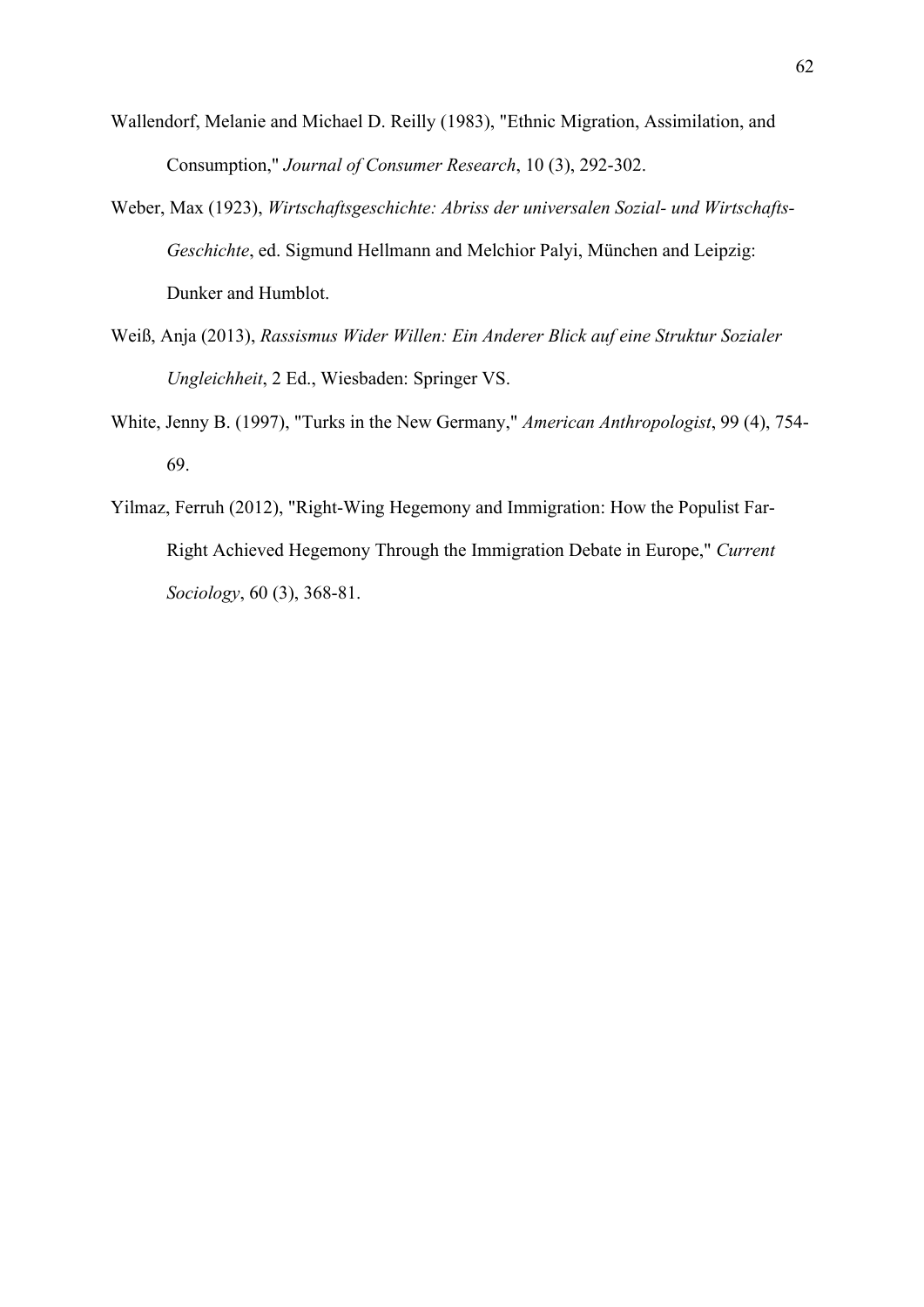# **TABLE 1**

# Profiles of Interview Participants

| Pseudonym                      | Age | Sex    | Occupation                | <b>Cultural Background</b>    |
|--------------------------------|-----|--------|---------------------------|-------------------------------|
| Indigenous Consumer Interviews |     |        |                           |                               |
| Maria                          | 21  | female | student                   | <b>Telfs</b>                  |
| Gerhard                        | 55  | male   | independent consultant    | <b>Telfs</b>                  |
| Johanna                        | 65  | female | retired restaurant owner  | <b>Telfs</b>                  |
| Paul                           | 27  | male   | retail entrepreneur       | <b>Telfs</b>                  |
| Eva                            | 68  | female | retired school teacher    | Telfs                         |
| Margarete                      | 52  | female | physical therapist        | <b>Telfs</b>                  |
| Christa                        | 46  | female | stay at home mother       | Telfs                         |
| Josef                          | 45  | male   | psychical therapist       | <b>Telfs</b>                  |
| Anna                           | 50  | female | dentist's receptionist    | <b>Telfs</b>                  |
| Ewald                          | 51  | male   | retail consultant         | <b>Telfs</b>                  |
| Thomas                         | 56  | male   | <b>IT</b> consultant      | <b>Telfs</b>                  |
| Franz                          | 44  | male   | administrative manager    | <b>Telfs</b>                  |
| Elisabeth                      | 22  | female | business student          | <b>Telfs</b>                  |
| Susanne                        | 24  | female | tourism administrator     | <b>Telfs</b>                  |
| Immigrant Consumer Interviews  |     |        |                           |                               |
| Dursun                         | 34  | male   | auditor                   | Turkey (2 <sup>nd</sup> Gen.) |
| Özkan                          | 28  | male   | welder                    | Turkey $(2^{nd}$ Gen.)        |
| Ahmet                          | 45  | male   | Turkish supermarket owner | Turkey (1 <sup>st</sup> Gen.) |
| Kemal                          | 25  | male   | welder                    | Turkey (2 <sup>nd</sup> Gen.) |